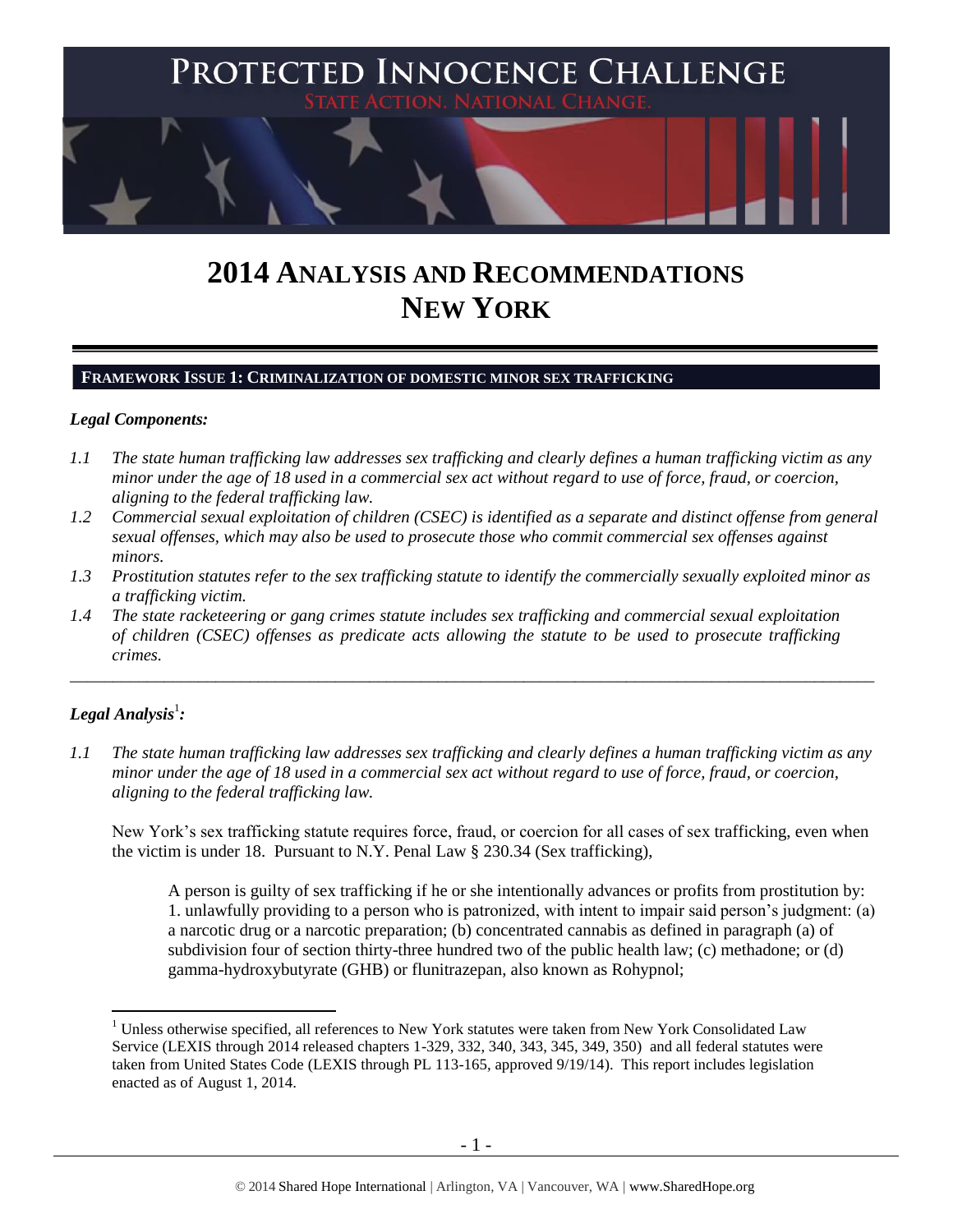2. making material false statements, misstatements, or omissions to induce or maintain the person being patronized to engage in or continue to engage in prostitution activity;

3. withholding, destroying, or confiscating any actual or purported passport, immigration document, or any other actual or purported government identification document of another person with intent to impair said person's freedom of movement; . . .

4. requiring that prostitution be performed to retire, repay, or service a real or purported debt; 5. using force or engaging in any scheme, plan or pattern to compel or induce the person being patronized to engage in or continue to engage in prostitution activity by means of instilling a fear in the person being patronized that, if the demand is not complied with, the actor or another will do one or more of the following:

(a) cause physical injury, serious physical injury, or death to a person; or

(b) cause damage to property, other than the property of the actor; or

(c) engage in other conduct constituting a felony or unlawful imprisonment in the second degree in violation of section 135.05 [Sex offenses; lack of consent] of this chapter; or

(d) accuse some person of a crime or cause criminal charges or deportation proceedings to be instituted against some person; . . . or

(e) expose a secret or publicize an asserted fact, whether true or false, tending to subject some person to hatred, contempt or ridicule; or

(f) testify or provide information or withhold testimony or information with respect to another's legal claim or defense; or

(g) use or abuse his or her position as a public servant by performing some act within or related to his or her official duties, or by failing or refusing to perform an official duty, in such manner as to affect some person adversely; or

(h) perform any other act which would not in itself materially benefit the actor but which is calculated to harm the person who is patronized materially with respect to his or her health, safety, or immigration status.

. . . .

 $\overline{a}$ 

A conviction is punishable as a Class B felony by imprisonment of 1–25 years and a possible fine not to exceed the greater of  $\overline{\$5,000\}$$  or "double the amount of the defendant's gain<sup>2</sup> from the commission of the crime." N.Y. Penal Law §§ 230.34, 70.00(2)(b), (3)(b), 80.00(1).

- 1.1.1 Recommendation: Amend N.Y. Penal Law § 230.34 (Sex trafficking) to eliminate the requirement to prove a form of force, fraud, or coercion in sex trafficking of minor cases or enact a stand-alone sex trafficking of a child statute that eliminates the requirement to prove force, fraud, or coercion.<sup>3</sup>
- *1.2 Commercial sexual exploitation of children (CSEC) is identified as a separate and distinct offense from general sexual offenses, which may also be used to prosecute those who commit commercial sex offenses against minors.*

The following laws make CSEC a crime in New York:

1. Under N.Y. Penal Law § 230.05 (Patronizing a prostitute in the second degree), "A person is guilty of patronizing a prostitute in the second degree when, being over eighteen years of age, he patronizes a prostitute<sup>4</sup> and the person patronized<sup>5</sup> is less than fourteen years of age." A conviction is punishable

<sup>&</sup>lt;sup>2</sup> N.Y. Penal Law § 80.00(2) defines "gain" as "the amount of money or the value of property derived from the commission of the crime, less the amount of money or the value of property returned to the victim of the crime or seized by or surrendered to lawful authority prior to the time sentence is imposed."

<sup>&</sup>lt;sup>3</sup> Subsequent recommendations in this report are predicated upon the recommendations contained in Section 1.1 being previously or simultaneously implemented.

<sup>&</sup>lt;sup>4</sup> Under N.Y. Penal Law § 230.02(1) (Patronizing a prostitute; definitions),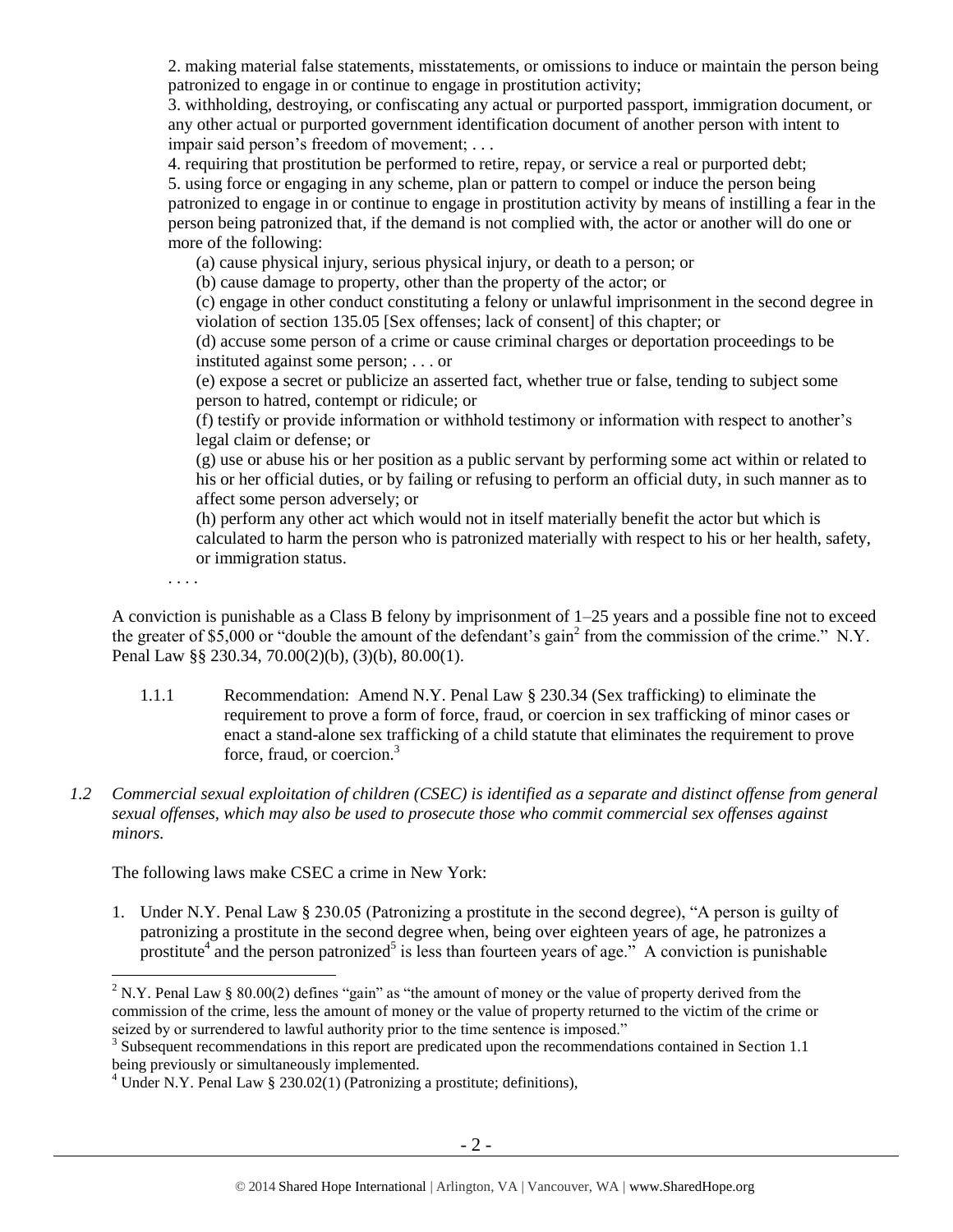<span id="page-2-0"></span>as a Class E felony, punishable by imprisonment not to exceed 4 years and a possible fine not to exceed the greater of \$5,000 or "double the amount of the defendant's gain from the commission of the crime." N.Y. Penal Law §§ 230.05, 70.00(2)(e), (3)(b), (4), 80.00(1).

- 2. N.Y. Penal Law § 230.06 (Patronizing a prostitute in the first degree) states, "A person is guilty of patronizing a prostitute in the first degree when he patronizes a prostitute and the person patronized is less than eleven years of age." A conviction is punishable as a Class D felony sex offense by imprisonment of 2–7 years and a possible fine not to exceed the greater of \$5,000 or "double the amount of the defendant's gain from the commission of the crime."<sup>7</sup> N.Y. Penal Law §§ 230.06, 70.80(1)(a),  $(4)(a)(iii)$ ,  $80.00(1)$ .
- 3. N.Y. Penal Law § 230.25(2) (Promoting prostitution in the third degree) states, "A person is guilty of promoting prostitution in the third degree when he knowingly: . . . 2. Advances<sup>9</sup> or profits<sup>10</sup> from prostitution of a person less than nineteen years old." A conviction is punishable as a Class D felony by imprisonment not to exceed 7 years and a possible fine not to exceed the greater of \$5,000 or "double the amount of the defendant's gain from the commission of the crime." N.Y. Penal Law §§ 230.25, 70.00(2)(d), (3)(b), (4), 80.00(1).

A person patronizes a prostitute when:

 $\overline{a}$ 

- <span id="page-2-2"></span><span id="page-2-1"></span>(a) Pursuant to a prior understanding, he pays a fee to another person as compensation for such person or a third person having engaged in sexual conduct with him; or
- (b) He pays or agrees to pay a fee to another person pursuant to an understanding that in return therefor such person or a third person will engage in sexual conduct with him; or
- (c) He solicits or requests another person to engage in sexual conduct with him in return for a fee.

<sup>5</sup> "Person who is patronized" is defined in N.Y. Penal Law  $\S$  230.02(2) as "the person with whom the defendant engaged in sexual conduct or was to have engaged in sexual conduct pursuant to the understanding, or the person who was solicited or requested by the defendant to engage in sexual conduct."

<sup>6</sup> "Felony sex offense" is defined in N.Y. Penal Law  $\S$  70.80(1)(a) as "a conviction of any felony defined in article one hundred thirty of this chapter, including a sexually motivated felony, or patronizing a prostitute in the first degree as defined in section 230.06 of this chapter, incest in the second degree as defined in section 255.26 of this chapter, or incest in the first degree as defined in section 255.27 of this chapter, or a felony attempt or conspiracy to commit any of the above."

<sup>7</sup> Pursuant to N.Y. Penal Law § 70.80(4)(c), "If the court, having regard to the nature and circumstances of the crime and to the history and character of the defendant, is of the opinion that a sentence of imprisonment is necessary but that it would be unduly harsh to impose a determinate sentence upon a person convicted of a class D or class E felony sex offense, the court may impose a definite sentence of imprisonment and fix a term of one year or less."

 $8 \text{ A}$  "predicate felony sex offender" faces certain penalty enhancements under N.Y. Penal Law § 70.80(5). Subsection (5)(a) clarifies that the penalty enhancements "apply to a predicate felony sex offender who stands convicted of a non-violent felony sex offense and who was previously convicted of one or more felonies." *See supra*  not[e 6](#page-2-0) for the definition of "felony sex offense." N.Y. Penal Law §70.80(5). Subsection (8) states, "Whenever a juvenile offender stands convicted of a felony sex offense, he or she must be sentenced pursuant to the provisions of sections 60.10 [Authorized disposition; juvenile offender] and 70.05 [Sentence of imprisonment for juvenile offender] of this chapter." N.Y. Penal Law § 70.80(8).

<sup>9</sup> Someone "advances prostitution," pursuant to N.Y. Penal Law § 230.15(1) (Promoting prostitution; definitions of terms), "when, acting other than as a prostitute or as a patron thereof, he knowingly causes or aids a person to commit or engage in prostitution, procures or solicits patrons for prostitution, provides persons or premises for prostitution purposes, operates or assists in the operation of a house of prostitution or a prostitution enterprise, or engages in any other conduct designed to institute, aid or facilitate an act or enterprise of prostitution."

<sup>10</sup> Someone "profits from prostitution," pursuant to N.Y. Penal Law § 230.15(2), "when, acting other than as a prostitute receiving compensation for personally rendered prostitution services, he accepts or receives money or other property pursuant to an agreement or understanding with any person whereby he participates or is to participate in the proceeds of prostitution activity."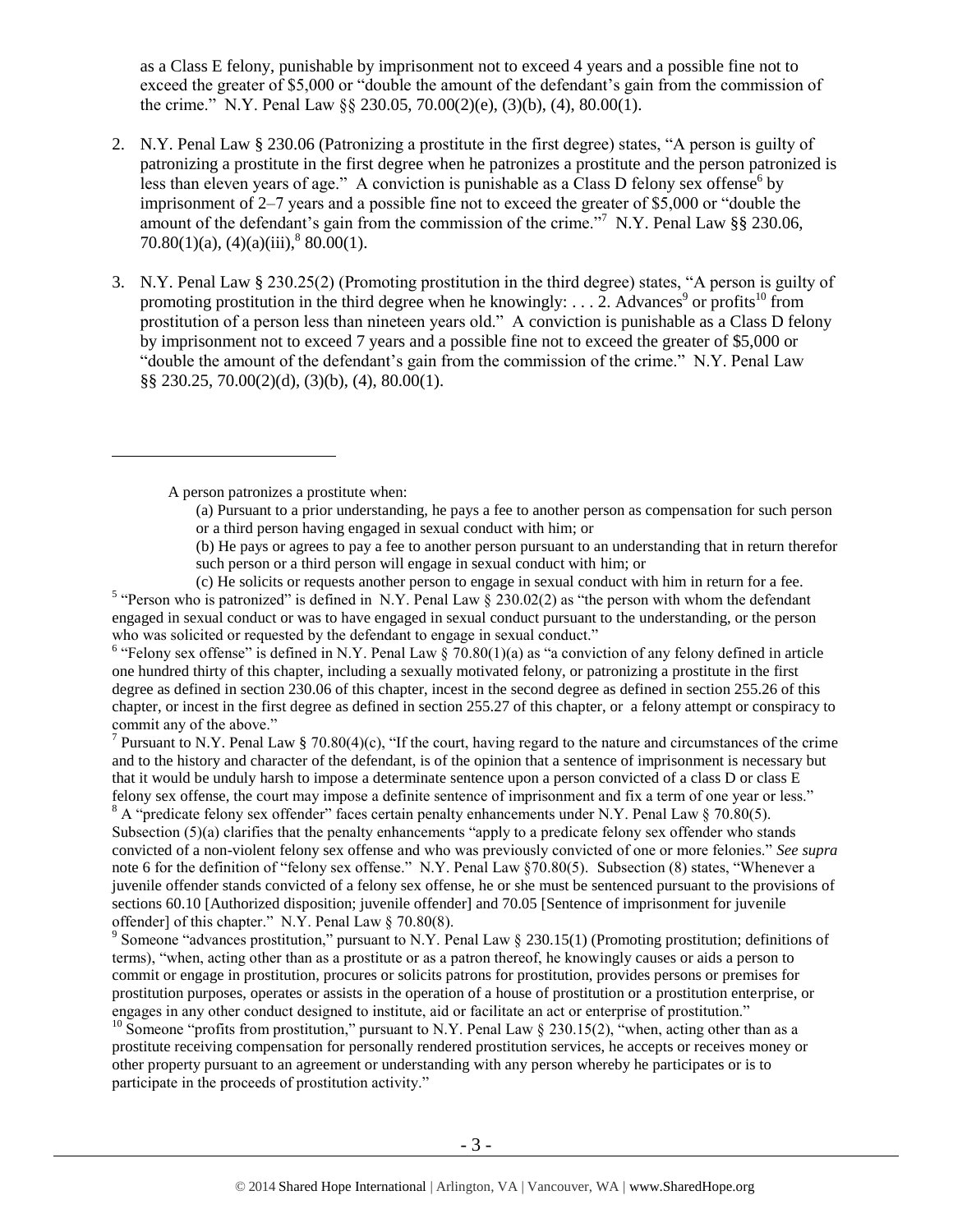- 4. Pursuant to N.Y. Penal Law § 230.30(2) (Promoting prostitution in the second degree), "A person is guilty of promoting prostitution in the second degree if he knowingly: . . . 2. Advances or profits from prostitution of a person less than sixteen years old." A conviction is punishable as a Class C felony by imprisonment of 1–15 years and a possible fine not to exceed the greater of \$5,000 or "double the amount of the defendant's gain from the commission of the crime." N.Y. Penal Law  $\S$ § 230.30, 70.00(2)(c), (3)(b), 80.00(1). If the offender commits this crime "for the purpose, in whole or substantial part, of his or her own direct sexual gratification," then the offense is sexually motivated, and a conviction is punishable as a Class C felony sex offense by imprisonment of 3.5–15 years and a possible fine not to exceed the greater of \$5,000 or "double the amount of the defendant's gain from the commission of the crime." N.Y. Penal Law §§ 130.91(1),  $70.80(1)(a)$ ,  $(4)(a)(ii)$ ,  $80.00(1)$ .
- 5. Pursuant to N.Y. Penal Law § 230.32 (Promoting prostitution in the first degree), "A person is guilty of promoting prostitution in the first degree when he knowingly advances or profits from prostitution of a person less than eleven years old." A conviction is punishable as a Class B felony by imprisonment of 1–25 years and a possible fine not to exceed the greater of \$5,000 or "double the amount of the defendant's gain from the commission of the crime." N.Y. Penal Law §§ 230.32, 70.00(2)(b), (3)(b), 80.00(1). If the offender commits this crime "for the purpose, in whole or substantial part, of his or her own direct sexual gratification," then the offense is sexually motivated, and a conviction is punishable as a Class B felony sex offense by imprisonment of 5–25 years and a possible fine not to exceed the greater of \$5,000 or "double the amount of the defendant's gain from the commission of the crime." N.Y. Penal Law §§ 130.91(1), 70.80(1)(a), (4)(a)(i), 80.00(1).
- 6. Pursuant to N.Y. Penal Law § 230.33 (Compelling prostitution), "A person is guilty of compelling prostitution when, being twenty-one years of age or older, he or she knowingly advances prostitution by compelling a person less than sixteen years old, by force or intimidation, to engage in prostitution." A conviction is punishable as a Class B felony by imprisonment of 1–25 years and a possible fine not to exceed the greater of \$5,000 or "double the amount of the defendant's gain from the commission of the crime." N.Y. Penal Law  $\S$  230.33, 70.00(2)(b), (3)(b), 80.00(1). If the offender commits this crime "for the purpose, in whole or substantial part, of his or her own direct sexual gratification," then the offense is sexually motivated, and a conviction is punishable as a Class B felony sex offense by imprisonment of 5–25 years and a possible fine not to exceed the greater of \$5,000 or "double the amount of the defendant's gain from the commission of the crime." N.Y. Penal Law §§ 130.91(1), 70.80(1)(a), (4)(a)(i), 80.00(1).
- 7. Pursuant to N.Y. Penal Law § 263.05 (Use of a child in a sexual performance),

<span id="page-3-0"></span>A person is guilty of the use of a child in a sexual performance<sup>11</sup> if knowing the character and content thereof he employs, authorizes or induces a child less than seventeen years of age to engage in a sexual performance or being a parent, legal guardian or custodian of such child, he consents to the participation by such child in a sexual performance.

A conviction is punishable as a Class C felony by imprisonment of 1–15 years and a possible fine not to exceed the greater of \$5,000 or "double the amount of the defendant's gain from the commission of the crime." N.Y. Penal Law  $\S$  263.05, 70.00(2)(c), (3)(b), 80.00(1). If the offender commits this crime "for the purpose, in whole or substantial part, of his or her own direct sexual gratification," then the offense is

 $\overline{a}$ <sup>11</sup> "Sexual performance" is defined in N.Y. Penal Law  $\S$  263.00(1) (Definitions) as "any performance or part thereof which, for purposes of section 263.16 [Possessing a sexual performance by a child] of this article, includes sexual conduct by a child less than sixteen years of age or, for purposes of section 263.05 or 263.15 [Promoting a sexual performance by a child] of this article, includes sexual conduct by a child less than seventeen years of age." "Sexual conduct" is defined in N.Y. Penal Law § 263.00(3) as "actual or simulated sexual intercourse, oral sexual conduct, anal sexual conduct, sexual bestiality, masturbation, sado-masochistic abuse, or lewd exhibition of the genitals." Finally, "performance" is defined in N.Y. Penal Law § 263.00(4) as "any play, motion picture, photograph or dance. Performance also means any other visual representation exhibited before an audience."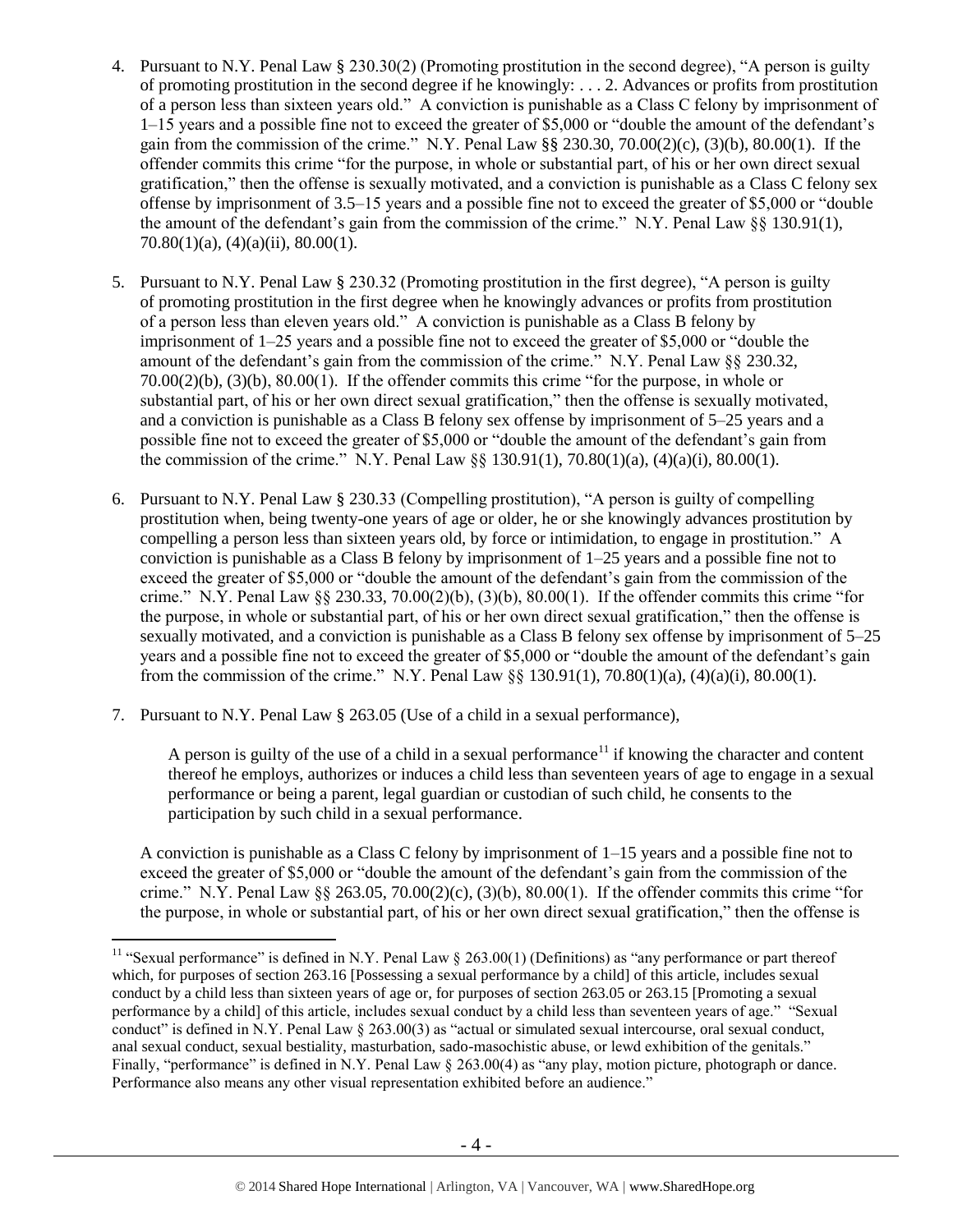sexually motivated, and a conviction is punishable as a Class C felony sex offense by imprisonment of 3.5– 15 years and a possible fine not to exceed the greater of \$5,000 or "double the amount of the defendant's gain from the commission of the crime." N.Y. Penal Law  $\S$  130.91(1), 70.80(1)(a), (4)(a)(ii), 80.00(1).

8. Pursuant to N.Y. Penal Law § 120.70 (Luring a child), "A person is guilty of luring a child when he or she lures a child<sup>12</sup> into a motor vehicle, aircraft, watercraft, isolated area, building, or part thereof, for the purpose of committing against such child" any violation of, among other things,  $\overline{N}$ . Penal Law § 230.30 (Promoting prostitution in the second degree), § 230.33 (Compelling prostitution), § 230.34 (Sex trafficking), § 263.05 (Use of a child in a sexual performance), § 263.10 (Promoting an obscene sexual performance by a child), § 263.15 (Promoting a sexual performance by a child), or any of the sexual offense laws that are felonies listed in Article 130. A conviction, when the underlying offense would have been a Class A or B felony, is punishable as a Class C or D felony by either imprisonment of 1–15 years or imprisonment not to exceed 7 years and a possible fine not to exceed the greater of \$5,000 or "double the amount of the defendant's gain from the commission of the crime." N.Y. Penal Law  $\S$ § 120.70(2),  $70.00(2)(c)$ , (d), (3)(b), (4), 80.00(1). Otherwise, a conviction is punishable as a Class E felony by imprisonment not to exceed 4 years and a possible fine not to exceed the greater of \$5,000 or "double the amount of the defendant's gain from the commission of the crime." N.Y. Penal Law §§ 120.70(2),  $70.00(2)(e)$ ,  $(3)(b)$ ,  $(4)$ ,  $80.00(1)$ .

The following sexual offenses could also apply to cases of commercial sexual exploitation:

- 1. Pursuant to N.Y. Penal Law § 130.25(2) (Rape in the third degree), "A person is guilty of rape in the third degree when: . . . 2. Being twenty-one years old or more, he or she engages in sexual intercourse with another person less than seventeen years old." A conviction is punishable as a Class E felony sex offense<sup>13</sup> by imprisonment of 1.5–4 years and a possible fine not to exceed the greater of \$5,000 or "double the amount of the defendant's gain from the commission of the crime." N.Y. Penal Law §§ 130.25, 70.80(1)(a), (4)(iv), 80.00(1).
- 2. Under N.Y. Penal Law § 130.30(1) (Rape in the second degree), "A person is guilty of rape in the second degree when: . . . being eighteen years old or more, he or she engages in sexual intercourse with another person less than fifteen years old," but it is an affirmative defense if the offender was less than four years older than the victim. A conviction is punishable as a Class D felony sex offense<sup>14</sup> by imprisonment of 2–7 years and a possible fine not to exceed the greater of \$5,000 or "double the amount of the defendant's gain from the commission of the crime." N.Y. Penal Law §§ 130.30, 70.80(1)(a), (4)(a)(iii), 80.00(1).
- 3. Pursuant to N.Y. Penal Law § 130.35(3), (4) (Rape in the first degree), "A person is guilty of rape in the first degree when he or she engages in sexual intercourse with another person: . . . 3. Who is less than eleven years old; or 4. Who is less than thirteen years old and the actor is eighteen years old or more." A conviction is punishable as a Class B felony sex offense by imprisonment of 5–25 years and a possible fine not to exceed the greater of \$5,000 or "double the amount of the defendant's gain from the commission of the crime." N.Y. Penal Law §§ 130.35, 70.80(1)(a), (4)(a)(i), 80.00(1).
- 4. Pursuant to N.Y. Penal Law § 130.40(2) (Criminal sexual act in the third degree), "A person is guilty of criminal sexual act in the third degree when: . . . 2. Being twenty-one years old or more, he or she engages in oral sexual conduct or anal sexual conduct with a person less than seventeen years old." A conviction is punishable as a Class E felony sex offense<sup>15</sup> by imprisonment of 1.5–4 years and a

<sup>&</sup>lt;sup>12</sup> "Child" is defined in N.Y. Penal Law § 120.70(1) as "a person less than seventeen years of age."

<sup>13</sup> *See supra* note [6](#page-2-0)*.*

<sup>14</sup> *See supra* note [6.](#page-2-0)

<sup>15</sup> *See supra* note [6.](#page-2-0)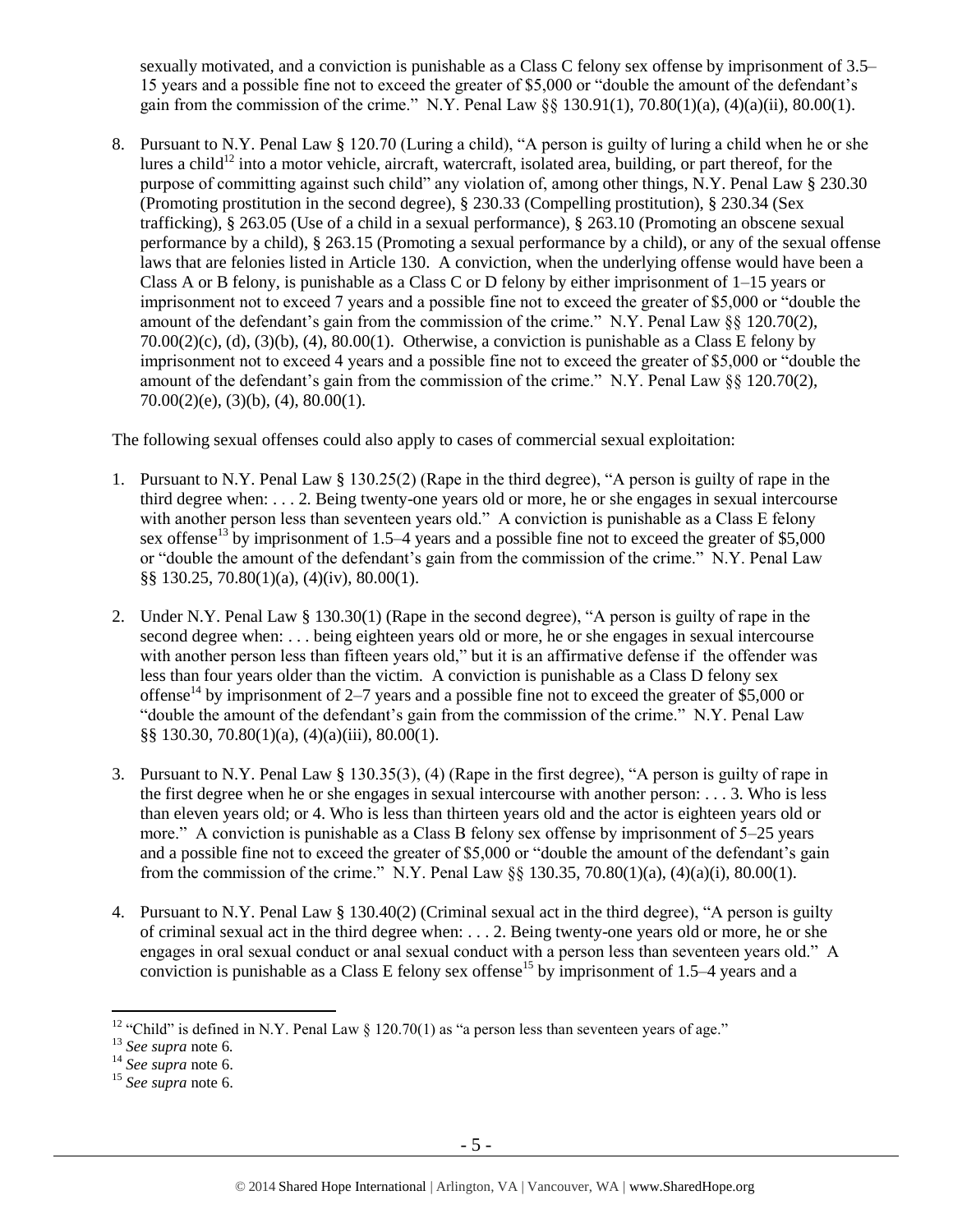possible fine not to exceed the greater of \$5,000 or "double the amount of the defendant's gain from the commission of the crime." N.Y. Penal Law  $\S$  130.40, 70.80(1)(a), (4)(a)(iv), 80.00(1).

- 5. Pursuant to N.Y. Penal Law § 130.45(1) (Criminal sexual act in the second degree), "A person is guilty of criminal sexual act in the second degree when: 1. being eighteen years old or more, he or she engages in oral sexual conduct or anal sexual conduct with another person less than fifteen years old," but it is an affirmative defense if the offender was less than four years older than the victim. A conviction is punishable as a Class D felony sex offense<sup>16</sup> by imprisonment of 2–7 years and a possible fine not to exceed the greater of \$5,000 or "double the amount of the defendant's gain from the commission of the crime." N.Y. Penal Law  $\S$  130.45, 70.80(1)(a), (4)(a)(iii), 80.00(1).
- 6. Pursuant to N.Y. Penal Law § 130.50 (Criminal sexual act in the first degree),

A person is guilty of criminal sexual act in the first degree when he or she engages in oral sexual conduct or anal sexual conduct with another person:

- . . . 3. Who is less than eleven years old; or
- 4. Who is less than thirteen years old and the actor is eighteen years old or more.

A conviction is punishable as a Class B felony sex offense by imprisonment of 5–25 years and a possible fine not to exceed the greater of \$5,000 or "double the amount of the defendant's gain from the commission of the crime." N.Y. Penal Law §§ 130.50, 70.80(1)(a), (4)(a)(i), 80.00(1).

*1.3 Prostitution statutes refer to the sex trafficking statute to identify the commercially sexually exploited minor as a trafficking victim.* 

While New York's prostitution laws, N.Y. Penal Law § 230.00 (Prostitution) and § 240.37 (Loitering for the purpose of prostitution) do not refer to New York's human trafficking law when the person engaged in prostitution is a minor, N.Y. Fam. Ct. Act § 311.4(3) (Substitution of petition or finding) refers to the federal trafficking law in establishing "a presumption that the respondent meets the criteria as a victim of a severe form of trafficking as defined in section 7105 of title 22 of the United States Code (Trafficking Victims Protection Act of 2000)."

- *1.4 The state racketeering or gang crimes statute includes sex trafficking and commercial sexual exploitation of children (CSEC) offenses as predicate acts allowing the statute to be used to prosecute trafficking crimes.* 
	- N.Y. Penal Law § 460.20 (Enterprise corruption), states in part,
		- 1. A person is guilty of enterprise<sup>17</sup> corruption when, having knowledge of the existence of a criminal enterprise and the nature of its activities, and being employed by or associated with such enterprise, he: (a) intentionally conducts or participates in the affairs of an enterprise by participating in a pattern of criminal activity; or
			- (b) intentionally acquires or maintains any interest in or control of an enterprise by participating in a pattern of criminal activity; or

<sup>16</sup> *See supra* note [6.](#page-2-0)

<sup>&</sup>lt;sup>17</sup> "Enterprise" is defined in N.Y. Penal Law § 460.10(2) as "either an enterprise as defined in subdivision one of section 175.00 of this chapter or criminal enterprise as defined in subdivision three of this section." "Criminal enterprise" is defined in N.Y. Penal Law § 460.10(3) as "a group of persons sharing a common purpose of engaging in criminal conduct, associated in an ascertainable structure distinct from a pattern of criminal activity, and with a continuity of existence, structure and criminal purpose beyond the scope of individual criminal incidents."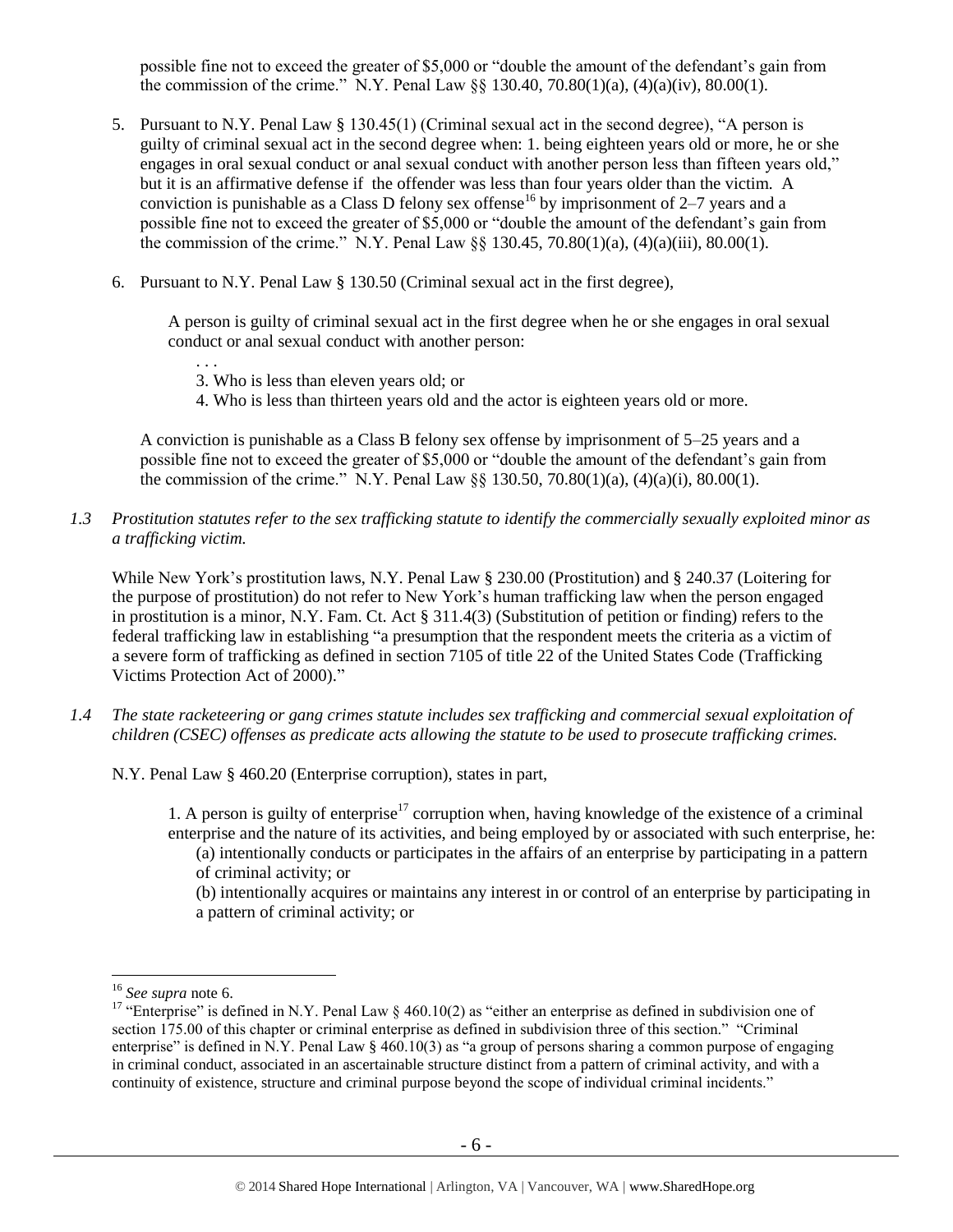(c) participates in a pattern of criminal activity and knowingly invests any proceeds derived from that conduct, or any proceeds derived from the investment or use of those proceeds, in an enterprise.

2. For purposes of this section, a person participates in a pattern of criminal activity when, with intent to participate in or advance the affairs of the criminal enterprise, he engages in conduct constituting, or, is criminally liable for pursuant to section 20.00 of this chapter, at least three of the criminal acts included in the pattern, provided that:

(a) Two of his acts are felonies other than conspiracy;

(b) Two of his acts, one of which is a felony, occurred within five years of the commencement of the criminal action; and

(c) Each of his acts occurred within three years of a prior act.

"Criminal act" is defined in N.Y. Penal Law  $\S$  460.10(1) as "conduct constituting . . . or conspiracy or attempt to commit" violations of, among other things, N.Y. Penal Law § 230.25 (Promoting prostitution in the third degree), § 230.30 (Promoting prostitution in the second degree), § 230.32 (Promoting prostitution in the first degree), § 230.34 (Sex trafficking), § 263.10 (Promoting an obscene sexual performance by a child), or § 263.15 (Promoting a sexual performance by a child).

"Pattern of criminal activity" is defined in N.Y. Penal Law  $\S$  460.10(4) as

conduct engaged in by persons charged in an enterprise corruption count constituting three or more criminal acts that:

(a) were committed within ten years of the commencement of the criminal action;

(b) are neither isolated incidents, nor so closely related and connected in point of time or circumstance of commission as to constitute a criminal offense or criminal transaction, as those terms are defined in section 40.10 of the criminal procedure law; and

(c) are either: (i) related to one another through a common scheme or plan or (ii) were committed, solicited, requested, importuned or intentionally aided by persons acting with the mental culpability required for the commission thereof and associated with or in the criminal enterprise.

A conviction under N.Y. Penal Law § 460.20 is punishable as a Class B felony by imprisonment of 1–25 years and a possible fine not to exceed the greater of \$5,000 or "double the amount of the defendant's gain from the commission of the crime." N.Y. Penal Law §§ 460.20, 70.00(2)(b), (3)(b), 80.00(1).

Those convicted of racketeering may be subject to additional financial penalties including enhanced fines and asset forfeiture. Pursuant to N.Y. Penal Law §460.30 (Enterprise corruption; forfeiture), "[a]ny person convicted of a violation of section 460.20 of this article through which he derived pecuniary value, or by which he caused personal injury or property damage or other loss, may be sentenced to pay a fine not in excess of three times the gross value he gained or three times the gross loss he caused, whichever is greater. Moneys so collected shall be paid as restitution to victims of the crime for medical expenses actually incurred, loss of earnings or property loss or damage caused thereby. Any excess after restitution shall be paid to the state treasury."

Pursuant to N.Y. Penal Law § 460.30(1) (Enterprise corruption; forfeiture),

Any person convicted of enterprise corruption may be required pursuant to this section to criminally forfeit to the state:

(a) any interest in, security of, claim against or property or contractual right of any kind affording a source of influence over any enterprise whose affairs he has controlled or in which he has participated in violation of subdivision one of section 460.20 [Enterprise corruption] of this article and for which he was convicted and the use of which interest, security, claim or right by him contributed directly and materially to the crime for which he was convicted unless such forfeiture is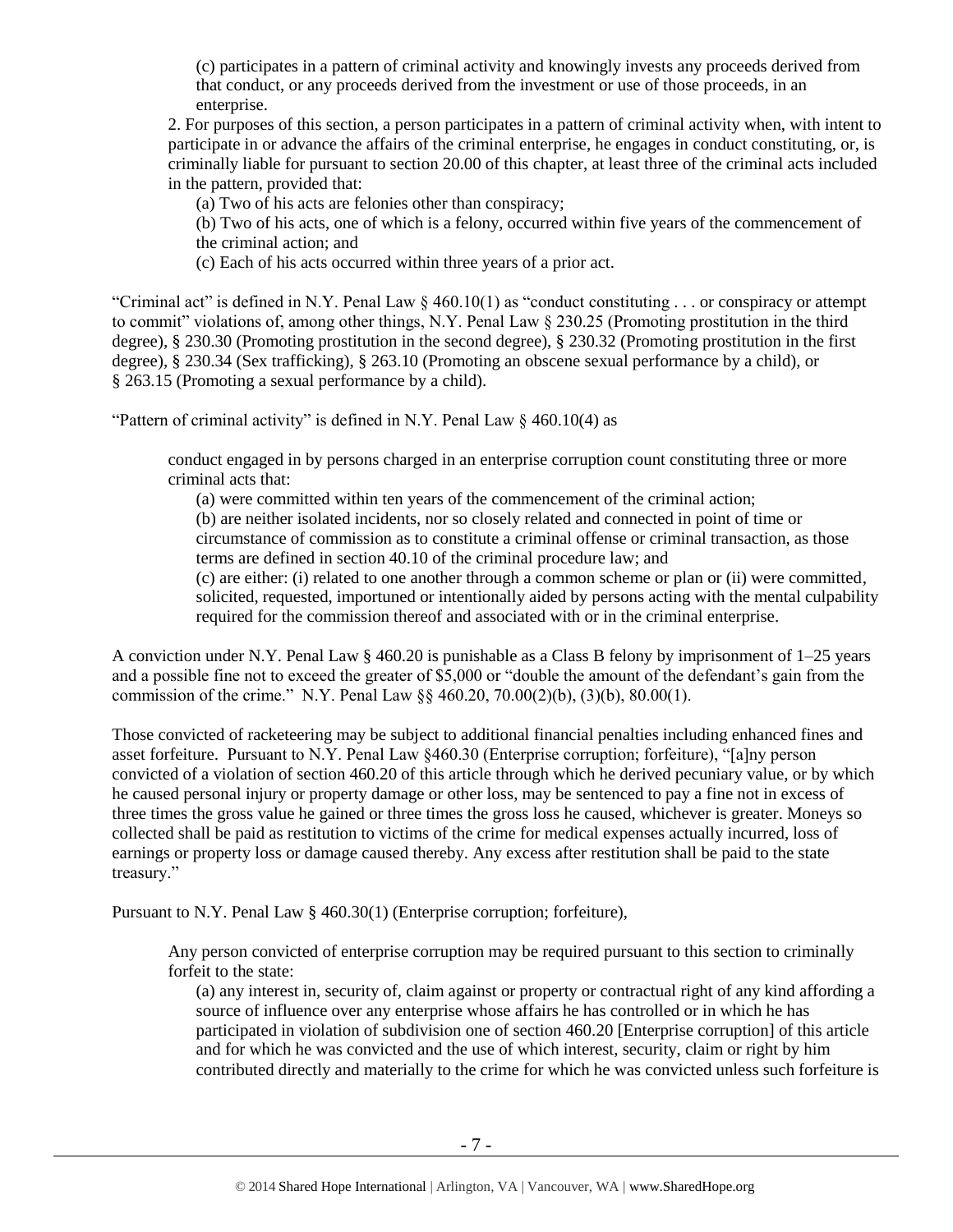disproportionate to the defendant's gain from his association or employment with the enterprise, in which event the jury may recommend forfeiture of a portion thereof;

(b) any interest, including proceeds, he has acquired or maintained in an enterprise in violation of subdivision one of section 460.20 of this article and for which he was convicted unless such forfeiture is disproportionate to the conduct he engaged in and on which the forfeiture is based, in which event the jury may recommend forfeiture of a portion thereof; or

(c) any interest, including proceeds he has derived from an investment of proceeds in an enterprise in violation of subdivision one of section 460.20 of this article and for which he was convicted unless such forfeiture is disproportionate to the conduct he engaged in and on which the forfeiture is based, in which event the jury may recommend forfeiture of a portion thereof.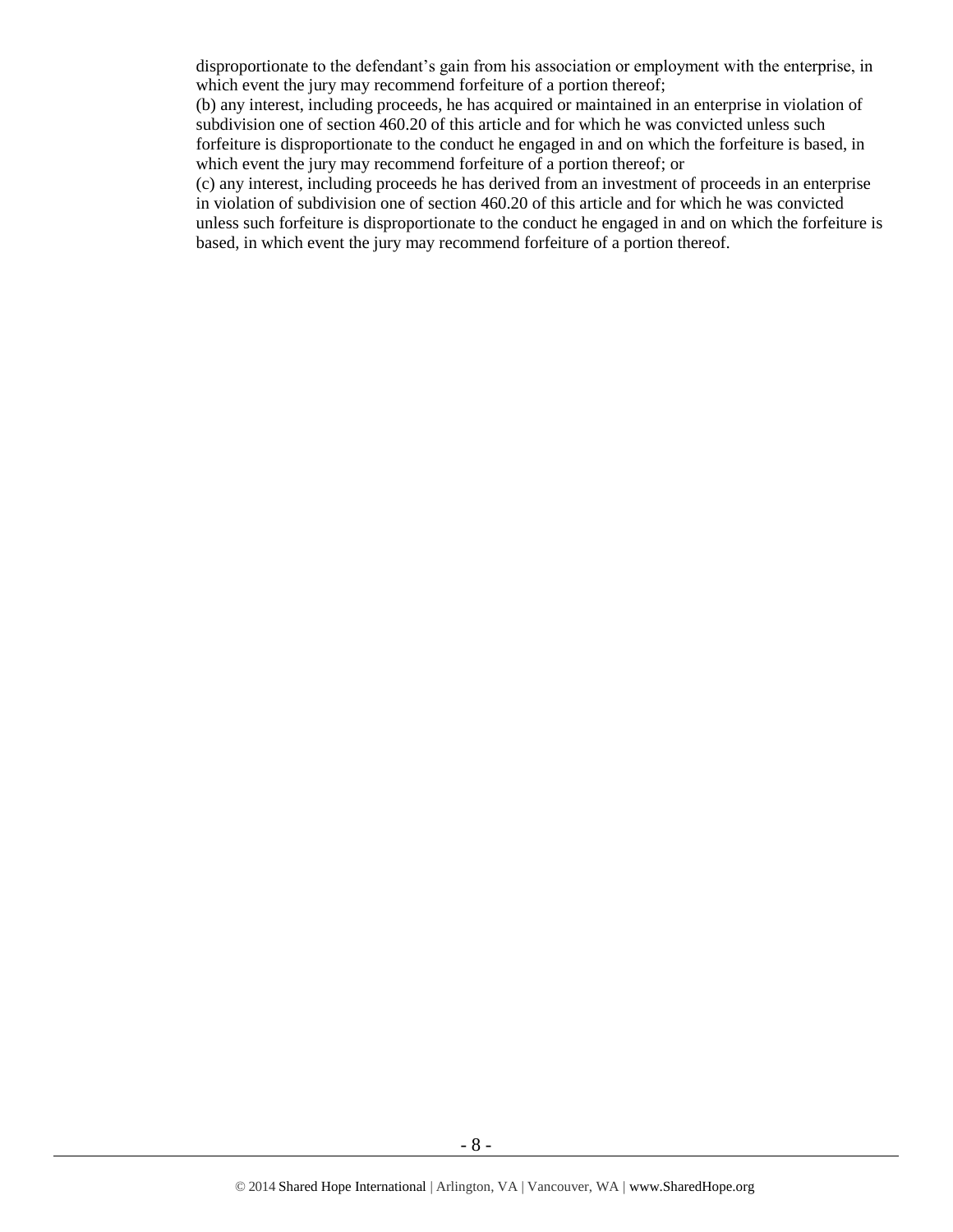#### **FRAMEWORK ISSUE 2: CRIMINAL PROVISIONS FOR DEMAND**

#### *Legal Components:*

- *2.1 The state sex trafficking law can be applied to the buyers of commercial sex acts with a victim of domestic minor sex trafficking.*
- *2.2 Buyers of commercial sex acts with a minor can be prosecuted under commercial sexual exploitation of children (CSEC) laws.*
- *2.3 Solicitation laws differentiate buying sex acts with an adult and buying sex acts with a minor under 18.*
- *2.4 Penalties for buyers of commercial sex acts with minors are as high as federal penalties.*
- *2.5 Using the Internet to lure, entice, or purchase, or attempt to lure, entice, or purchase commercial sex acts with a minor is a separate crime or results in an enhanced penalty for buyers.*
- *2.6 No age mistake defense is permitted for a buyer of commercial sex acts with any minor under 18.*
- *2.7 Base penalties for buying sex acts with a minor under 18 are sufficiently high and not reduced for older minors.*
- *2.8 Financial penalties for buyers of commercial sex acts with minors are sufficiently high to make it difficult for buyers to hide the crime.*
- *2.9 Buying and possessing child pornography carries penalties as high as similar federal offenses.*
- *2.10 Convicted buyers of commercial sex acts with minors and child pornography are required to register as sex offenders.*

\_\_\_\_\_\_\_\_\_\_\_\_\_\_\_\_\_\_\_\_\_\_\_\_\_\_\_\_\_\_\_\_\_\_\_\_\_\_\_\_\_\_\_\_\_\_\_\_\_\_\_\_\_\_\_\_\_\_\_\_\_\_\_\_\_\_\_\_\_\_\_\_\_\_\_\_\_\_\_\_\_\_\_\_\_\_\_\_\_\_\_\_\_\_

#### *Legal Analysis:*

*2.1 The state sex trafficking law can be applied to the buyers of commercial sex acts with a victim of domestic minor sex trafficking.*

N.Y. Penal Law § 230.34 (Sex trafficking) does not apply to buyers. N.Y. Penal Law § 230.34 only applies to one who "intentionally advances or profits from prostitution."

- 2.1.1 Recommendation: Amend N.Y. Penal Law § 230.34 (Sex trafficking) to make the statute clearly applicable to buyers of commercial sex acts induced through trafficking.
- *2.2 Buyers of commercial sex acts with a minor can be prosecuted under commercial sexual exploitation of children (CSEC) laws.*

New York's solicitation statutes distinguish between buying sex with an adult and buying sex with minors under 14. N.Y. Penal Law § 230.05 (Patronizing a prostitute in the second degree) states in part, "A person is guilty of patronizing a prostitute in the second degree when, being over eighteen years of age, he patronizes a prostitute and the person patronized is less than fourteen years of age." Similarly, N.Y. Penal Law § 230.06 (Patronizing a prostitute in the first degree) states in part, "A person is guilty of patronizing a prostitute in the first degree when he patronizes a prostitute and the person patronized is less than eleven years of age."

However, N.Y. Penal Law § 230.05 and § 230.06 do not apply to minors aged 14–18. Therefore, buyers of sex with these minors could only be prosecuted under N.Y. Penal Law § 230.04 (Patronizing a prostitute in the third degree), which states in part, "A person is guilty of patronizing a prostitute in the third degree when he or she patronizes a prostitute."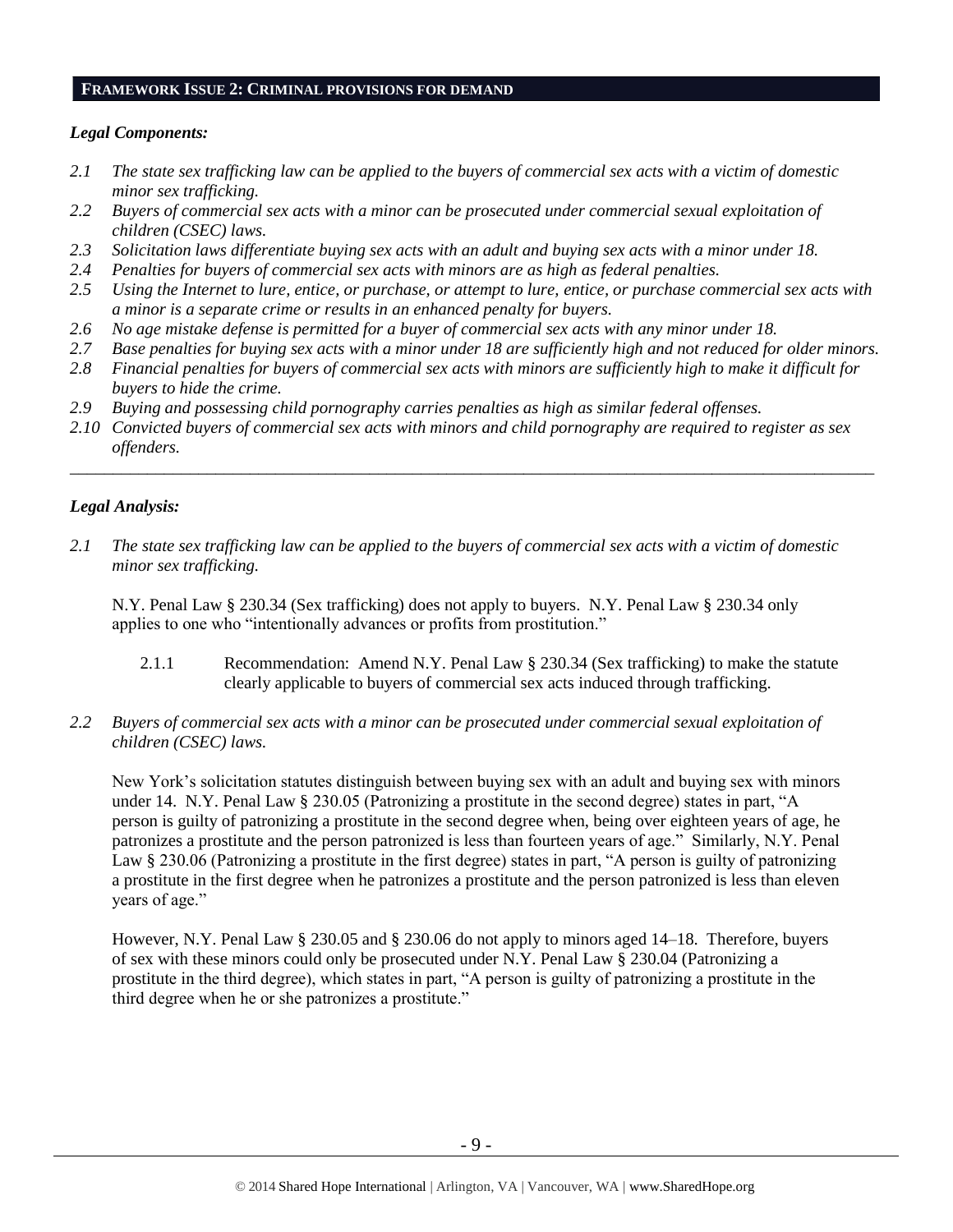## *2.3 Solicitation laws differentiate buying sex acts with an adult and buying sex acts with a minor under 18.*

New York's solicitation laws differentiate between buying sex with an adult and buying sex with a minor under the age of 14. A conviction for patronizing a prostitute is generally punishable as a Class A misdemeanor by imprisonment up to 1 year and a possible fine not to exceed \$1,000. N.Y. Penal Law §§ 230.04, 70.15(1), 80.05(1). If the offender is older than 18 years of age and the victim is a minor under the age of 14, however, patronizing a prostitute is punishable as a Class E felony by imprisonment up to 4 years, and if the victim is under the age of 11, it is punishable as a Class D felony sex offense by imprisonment for 2–7 years, both with a possible fine not to exceed the greater of \$5,000 or "double the amount of the defendant's gain from the commission of the crime."<sup>18</sup> N.Y. Penal Law §§ 230.05, 230.06, 70.80(1)(a), (4)(a)(iii), 70.00(2)(e), (3)(b), (4), 80.00(1). New York's solicitation laws do not, however, differentiate between buying sex with minors aged 14 or older and adults.

2.3.1 Recommendation: Amend N.Y. Penal Law § 230.05 (Patronizing a prostitute in the second degree) to raise the age from under 14 to under 18, making the crime of buying sex with any minor victim distinct from the crime of buying sex with an adult.

## *2.4 Penalties for buyers of commercial sex acts with minors are as high as federal penalties.*

A conviction under N.Y. Penal Law § 230.06 (Patronizing a prostitute in the first degree), which applies when the victim is under 11, is punishable as a Class D felony sex offense by imprisonment of 2–7 years and a possible fine not to exceed the greater of \$5,000 or "double the amount of the defendant's gain from the commission of the crime."<sup>19</sup> N.Y. Penal Law §§ 230.06, 70.80(1)(a), (4)(a)(iii), 80.00(1). A conviction under N.Y. Penal Law § 230.05 (Patronizing a prostitute in the second degree), which applies when the offender is over 18 and the victim is under 14, is punishable as a Class E felony punishable by imprisonment up to 4 years and a possible fine not to exceed the greater of \$5,000 or "double the amount of the defendant's gain from the commission of the crime." N.Y. Penal Law §§ 230.05, 70.00(2)(e), (3)(b), (4), 80.00(1). A convicted offender of patronizing a prostitute in the first or second degree is also subject to a possible fine not to exceed the greater of \$5,000 or "double the amount of the defendant's gain for commission of the felony from the commission of the crime." N.Y. Penal Law §§ 230.05, 230.06, 80.00(1).

A conviction under N.Y. Penal Law § 230.04 (Patronizing a prostitute in the third degree), which applies when the victim is 14 or older, is punishable as a Class A misdemeanor by up to 1 year imprisonment and a possible fine not to exceed \$1,000. N.Y. Penal Law §§ 230.04, 70.15(1), 80.05(1).

Several sexual offense laws could also be used to prosecute certain buyers of commercial sex acts with minors, but they do not specifically criminalize the commercial sexual exploitation of a child, nor do they refer to N.Y. Penal Law § 230.34 (Sex trafficking).<sup>20</sup>

<span id="page-9-0"></span>In comparison, if the victim is under the age of 14, a conviction under the Trafficking Victims Protection Act  $(TVPA)^{21}$  for child sex trafficking is punishable by 15 years to life imprisonment and a fine not to exceed \$250,000. 18 U.S.C.  $\S$  1591(b)(1), 3559(a)(1), 3571(b)(3). If the victim is between the ages of 14–17, a conviction is punishable by 10 years to life imprisonment and a fine not to exceed \$250,000. 18 U.S.C.  $\S$ § 1591(b)(2), 3559(a)(1), 3571(b)(3). A conviction is punishable by mandatory life imprisonment however, if the buyer has a prior conviction for a federal sex offense<sup>22</sup> against a minor. 18

<span id="page-9-1"></span><sup>18</sup> *See supra* note [6.](#page-2-0)

<sup>19</sup> *See supra* note [6.](#page-2-0)

<sup>&</sup>lt;sup>20</sup> See supra Section 1.2 for a full description of the sexual offense laws that may be used to prosecute certain buyers.

 $^{21}$  Trafficking Victims Protection Act (TVPA) of 2000, Pub. L. No. 106-386, 114 Stat. 1464, 1466 (codified in scattered sections of 18 and 22 U.S.C.).

<sup>&</sup>lt;sup>22</sup> Pursuant to 18 U.S.C. § 3559(e)(2), "federal sex offense" is defined as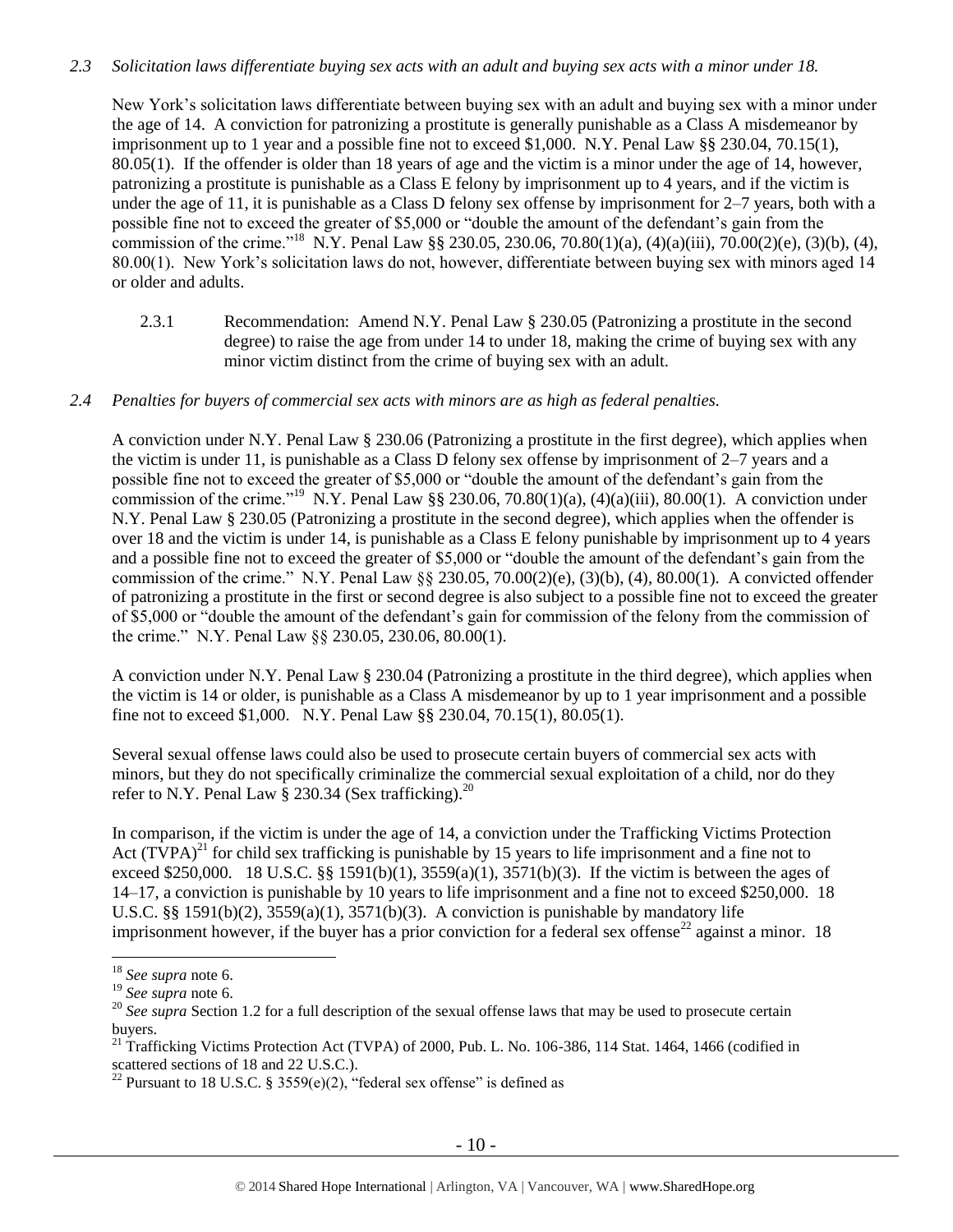U.S.C. § 3559(e)(1). To the extent buyers can be prosecuted under other federal CSEC laws,<sup>23</sup> a conviction is punishable by penalties ranging from a fine not to exceed \$250,000 to life imprisonment and a fine not to exceed  $$250,000.<sup>24</sup>$ 

- 2.4.1 Recommendation: Amend the definition of felony sex offense in N.Y. Penal Law § 70.80 (Sentences of imprisonment for conviction of a felony sex offense) to include all CSEC crimes so that all buyers are subjected to heightened penalties.
- *2.5 Using the Internet to lure, entice, or purchase, or attempt to lure, entice, or purchase commercial sex acts with a minor is a separate crime or results in an enhanced penalty for buyers.*

New York does not have a separate crime or enhanced penalties for using the Internet to lure, entice, recruit, or purchase commercial sex. However, buyers using the Internet to purchase commercial sex acts with minors may be prosecuted under N.Y. Penal Law § 235.22 (Disseminating indecent material to minors in the first degree), which is violated when a person

1. knowing the character and content of the communication which, in whole or in part, depicts or describes, either in words or images actual or simulated nudity, sexual conduct or sado-masochistic abuse, and which is harmful to minors, . . . intentionally uses any computer communication system allowing the input, output, examination or transfer, of computer data or computer programs from one computer to another, to initiate or engage in such communication with a person who is a minor; and 2. by means of such communication . . . importunes, invites or induces a minor to engage in sexual intercourse, oral sexual conduct or anal sexual conduct, or sexual contact with him, or to engage in a sexual performance, obscene sexual performance, or sexual conduct for his benefit.

For purposes of N.Y. Penal Law § 235.22, "minor" means "any person less than seventeen years old." N.Y. Penal Law § 235.20 (Disseminating indecent material to minors; definitions of terms). A conviction is punishable as a Class D felony by imprisonment not to exceed 7 years and a possible fine not to exceed the greater of \$5,000 or "double the amount of the defendant's gain from the commission of the crime." N.Y. Penal Law §§ 235.22,  $70.00(2)(d)$ ,  $(3)(b)$ ,  $(4)$ ,  $80.00(1)$ . If the offender commits this crime "for the purpose, in whole or substantial part, of his or her own direct sexual gratification," then the offense is sexually motivated, and a conviction is punishable as a Class D felony sex offense by imprisonment of 2–7 years and a possible fine not to exceed the greater of \$5,000 or "double the amount of the defendant's gain from the commission of the crime." N.Y. Penal Law §§ 130.91(1), 70.80(1)(a), (4)(a)(iii), 80.00(1).

an offense under section 1591 [18 USCS § 1591] (relating to sex trafficking of children), 2241 [18 USCS § 2241] (relating to aggravated sexual abuse), 2242 [18 USCS § 2242] (relating to sexual abuse),  $2244(a)(1)$  [18 USCS § 2244(a)(1)] (relating to abusive sexual contact), 2245 [18 USCS § 2245] (relating to sexual abuse resulting in death), 2251 [18 USCS § 2251] (relating to sexual exploitation of children), 2251A [18 USCS § 2251A] (relating to selling or buying of children), 2422(b) [18 USCS § 2422(b)] (relating to coercion and enticement of a minor into prostitution), or 2423(a) [18 USCS § 2423(a)] (relating to transportation of minors).

<sup>&</sup>lt;sup>23</sup> 18 U.S.C. §§ 2251A(b) (Selling or buying of children), 2251(a) (Sexual exploitation of children), 2423(a) (Transportation of a minor with intent for minor to engage in criminal sexual activity), 2422(a) (Coercion and enticement), 2252(a)(2), (a)(4) (Certain activities relating to material involving the sexual exploitation of minors). <sup>24</sup> 18 U.S.C. §§ 2251A(b) (conviction punishable by imprisonment for 30 years to life and a fine), 2251(e) (conviction punishable by imprisonment for 15–30 years and a fine), 2423(a) (conviction punishable by imprisonment for 10 years to life and a fine), 2422(a) (conviction punishable by a fine, imprisonment up to 20 years, or both),  $2252(a)(2)$ , (4) (stating that a conviction under subsection (a)(2) is punishable by imprisonment for 5–20 years and a fine, while a conviction under subsection (a)(4) is punishable by imprisonment up to 10 years, a fine, or both); *see also* 18 U.S.C. §§ 3559(a)(1) (classifying all of the above listed offenses as felonies), 3571(b)(3) (providing a fine up to \$250,000 for any felony conviction).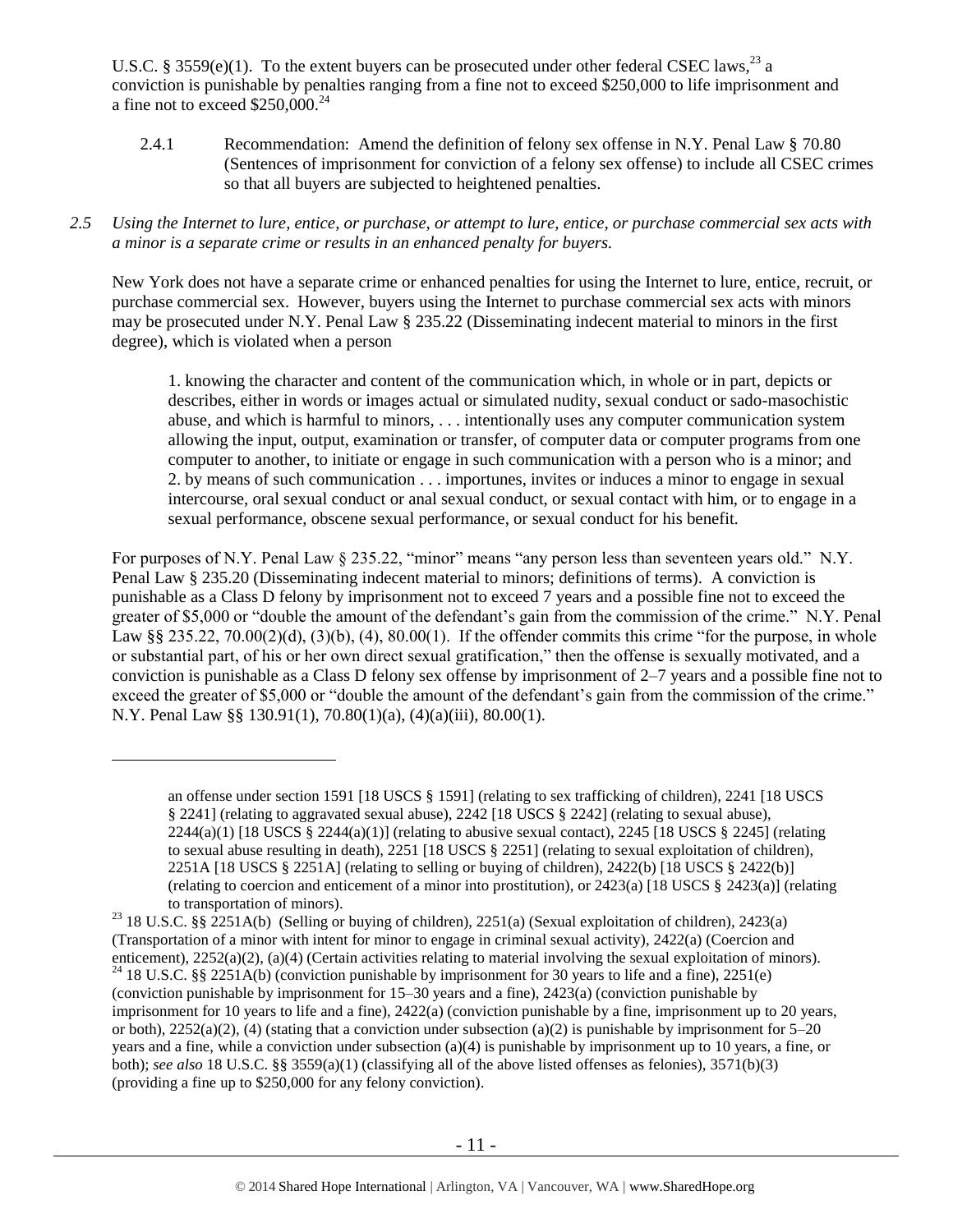2.5.1 Recommendation: Enact a law that addresses computer-facilitated luring, enticing, recruiting, or purchasing of commercial sex acts with a minor by providing a heightened penalty when the Internet is used to violate N.Y. Penal Law § 230.34 (Sex trafficking), § 230.05 (Patronizing a prostitute in the second degree), and § 230.06 (Patronizing a prostitute in the first degree).

# *2.6 No age mistake defense is permitted for a buyer of commercial sex acts with any minor under 18.*

New York permits a mistake of age defense for two of its prostitution statutes. Pursuant to N.Y. Penal Law § 230.07 (Patronizing a prostitute; defense), "In any prosecution for patronizing a prostitute in the first or second degrees, it is a defense that the defendant did not have reasonable grounds to believe that the person was less than the age specified."

- 2.6.1 Recommendation: Eliminate the age mistake defense allowed in N.Y. Penal Law § 230.07 (Patronizing a prostitute; defense) and expressly prohibit such a defense in all cases involving minors in § 230.05 (Patronizing a prostitute in the second degree) and § 230.06 (Patronizing a prostitute in the first degree.
- *2.7 Base penalties for buying sex acts with a minor under 18 are sufficiently high and not reduced for older minors.*

Penalties for convictions under New York's solicitation laws, including N.Y. Penal Law § 230.04 (Patronizing a prostitute in the third degree), § 230.05 (Patronizing a prostitute in the second degree), and § 230.06 (Patronizing a prostitute in the first degree), vary based on the age of the victim.

A conviction under N.Y. Penal Law § 230.06, which applies when the victim is under 11, is punishable as a Class D felony sex offense by imprisonment of 2–7 years and a possible fine not to exceed the greater of \$5,000 or "double the amount of the defendant's gain from the commission of the crime amount .<sup>25</sup> N.Y. Penal Law §§ 230.06, 70.80(1)(a), (4)(a)(iii), 80.00(1).

A conviction under N.Y. Penal Law § 230.05, which applies when the offender is over 18 and the minor is under 14, is punishable as a Class E felony by imprisonment up to 4 years and a possible fine not to exceed the greater of \$5,000 or "double the amount of the defendant's gain from the commission of the crime amount." N.Y. Penal Law §§ 230.05, 70.00(2)(e), (3)(b), (4), 80.00(1).

However, the laws do not differentiate between buying sex with 14–17 year-old minors and adults, and under N.Y. Penal Law § 230.04, a conviction when the victim is 14 or older is punishable as a Class A misdemeanor by up to 1 year imprisonment and a possible fine not to exceed \$1,000. N.Y. Penal Law §§ 230.04, 70.15(1),  $80.05(1)$ .

- 2.7.1 Recommendation: Amend N.Y. Penal Law §§ 230.05 and 230.06 to raise the age of a minor victim to under 18 to ensure protection under the statute for all minors.
- 2.7.2 Recommendation: Amend N.Y. Penal Law §§ 230.04 through 230.06 to eliminate the staggered penalties for minors and provide a sufficiently high base penalty for all minors under the age of 18 or amend N.Y. Penal Law §§ 230.04 to provide heightened penalties when the offense involves a minor victim.

 $\overline{a}$ <sup>25</sup> *See supra* note [6.](#page-2-0)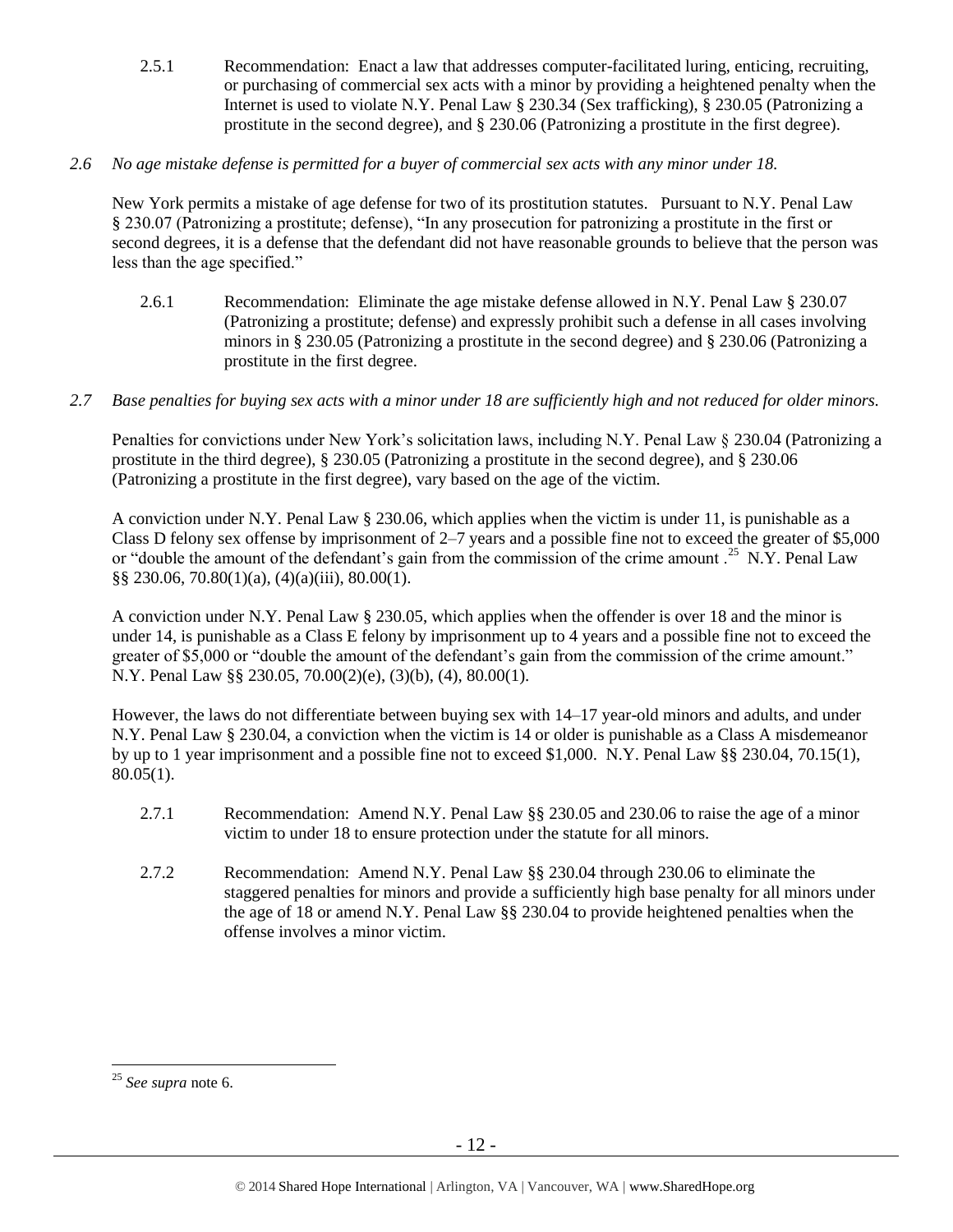*2.8 Financial penalties for buyers of commercial sex acts with minors are sufficiently high to make it difficult for buyers to hide the crime.* 

Buyers of commercial sex with minors are subject to various fines, restitution, and asset forfeiture. When the victim is under 14, a conviction under either N.Y. Penal Law § 230.06 (Patronizing a prostitute in the first degree) or § 230.05 (Patronizing a prostitute in the second degree) is punishable as a felony by a possible fine not to exceed the greater of \$5,000 or "double the amount of the defendant's gain for commission of the felony from the commission of the crime," which seems unlikely to apply in cases of buyers. N.Y. Penal Law §§ 230.05, 230.06, 80.00(1). A conviction under N.Y. Penal Law § 230.04 (Patronizing a prostitute in the third degree), which applies when the minor is 14 or older, is punishable as a Class A misdemeanor by a possible fine not to exceed \$1,000. N.Y. Penal Law §§ 230.04, 80.05(1).

Where a buyer is convicted of the above counts, the court must consider and may order restitution. Pursuant to N.Y. Penal Law § 60.27(1) (Restitution and reparation),

In addition to any of the dispositions authorized by this article, the court shall consider restitution or reparation to the victim of the crime and may require restitution or reparation as part of the sentence imposed upon a person convicted of an offense,  $26$  and after providing the district attorney with an opportunity to be heard in accordance with the provisions of this subdivision, require the defendant to make restitution of the fruits of his or her offense or reparation for the actual out-of-pocket loss caused thereby . . . .

Buyers are also subject to civil, discretionary asset forfeiture. N.Y.C.P.L. §1311(1) (Forfeiture actions) states, in relevant part,

A civil action may be commenced by the appropriate claiming authority against a criminal defendant to recover the property which constitutes the proceeds of a crime, the substituted proceeds of a crime, an instrumentality of a crime or the real property instrumentality of a crime or to recover a money judgment in an amount equivalent in value to the property which constitutes the proceeds of a crime, the substituted proceeds of a crime, an instrumentality of a crime, or the real property instrumentality of a crime.

Pursuant to N.Y.C.P.L. § 1311(1)(a), in proceedings following a conviction, a "court may not grant forfeiture until such conviction has occurred." A "post-conviction forfeiture crime" means "any felony defined in the penal law or any other chapter of the consolidated laws of the state." N.Y.C.P.L. § 1310(5).

N.Y. C.P.L. §§ 1320, 1321 and 1323 provide civil levy procedures for personal and real property. Disposal of forfeited property is governed by N.Y. C.P.L.§ 1349, which states that "[a]ny judgment or order of forfeiture issued pursuant to this article shall include provisions for the disposal of the property found to have been forfeited." However, if other provisions of law expressly govern the disposition of the property, that law shall be controlling. N.Y.C.P.L. § 1349(2).

2.8.1 Recommendation: Amend N.Y. Penal Law § 230.06 (Patronizing a prostitute in the first degree) and § 230.05 (Patronizing a prostitute in the second degree) to apply to all minors under 18 years of age.

<sup>&</sup>lt;sup>26</sup> "Offense" is defined in N.Y. Penal Law §  $60.27(4)(a)$  as "the offense for which a defendant was convicted, as well as any other offense that is part of the same criminal transaction or that is contained in any other accusatory instrument disposed of by any plea of guilty by the defendant to an offense."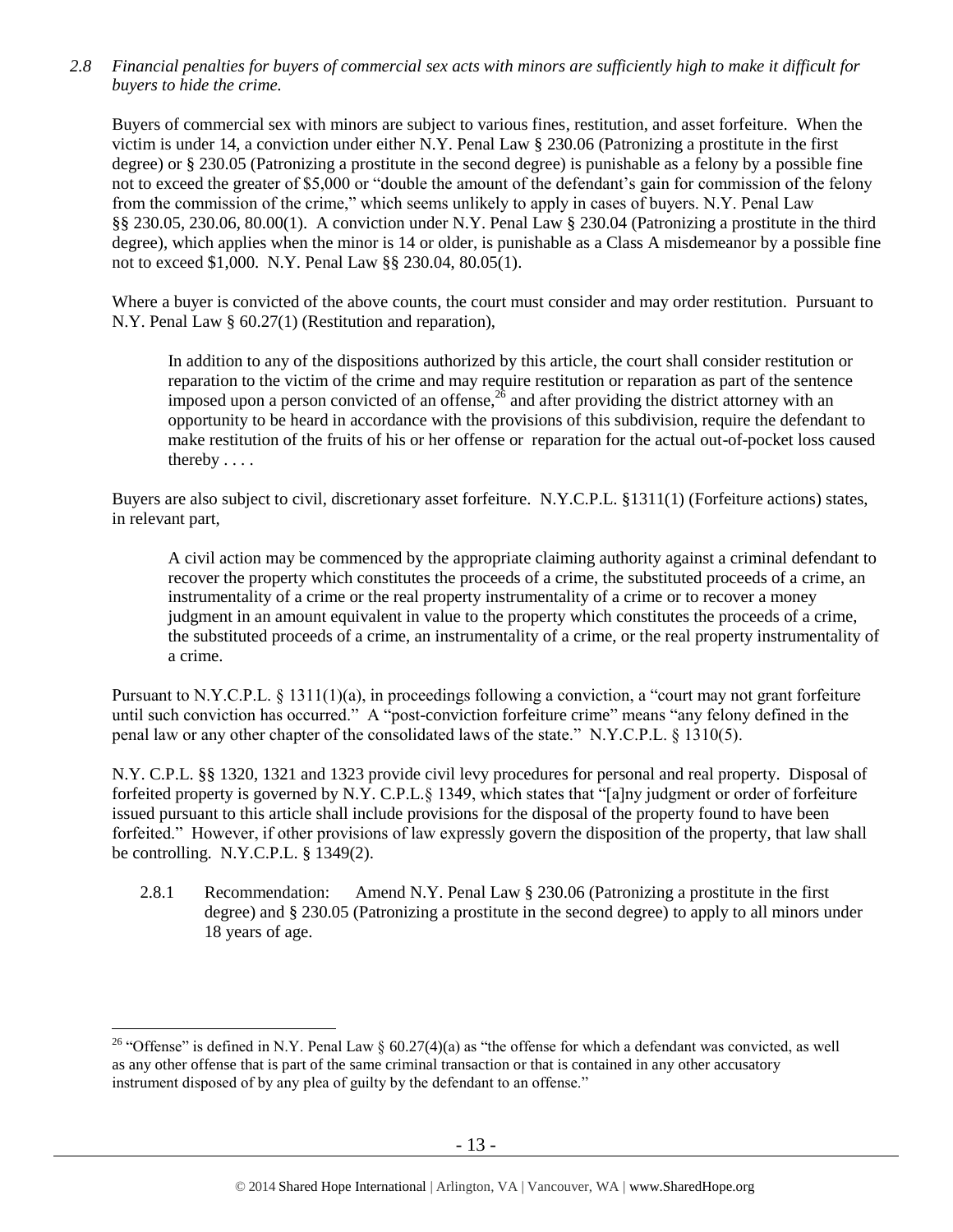## *2.9 Buying and possessing child pornography carries penalties as high as similar federal offenses.*

<span id="page-13-0"></span>Under N.Y. Penal Law § 263.11 (Possessing an obscene sexual performance by a child), "A person is guilty of possessing an obscene sexual performance<sup>27</sup> by a child when, knowing the character and content thereof, he knowingly has in his possession or control, or knowingly accesses with intent to view, any obscene performance which includes sexual conduct by a child less than sixteen years of age."

Pursuant to N.Y. Penal Law § 263.16 (Possessing a sexual performance by a child), "A person is guilty of possessing a sexual performance<sup>28</sup> by a child when, knowing the character and content thereof, he knowingly has in his possession or control, or knowingly accesses with intent to view, any performance which includes sexual conduct by a child less than sixteen years of age."

A conviction under either N.Y. Penal Law § 263.11 or § 263.16 is punishable as a Class E felony by imprisonment not to exceed 4 years and a possible fine not to exceed the greater of \$5,000 or "double the amount of the defendant's gain from the commission of the crime." NY Penal Law §§ 263.11, 263.16,  $70.00(2)(e)$ ,  $(3)(b)$ ,  $(4)$ ,  $80.00(1)$ .

In comparison, a federal conviction for possession of child pornography<sup>29</sup> is generally punishable by imprisonment for 5–20 years and a fine not to exceed \$250,000.<sup>30</sup> Subsequent convictions, however, are punishable by imprisonment up to 40 years and a fine not to exceed  $$250,000.<sup>31</sup>$ 

## 2.9.1 Recommendation: Enact a law that criminalizes the purchasing of child pornography.

## *2.10 Convicted buyers of commercial sex acts with minors and child pornography are required to register as sex offenders.*

Pursuant to N.Y. Correct. Law § 168-f(1) (Duty to register and to verify), "Any sex offender shall, (a) at least ten calendar days prior to discharge, parole, release . . . or, (b) at the time sentence is imposed for any sex offender released on probation or discharged . . . , register with the division on a form prepared by the division." N.Y. Correct. Law § 168-a(1) (Definitions) defines "sex offender" as "any person who is convicted of any of the offenses set forth in subdivision two or three of this section," which includes sex offenses and sexually violent offenses.

<sup>&</sup>lt;sup>27</sup> "Obscene sexual performance" is defined in N.Y. Penal Law § 263.00(2) as "any performance which . . . includes sexual conduct by a child less than sixteen years of age."

<sup>&</sup>lt;sup>28</sup> *See supra* note [11](#page-3-0) for the definition of "sexual performance."

<sup>&</sup>lt;sup>29</sup> 18 U.S.C. §§ 2252(a)(2), (a)(4) (Certain activities relating to material involving the sexual exploitation of minors),  $2252A(a)(2)$ –(3) (Certain activities relating to material constituting or containing child pornography), 1466A(a), (b) (Obscene visual representations of the sexual abuse of children).

 $30$  18 U.S.C. §§ 2252(b) (stating that a conviction under subsection (a)(2) is punishable by imprisonment for 5–20 years and a fine, while a conviction under subsection (a)(4) is punishable by imprisonment up to 10 years, a fine, or both),  $2252A(b)(1)$  (a conviction is punishable by imprisonment for  $5-20$  years and a fine),  $1466A(a)$ , (b) (stating that a conviction under subsection (a) is "subject to the penalties provided in section  $2252A(b)(1)$ ," imprisonment for 5–20 years and a fine, while a conviction under subsection (b) is "subject to the penalties provided in section 2252A(b)(2)," imprisonment up to 10 years, a fine, or both); *see also* 18 U.S.C. §§ 3559(a)(1) (classifying all of the above listed offenses as felonies), 3571(b)(3) (providing a fine up to \$250,000 for any felony conviction).

 $31$  18 U.S.C. §§ 2252(b) (stating if a person has a prior conviction under subsection (a)(2), or a list of other statutes, a conviction is punishable by a fine and imprisonment for 15–40 years, but if a person has a prior conviction under subsection (a)(4), or a list of other statutes, a conviction is punishable by a fine and imprisonment for  $10-20$  years),  $2252A(b)(1)$  (stating if a person has a prior conviction under subsection (a)(2), (a)(3), or a list of other statutes, a conviction is punishable by a fine and imprisonment for  $15-40$  years),  $1466A(a)$ , (b) (stating that the penalty scheme for section 2252A(b) applies); *see also* 18 U.S.C. §§ 3559(a)(1) (classifying all of the above listed offenses as felonies), 3571(b)(3) (providing a fine up to \$250,000 for any felony conviction).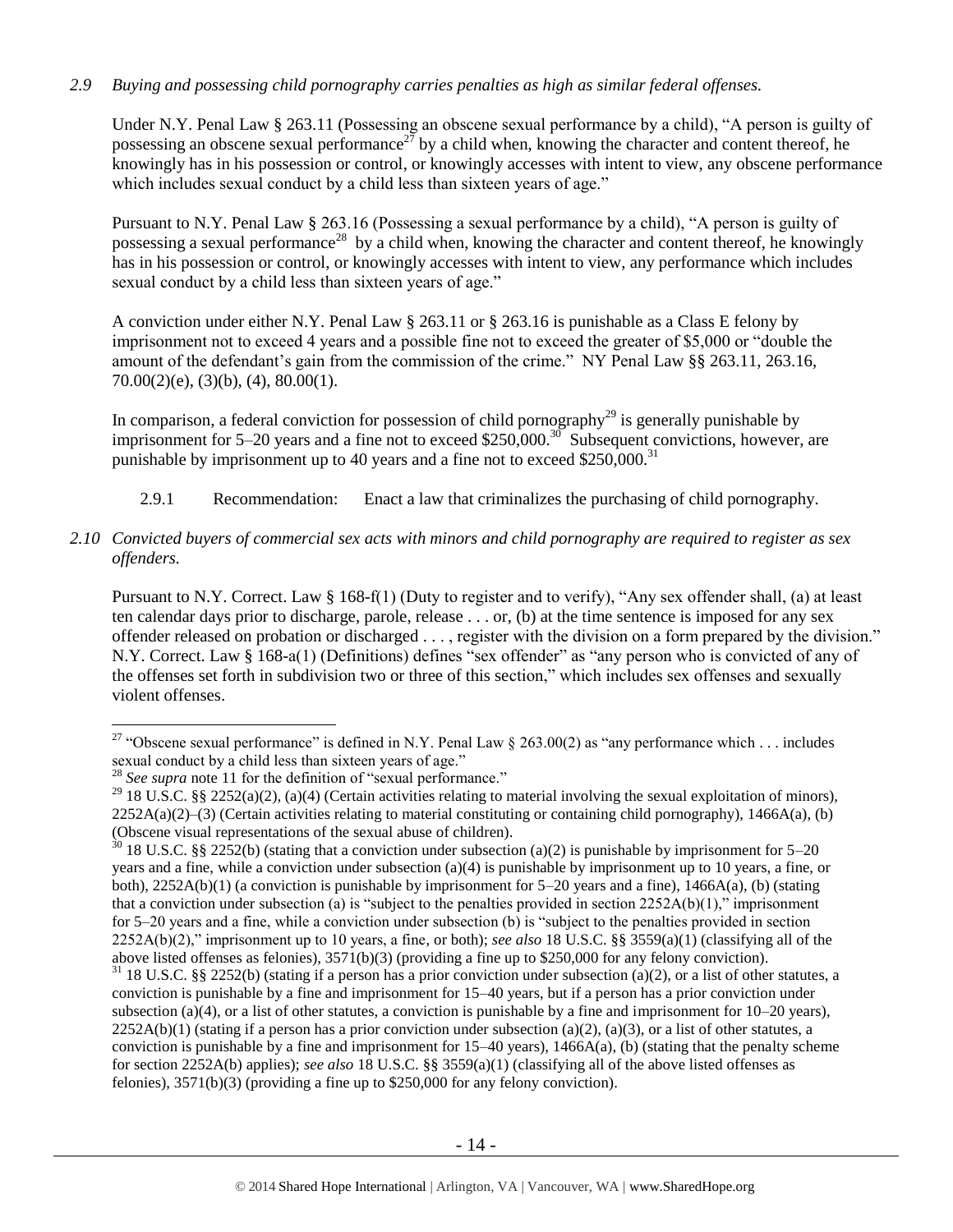Pursuant to N.Y. Correct. Law § 168-a(2), sex offenses relevant to buyers include convictions under N.Y. Penal Law § 120.70 (Luring a child), § 130.25 (Rape in the third degree), § 130.30 (Rape in the second degree), § 130.40 (Criminal sexual act in the third degree), § 130.45 (Criminal sexual act in the second degree) § 263.11 (Possessing an obscene sexual performance by a child), § 263.16 (Possessing a sexual performance by a child), § 230.04 (Patronizing a prostitute in the third degree, where the minor is under 17), § 230.05 (Patronizing a prostitute in the third degree), § 230.06 (Patronizing a prostitute in the first degree), § 235.22 (Disseminating indecent material to minors in the first degree), and § 130.55 (Sexual abuse in the third degree, where the minor is under 18). Pursuant to N.Y. Correct. Law § 168-a(2)(d)(iii), a sex offense also includes a conviction under any of the provisions of 18 U.S.C. 2251 [Sexual exploitation of children], 18 U.S.C. 2251A [Selling or buying of children], 18 U.S.C. 2252 [Certain activities relating to material involving the sexual exploitation of minors], 18 U.S.C. 2252A [Certain activities relating to material constituting or containing child pornography], 18 U.S.C. 2260 [Production of sexually explicit depictions of a minor for importation into the United States], 18 U.S.C. 2422(b) [Sexual abuse], 18 U.S.C. 2423 [Sexual abuse of a minor or ward], or 18 U.S.C. 2425 [Offenses resulting in death], provided that the elements of such crime of conviction are substantially the same as those which are a part of such offense as of the date on which this subparagraph takes effect.

2.10.1 Recommendation: Amend N.Y. Correct. Law § 168-a(2) (Definitions) to include a conviction under N.Y. Penal Law § 230.04 (Patronizing a prostitute in the third degree), where the person patronized is under 18, as a "sexual offense" for which registration is required.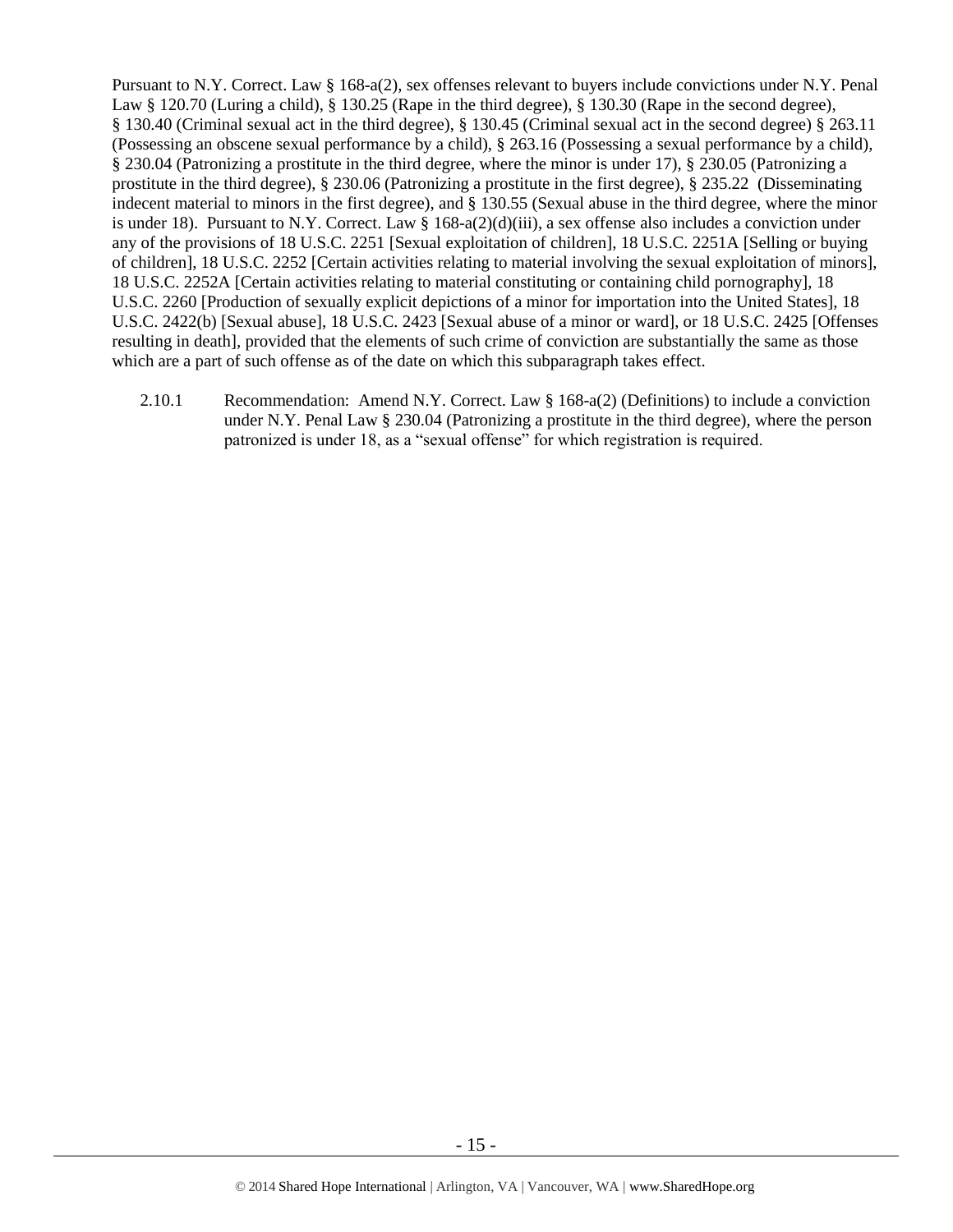## *Legal Components:*

- *3.1 Penalties for trafficking a child for sexual exploitation are as high as federal penalties.*
- *3.2 Creating and distributing child pornography carries penalties as high as similar federal offenses.*
- *3.3 Using the Internet to lure, entice, recruit or sell commercial sex acts with a minor is a separate crime or results in an enhanced penalty for traffickers.*
- *3.4 Financial penalties for traffickers, including asset forfeiture, are sufficiently high.*
- *3.5 Convicted traffickers are required to register as sex offenders.*
- *3.6 Laws relating to termination of parental rights for certain offenses include sex trafficking or commercial sexual exploitation of children (CSEC) offenses in order to remove the children of traffickers from their control and potential exploitation.*

*\_\_\_\_\_\_\_\_\_\_\_\_\_\_\_\_\_\_\_\_\_\_\_\_\_\_\_\_\_\_\_\_\_\_\_\_\_\_\_\_\_\_\_\_\_\_\_\_\_\_\_\_\_\_\_\_\_\_\_\_\_\_\_\_\_\_\_\_\_\_\_\_\_\_\_\_\_\_\_\_\_\_\_\_\_\_\_\_\_\_\_\_\_\_*

## *Legal Analysis:*

*3.1 Penalties for trafficking a child for sexual exploitation are as high as federal penalties.* 

Convictions under N.Y. Penal Law § 230.34 (Sex trafficking), § 230.33 (Compelling prostitution), and § 230.32 (Promoting prostitution in the first degree) are all punishable as Class B felonies by imprisonment of 1–25 years and a possible fine not to exceed the greater of \$5,000 or "double the amount of the defendant's gain from the commission of the crime." N.Y. Penal Law §§ 230.34, 230.33, 230.32, 70.00(2)(b), (3)(b), 80.00(1). If the offender committed the offense "for the purpose, in whole or substantial part, of his or her own direct sexual gratification," a conviction under either N.Y. Penal Law § 230.33 or § 230.32 is punishable as a Class B felony sex offense by imprisonment of 5–25 years and a possible fine not to exceed the greater of \$5,000 or "double the amount of the defendant's gain from the commission of the crime." N.Y. Penal Law §§ 130.91(1), 70.80(1)(a), (4)(a)(i), 80.00(1).

A conviction under either N.Y. Penal Law § 230.30(2) (Promoting prostitution in the second degree) or § 263.05 (Use of a child in a sexual performance) is punishable as a Class C felony by imprisonment of 1–15 years and a possible fine not to exceed the greater of \$5,000 or "double the amount of the defendant's gain from the commission of the crime." N.Y. Penal Law §§ 230.30, 263.05, 70.00(2)(c), (3)(b), 80.00(1). If the offender commits either of these offenses "for the purpose, in whole or substantial part, of his or her own direct sexual gratification," then the offense is sexually motivated, and a conviction is punishable as a Class C felony sex offense by imprisonment of 3.5–15 years and a possible fine not to exceed the greater of \$5,000 or "double the amount of the defendant's gain from the commission of the crime." N.Y. Penal Law §§ 130.91(1), 70.80(1)(a),  $(4)(a)(ii)$ .

A conviction under N.Y. Penal Law § 230.25(2) (Promoting prostitution in the third degree) is punishable as a Class D felony by imprisonment not to exceed 7 years and a possible fine not to exceed the greater of \$5,000 or "double the amount of the defendant's gain from the commission of the crime." N.Y. Penal Law §§ 230.25,  $70.00(2)(d)$ ,  $(3)(b)$ ,  $(4)$ ,  $80.00(1)$ .

In comparison, if the victim is under the age of 14, a conviction under the Trafficking Victims Protection Act  $(TVPA)^{32}$  for child sex trafficking is punishable by 15 years to life imprisonment and a fine not to exceed \$250,000. 18 U.S.C. §§ 1591(b)(1), 3559(a)(1), 3571(b)(3). If the victim is between the ages of 14–17, a conviction is punishable by 10 years to life imprisonment and a fine not to exceed \$250,000. 18 U.S.C.

<sup>32</sup> *See supra* note [21.](#page-9-0)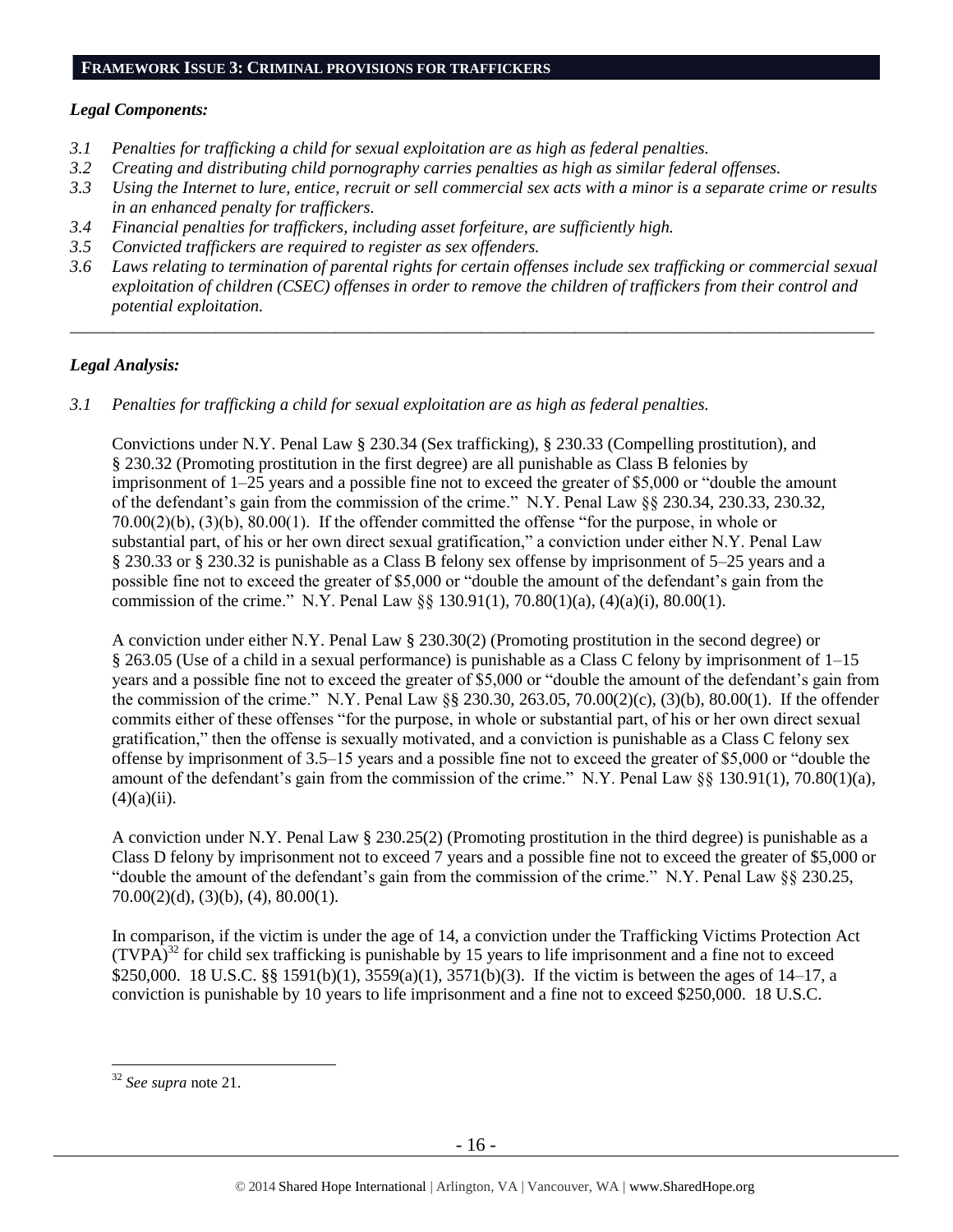§§ 1591(b)(2), 3559(a)(1), 3571(b)(3). A conviction is punishable by mandatory life imprisonment, however, if the trafficker has a prior conviction for a federal sex offense<sup>33</sup> against a minor.

## *3.2 Creating and distributing child pornography carries penalties as high as similar federal offenses.*

New York has multiple statutes dealing with creating and distributing child pornography. Pursuant to N.Y. Penal Law § 263.05 (Use of a child in a sexual performance),

A person is guilty of the use of a child in a sexual performance<sup>34</sup> if knowing the character and content thereof he employs, authorizes or induces a child less than seventeen years of age to engage in a sexual performance or being a parent, legal guardian or custodian of such child, he consents to the participation by such child in a sexual performance.

A conviction is punishable as a Class C felony by imprisonment of  $1-15$  years and a possible fine not to exceed the greater of \$5,000 or "double the amount of the defendant's gain from the commission of the crime." N.Y. Penal Law §§ 263.05, 70.00(2)(c), (3)(b), 80.00(1). If the offender commits this crime "for the purpose, in whole or substantial part, of his or her own direct sexual gratification," the offense is sexually motivated, and a conviction is punishable as a Class C felony sex offense by imprisonment of 3.5–15 years and a possible fine not to exceed the greater of \$5,000 or "double the amount of the defendant's gain from the commission of the crime." N.Y. Penal Law §§ 130.91(1), 70.80(1)(a), (4)(a)(ii), 80.00(1).

<span id="page-16-0"></span>Similarly, promoting child pornography is a crime under N.Y. Penal Law § 263.10 (Promoting an obscene sexual performance by a child) and § 263.15 (Promoting a sexual performance by a child). Pursuant to N.Y. Penal Law § 263.10, "A person is guilty of promoting<sup>35</sup> an obscene sexual performance<sup>36</sup> by a child when, knowing the character and content thereof, he produces, directs or promotes any obscene performance which includes sexual conduct<sup>37</sup> by a child less than seventeen years of age."

Under N.Y. Penal Law § 263.15, "A person is guilty of promoting a sexual performance by a child when, knowing the character and content thereof, he produces, directs or promotes any performance which includes sexual conduct by a child less than seventeen years of age."

A conviction under either statute is punishable as a Class D felony by imprisonment not to exceed 7 years and a possible fine not to exceed the greater of \$5,000 or "double the amount of the defendant's gain from the commission of the crime." N.Y. Penal Law §§ 263.10, 263.15, 70.00(2)(d), (3)(b), (4), 80.00(1) If the trafficker uses a controlled substance, penalties are heightened. Pursuant to N.Y. Penal Law § 263.30 (Facilitating a sexual performance by a child with a controlled substance or alcohol), a person is subject to heightened penalties if he knowingly administers a controlled substance<sup>38</sup> to a minor under 17 with the minor's consent for the purpose of committing conduct defined in N.Y. Penal Law § 263.05, § 263.10, or § 263.15 if the person actually commits the conduct or attempts to do so. A conviction is punishable as a Class B felony by imprisonment of 1–25 years and a possible fine not to exceed the greater of \$5,000 or "double the amount of the defendant's gain from the commission of the crime." N.Y. Penal Law §§ 263.30, 70.00(2)(b), (3)(b), 80.00(1).

 $\overline{a}$ 

. . . .

<sup>33</sup> *See supra* note [22](#page-9-1) for the definition of "federal sex offense."

<sup>&</sup>lt;sup>34</sup> See supra note [11](#page-3-0) for the definition of "sexual performance."

 $35$  N.Y. Penal Law § 263.00(5) states, "Promote' means to procure, manufacture, issue, sell, give, provide, lend, mail, deliver, transfer, transmute, publish, distribute, circulate, disseminate, present, exhibit or advertise, or to offer or agree to do the same."

<sup>36</sup> *See supra* note [27.](#page-13-0)

<sup>37</sup> *See supra* note [11.](#page-3-0)

<sup>&</sup>lt;sup>38</sup> "Controlled substance" is defined in N.Y. Penal Law § 263.30 as "any substance or preparation, compound, mixture, salt, or isomer of any substance defined in section thirty-three hundred six of the public health law."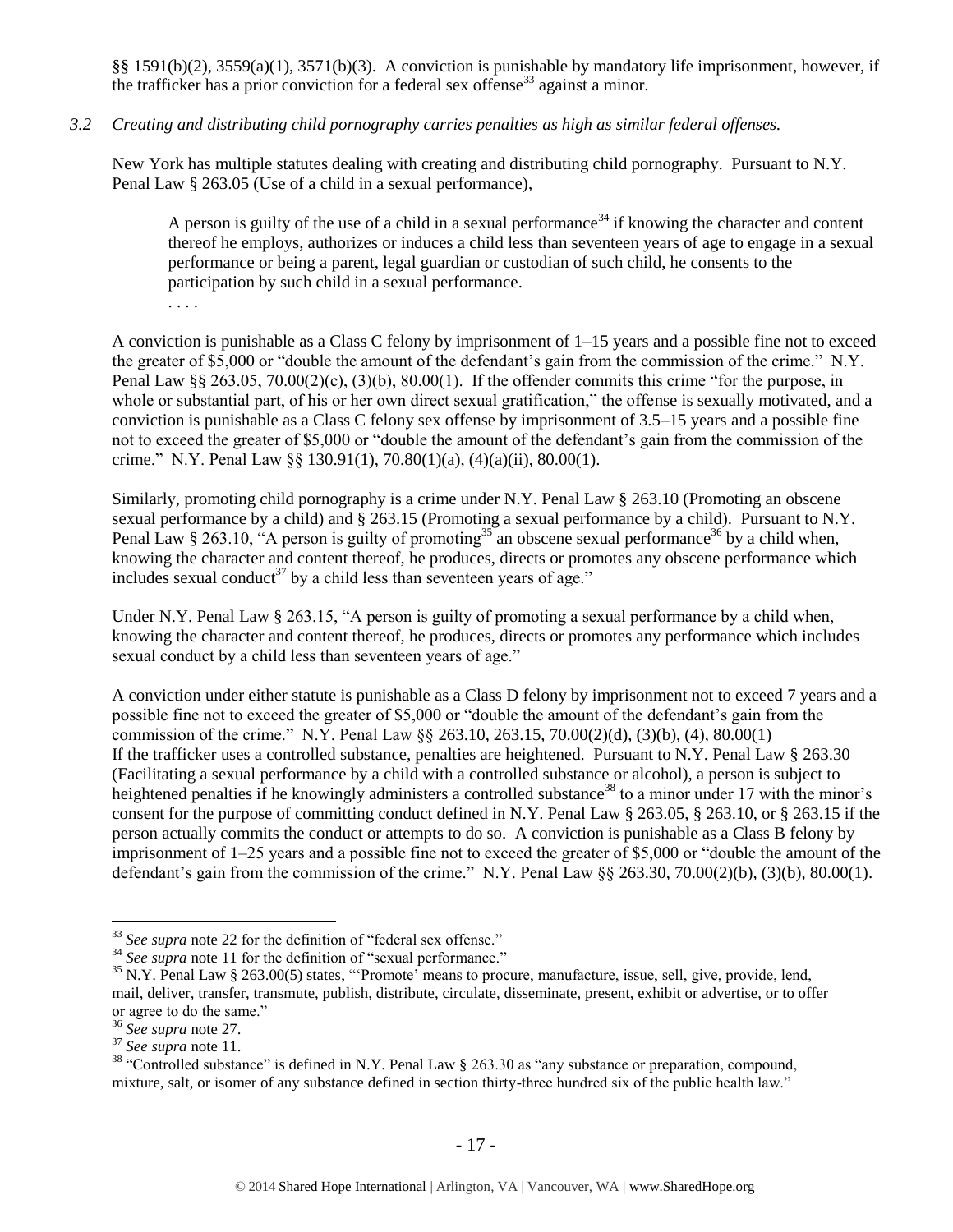In comparison, if the victim is under the age of 14, a conviction under the TVPA for child sex trafficking is punishable by 15 years to life imprisonment and a fine not to exceed \$250,000. 18 U.S.C. §§ 1591(b)(1),  $3559(a)(1)$ ,  $3571(b)(3)$ . If the victim is between the ages of  $14-17$ , a conviction is punishable by 10 years to life imprisonment and a fine not to exceed \$250,000. 18 U.S.C. §§ 1591(b)(2), 3559(a)(1), 3571(b)(3). A conviction is punishable by mandatory life imprisonment, however, if the trafficker has a prior conviction for a federal sex offense<sup>39</sup> against a minor. Additionally, a federal conviction for distribution of child pornography<sup>40</sup> is generally punishable by imprisonment for  $5-20$  years and a fine not to exceed \$250,000.<sup>41</sup> Subsequent convictions, however, are punishable by imprisonment up to 40 years and a fine not to exceed \$250,000.<sup>42</sup>

*3.3 Using the Internet to lure, entice, recruit or sell commercial sex acts with a minor is a separate crime or results in an enhanced penalty for traffickers.*

New York does not have a separate crime or enhanced penalties for using the Internet to lure, entice, recruit, or sell commercial sex. Traffickers may, however, be prosecuted under N.Y. Penal Law § 235.22 (Disseminating indecent material to minors in the first degree), which is violated when a person

1. knowing the character and content of the communication which, in whole or in part, depicts or describes, either in words or images actual or simulated nudity, sexual conduct or sado-masochistic abuse, and which is harmful to minors, . . . intentionally uses any computer communication system allowing the input, output, examination or transfer, of computer data or computer programs from one computer to another, to initiate or engage in such communication with a person who is a minor; and 2. by means of such communication . . . importunes, invites or induces a minor to engage in sexual intercourse, oral sexual conduct or anal sexual conduct, or sexual contact with him, or to engage in a sexual performance, obscene sexual performance, or sexual conduct for his benefit.

A conviction is punishable as a Class D felony by imprisonment not to exceed 7 years and a possible fine not to exceed the greater of \$5,000 or "double the amount of the defendant's gain from the commission of the crime." N.Y. Penal Law §§ 235.22, 70.00(2)(d), (3)(b), (4), 80.00(1). If the offender commits this crime "for the purpose, in whole or substantial part, of his or her own direct sexual gratification," then the offense is sexually motivated, and a conviction is punishable as a Class D felony sex offense by imprisonment of 2–7 years and a possible fine not to exceed the greater of \$5,000 or "double the amount of the defendant's gain from the commission of the crime." N.Y. Penal Law §§ 130.91(1), 70.80(1)(a), (4)(a)(iii), 80.00(1).

3.3.1 Recommendation: Enact a law that addresses computer-facilitated recruitment of a minor to perform commercial sex acts by providing heightened penalties when the Internet is used to commit violations of New York's sex trafficking and CSEC laws.

<sup>39</sup> *See supra* note [22](#page-9-1) for the definition of "federal sex offense."

<sup>&</sup>lt;sup>40</sup> 18 U.S.C. §§ 2252(a)(1), (a)(2), (a)(3) (Certain activities relating to material involving the sexual exploitation of minors), 2252A(a)(2), (a)(3) (Certain activities relating to material constituting or containing child pornography), 1466A(a) (Obscene visual representations of the sexual abuse of children).

<sup>&</sup>lt;sup>41</sup> 18 U.S.C. §§ 2252(b) (stating that a conviction under subsection (a)(1), (a)(2), or (a)(3) is punishable by imprisonment for 5–20 years and a fine), 2252A(b)(1) (a conviction is punishable by imprisonment for 5–20 years and a fine), 1466A(a), (b) (stating that a conviction under subsection (a) is "subject to the penalties provided in section 2252A(b)(1)," imprisonment for 5–20 years and a fine, while a conviction under subsection (b) is "subject to the penalties provided in section 2252A(b)(2)," imprisonment up to 10 years, a fine, or both); *see also* 18 U.S.C. §§ 3559(a)(1) (classifying all of the above listed offenses as felonies),  $3571(b)(3)$  (providing a fine up to \$250,000 for any felony conviction).

<sup>&</sup>lt;sup>42</sup> 18 U.S.C. §§ 2252(b) (stating if a person has a prior conviction under subsection (a)(1), (a)(2), or (a)(3) or a list of other statutes, a conviction is punishable by a fine and imprisonment for 15–40 years), 2252A(b)(1) (stating if a person has a prior conviction under subsection (a)(2), (a)(3), or a list of other statutes, a conviction is punishable by a fine and imprisonment for  $15-40$  years),  $1466A(a)$ , (b) (stating that the penalty scheme for section  $2252A(b)$ applies); *see also* 18 U.S.C. §§ 3559(a)(1) (classifying all of the above listed offenses as felonies), 3571(b)(3) (providing a fine up to \$250,000 for any felony conviction).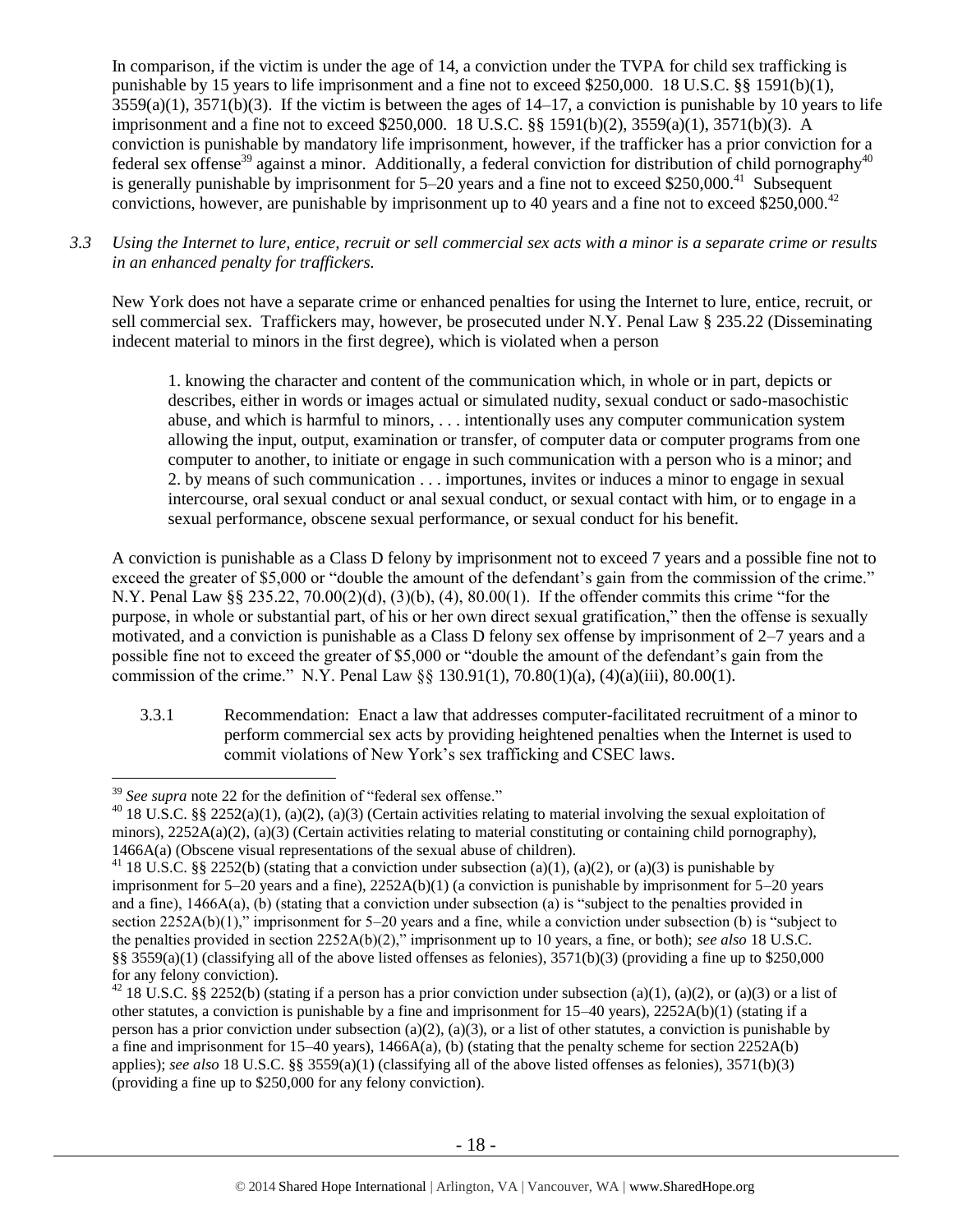## *3.4 Financial penalties for traffickers, including asset forfeiture, are sufficiently high.*

All applicable felonies are subject to possible fines in an amount not to exceed the greater of \$5,000 or "double the amount of the defendant's gain from the commission of the crime." N.Y. Penal Law  $\S$  80.00(1).

Traffickers may also be subject to asset forfeiture. Such proceedings are discretionary and civil in nature. Pursuant to N.Y. C.P.L.R. Law § 1311(1) (Forfeiture actions),

<span id="page-18-4"></span><span id="page-18-3"></span><span id="page-18-2"></span><span id="page-18-1"></span><span id="page-18-0"></span>A civil action may be commenced by the appropriate claiming authority against a criminal defendant to recover the property<sup>43</sup> which constitutes the proceeds of a crime,<sup>44</sup> the substituted proceeds of a crime,<sup>4</sup> an instrumentality of a crime<sup>46</sup> or the real property instrumentality of a crime or to recover a money judgment in an amount equivalent in value to the property which constitutes the proceeds of a crime, the substituted proceeds of a crime, an instrumentality of a crime, or the real property instrumentality of a crime.<sup>47</sup> A civil action may be commenced against a non-criminal defendant to recover the property which constitutes the proceeds of a crime, the substituted proceeds of a crime, an instrumentality of a crime, or the real property instrumentality of a crime provided, however, that a judgment of forfeiture predicated upon clause (A) of subparagraph (iv) of paragraph (b) of subdivision three hereof shall be limited to the amount of the proceeds of the crime. Any action under this article must be commenced within five years of the commission of the crime and shall be civil, remedial, and in personam in nature and shall not be deemed to be a penalty or criminal forfeiture for any purpose. . . .

N.Y.C.P.L. §§1320, 1321 and 1323 provide civil levy procedures for personal and real property. Disposal of forfeited property is governed by N.Y. C.P.L.§ 1349, which states that "[a]ny judgment or order of forfeiture issued pursuant to this article shall include provisions for the disposal of the property found to have been forfeited." However, if other provisions of law expressly govern the disposition of the property, that law shall be controlling. N.Y.C.P.L. § 1349(2).

Additionally, traffickers who produce pornography are subject to mandatory criminal forfeiture of the equipment used. Under N.Y. Penal Law § 410.00(1) (Seizure and forfeiture of equipment used in photographing, filming, producing, manufacturing, projecting or distributing pornographic still or motion pictures),

Any peace officer, acting pursuant to his special duties, or police officer of this state may seize any equipment used in the photographing, filming, printing, producing, manufacturing or projecting of pornographic still or motion pictures and may seize any vehicle or other means of transportation, other than a vehicle or other means of transportation used by any person as a common carrier in the transaction of business as such common carrier, used in the distribution of such obscene prints and articles and such equipment or vehicle or other means of transportation shall be subject to forfeiture . . . .

<sup>&</sup>lt;sup>43</sup> "Property" is defined in N.Y. C.P.L.R. § 1310(1) (Definitions) as "real property, personal property, money, negotiable instruments, securities, or anything of value or any interest in a thing of value."

<sup>&</sup>lt;sup>44</sup> "Proceeds of a crime" is defined in N.Y. C.P.L.R. Law § 1310(2) as "any property obtained through the commission of a felony crime defined in subdivisions five and six hereof, and includes any appreciation in value of such property."

<sup>&</sup>lt;sup>45</sup> "Substituted proceeds of a crime" is defined in N.Y. C.P.L.R. Law § 1310(3) as "any property obtained by the sale or exchange of proceeds of a crime, and any gain realized by such sale or exchange."

<sup>&</sup>lt;sup>46</sup> "Instrumentality of a crime" is defined in N.Y. C.P.L.R. Law  $\S$  1310(4) as "any property, other than real property and any buildings, fixtures, appurtenances, and improvements thereon, whose use contributes directly and materially to the commission of a crime defined in subdivisions five and six hereof."

<sup>&</sup>lt;sup>47</sup> "Real property instrumentality of a crime" is defined in N.Y. C.P.L.R. Law § 1310(4-a) as "an interest in real property the use of which contributes directly and materially to the commission of a specified felony offense."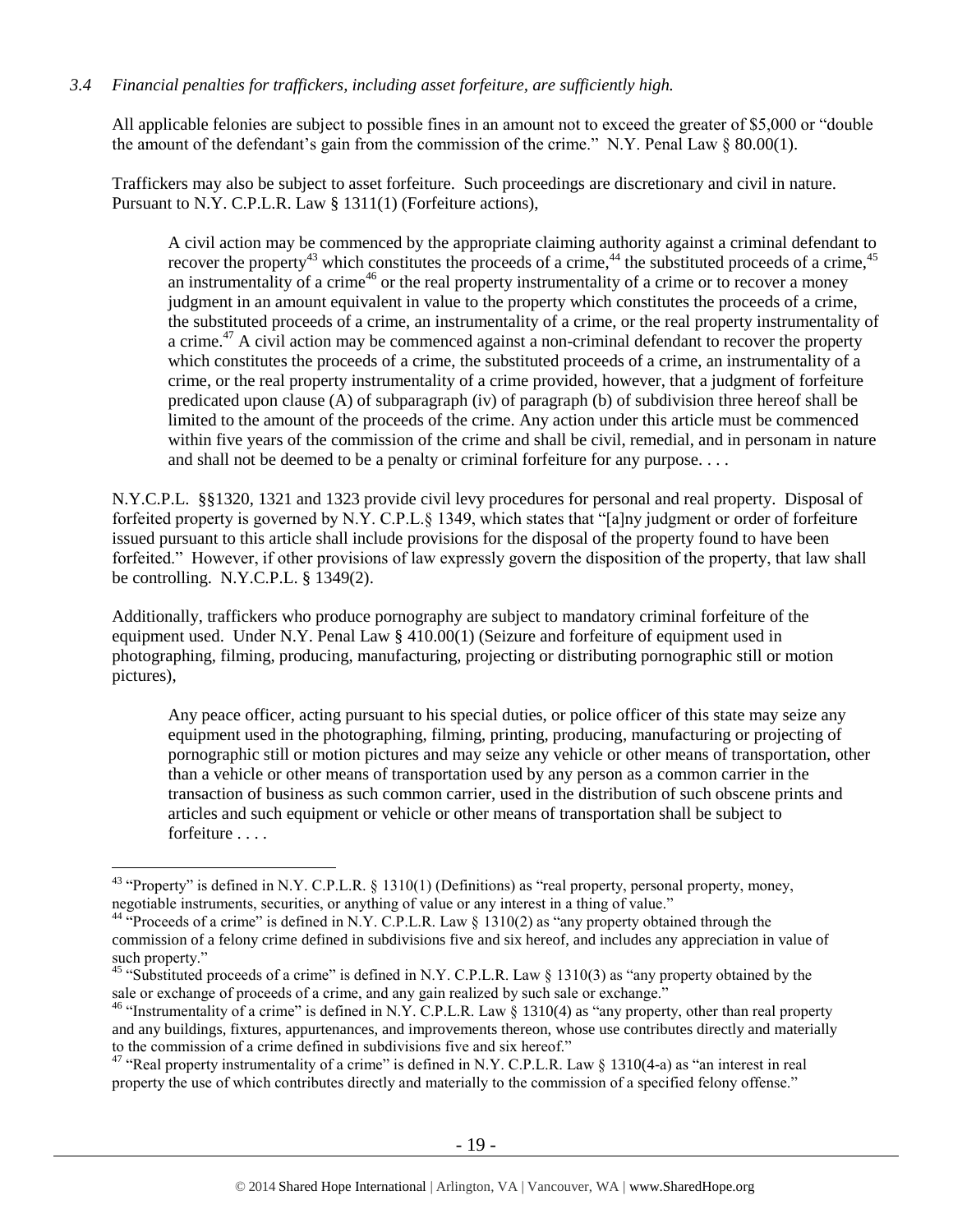Restitution must be considered by the court and may be available, pursuant to N.Y. Penal Law  $\S 60.27(1)$ (Restitution and reparation), which states,

<span id="page-19-0"></span>In addition to any of the dispositions authorized by this article, the court shall consider restitution or reparation to the victim of the crime and may require restitution or reparation as part of the sentence imposed upon a person convicted of an offense,  $48$  and after providing the district attorney with an opportunity to be heard in accordance with the provisions of this subdivision, require the defendant to make restitution of the fruits of his or her offense or reparation for the actual out-of-pocket loss caused thereby . . . .

## *3.5 Convicted traffickers are required to register as sex offenders.*

. . .

 $\overline{a}$ 

Pursuant to N.Y. Correct. Law § 168-f(1) (Duty to register and to verify), "Any sex offender shall, (a) at least ten calendar days prior to discharge, parole, release . . . or, (b) at the time sentence is imposed for any sex offender released on probation or discharged . . . , register with the division on a form prepared by the division." N.Y. Correct. Law § 168-a(1) (Definitions) defines "sex offender" as "any person who is convicted of any of the offenses set forth in subdivision two or three of this section," which includes sex offenses and sexually violent offenses.

Pursuant to N.Y. Correct. Law § 168-a(2), sex offenses relevant to traffickers include convictions under N.Y. Penal Law § 120.70 (Luring a child), § 230.34 (Sex trafficking), § 263.05–.16 (Crimes involving a sexual performance by a child), § 230.30(2) (Promoting prostitution in the second degree), § 230.32 (Promoting prostitution in the first degree), § 230.33 (Compelling prostitution), or § 235.22 (Disseminating indecent material to minors in the first degree). Pursuant to N.Y. Correct. Law  $\S$  168-a(2)(d)(iii), a sex offense also includes a conviction under

any of the provisions of 18 U.S.C. 2251 [Sexual exploitation of children], 18 U.S.C. 2251A [Selling or buying of children], 18 U.S.C. 2252 [Certain activities relating to material involving the sexual exploitation of minors], 18 U.S.C. 2252A [Certain activities relating to material constituting or containing child pornography], 18 U.S.C. 2260 [Production of sexually explicit depictions of a minor for importation into the United States], 18 U.S.C. 2422(b) [Sexual abuse], 18 U.S.C. 2423 [Sexual abuse of a minor or ward], or 18 U.S.C. 2425 [Offenses resulting in death], provided that the elements of such crime of conviction are substantially the same as those which are a part of such offense as of the date on which this subparagraph takes effect.

*3.6 Laws relating to termination of parental rights for certain offenses include sex trafficking or commercial sexual exploitation of children (CSEC) offenses in order to remove the children of traffickers from their control and potential exploitation.* 

New York will terminate parental rights only for certain crimes and convictions. CSEC crimes are not expressly listed as grounds for termination of parental rights. However, pursuant to NY Soc. Serv. Law § 384  $b(4)(e)$ ,

4. An order committing the guardianship and custody of a child pursuant to this section shall be granted only upon one or more of the following grounds:

<sup>&</sup>lt;sup>48</sup> "Offense" is defined in N.Y. Penal Law §  $60.27(4)(a)$  as "the offense for which a defendant was convicted, as well as any other offense that is part of the same criminal transaction or that is contained in any other accusatory instrument disposed of by any plea of guilty by the defendant to an offense."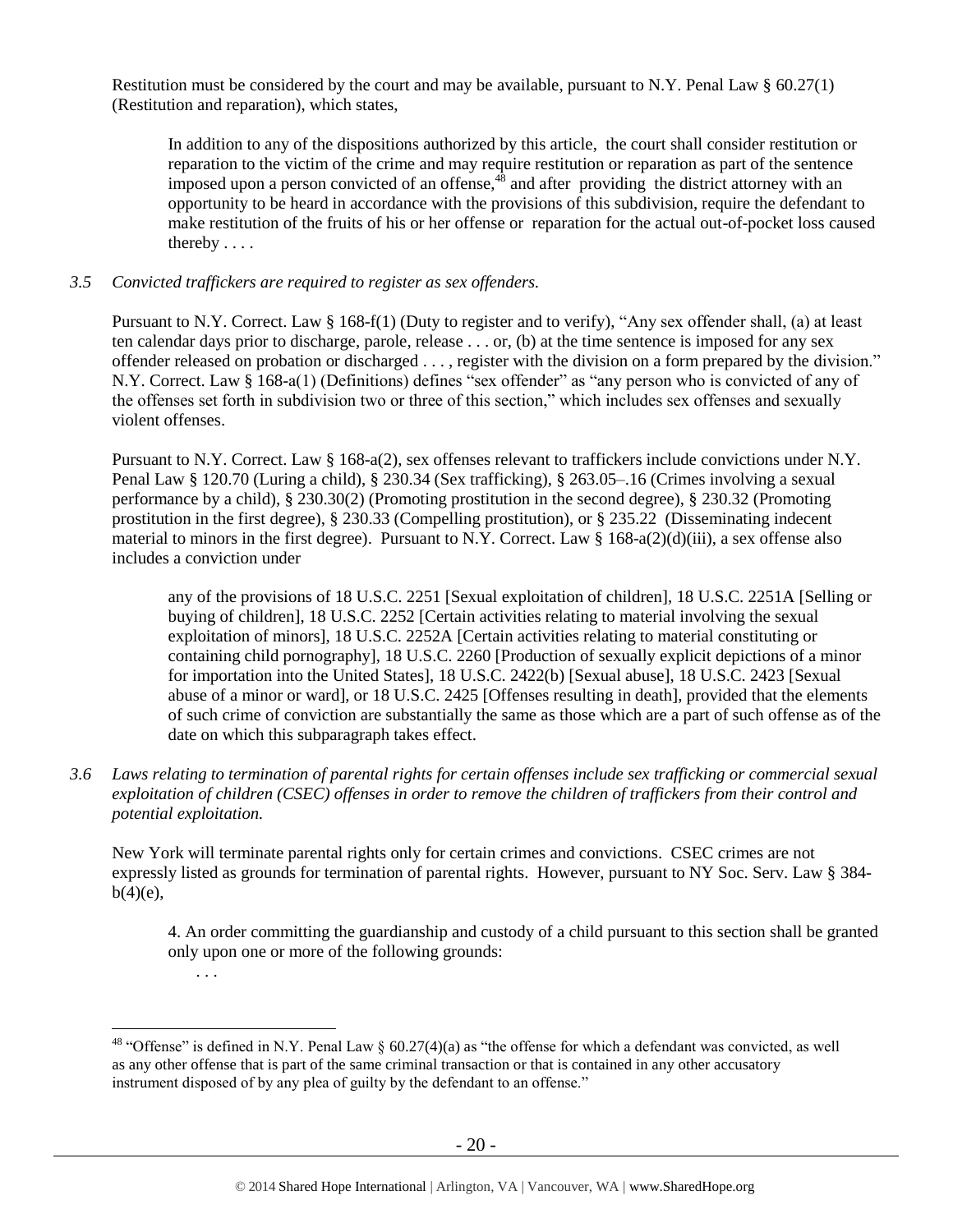(e) The parent or parents, whose consent to the adoption of the child would otherwise be required in accordance with section one hundred eleven of the domestic relations law, severely or repeatedly abused such child. Where a court has determined that reasonable efforts to reunite the child with his or her parent are not required, pursuant to the family court act or this chapter, a petition to terminate parental rights on the ground of severe abuse as set forth in subparagraph (iii) of paragraph (a) of subdivision eight of this section may be filed immediately upon such determination.

#### Under NY Soc. Serv. Law § 384-b(8)(a),

(a) For the purposes of this section a child is "severely abused" by his or her parent if

. . . (ii) the child has been found to be an abused child, as defined in paragraph (iii) of subdivision (e) of section ten hundred twelve of the family court act, as a result of such parent's acts; provided, however, the respondent must have committed or knowingly allowed to be committed a felony sex offense as defined in sections 130.25, 130.30, 130.35, 130.40, 130.45, 130.50, 130.65, 130.67, 130.70, 130.75 and 130.80 of the penal law and, for the purposes of this section the corroboration requirements contained in the penal law shall not apply to proceedings under this section; or (iii) (A) the parent of such child has been convicted of murder in the first degree as defined in

section 125.27, murder in the second degree as defined in section 125.25, manslaughter in the first degree as defined in section 125.20, or manslaughter in the second degree as defined in section 125.15, and the victim of any such crime was another child of the parent or another child for whose care such parent is or has been legally responsible as defined in subdivision (g) of section one thousand twelve of the family court act, or another parent of the child, unless the convicted parent was a victim of physical, sexual or psychological abuse by the decedent parent and such abuse was a factor in causing the homicide; or has been convicted of an attempt to commit any of the foregoing crimes, and the victim or intended victim was the child or another child of the parent or another child for whose care such parent is or has been legally responsible as defined in subdivision (g) of section one thousand twelve of the family court act, or another parent of the child, unless the convicted parent was a victim of physical, sexual or psychological abuse by the decedent parent and such abuse was a factor in causing the attempted homicide;

(B) the parent of such child has been convicted of criminal solicitation as defined in article one hundred, conspiracy as defined in article one hundred five or criminal facilitation as defined in article one hundred fifteen of the penal law for conspiring, soliciting or facilitating any of the foregoing crimes, and the victim or intended victim was the child or another child of the parent or another child for whose care such parent is or has been legally responsible;

(C) the parent of such child has been convicted of assault in the second degree as defined in section 120.05, assault in the first degree as defined in section 120.10 or aggravated assault upon a person less than eleven years old as defined in [section 120.12 of the penal law,](https://www.lexis.com/research/buttonTFLink?_m=e880d9483f99e364b375ae20ab05207e&_xfercite=%3ccite%20cc%3d%22USA%22%3e%3c%21%5bCDATA%5bNY%20CLS%20Soc%20Serv%20%a7%20384-b%5d%5d%3e%3c%2fcite%3e&_butType=4&_butStat=0&_butNum=6&_butInline=1&_butinfo=NY%20PEN%20120.12&_fmtstr=FULL&docnum=1&_startdoc=1&wchp=dGLbVzV-zSkAz&_md5=dc269850153f9d3d11851ede72a40a24) and the victim of any such crime was the child or another child of the parent or another child for whose care such parent is or has been legally responsible; or has been convicted of an attempt to commit any of the foregoing crimes, and the victim or intended victim was the child or another child of the parent or another child for whose care such parent is or has been legally responsible; or

(D) the parent of such child has been convicted under the law in any other jurisdiction of an offense which includes all of the essential elements of any crime specified in clause (A), (B) or (C) of this subparagraph; and

(iv) the agency has made diligent efforts to encourage and strengthen the parental relationship, including efforts to rehabilitate the respondent, when such efforts will not be detrimental to the best interests of the child, and such efforts have been unsuccessful and are unlikely to be successful in the foreseeable future. Where a court has previously determined in accordance with this chapter or the family court act that reasonable efforts to make it possible for the child to return safely to his or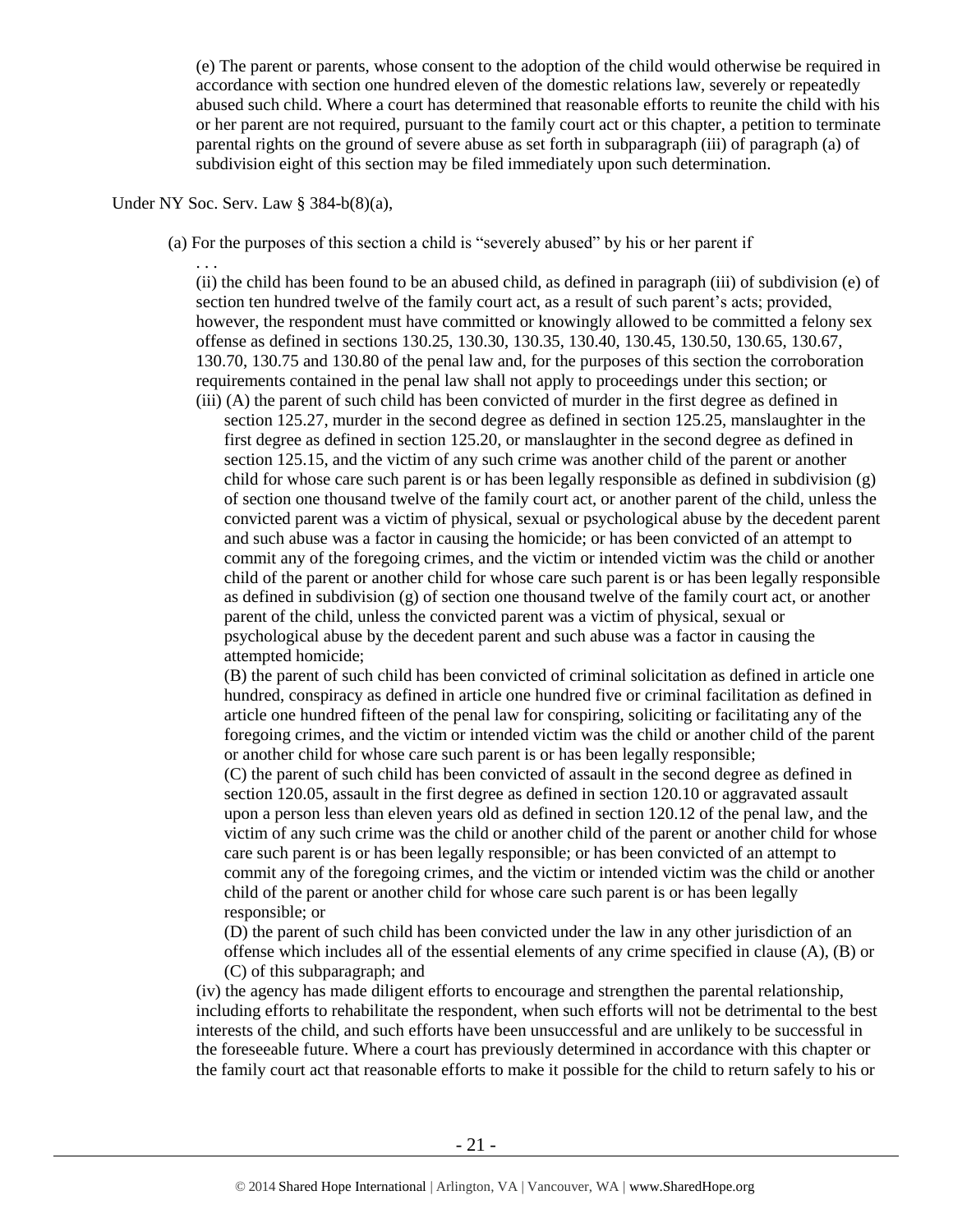her home are not required, the agency shall not be required to demonstrate diligent efforts as set forth in this section.

Pursuant to N.Y. Fam. Ct. Act § 1012(e)(iii),

"Abused child" means a child less than eighteen years of age whose parent or other person legally responsible for his care

. . .

(iii) commits, or allows to be committed an offense against such child defined in article one hundred thirty of the penal law; allows, permits or encourages such child to engage in any act described in sections 230.25 [Promoting prostitution in the third degree], 230.30 [Promoting prostitution in the second degree] and 230.32 [Promoting prostitution in the first degree] of the penal law; . . . or allows such child to engage in acts or conduct described in article two hundred sixty-three [Sexual performance by a child] of the penal law provided, however, that (a) the corroboration requirements contained in the penal law and (b) the age requirement for the application of article two hundred sixty-three of such law shall not apply to proceedings under this article.

3.6.1 Recommendation: Amend N.Y. Soc. Serv. Law § 384-b(8) to include convictions under N.Y. Penal Law § 230.34 (Sex trafficking) when the victim is a minor as grounds for termination of parental rights.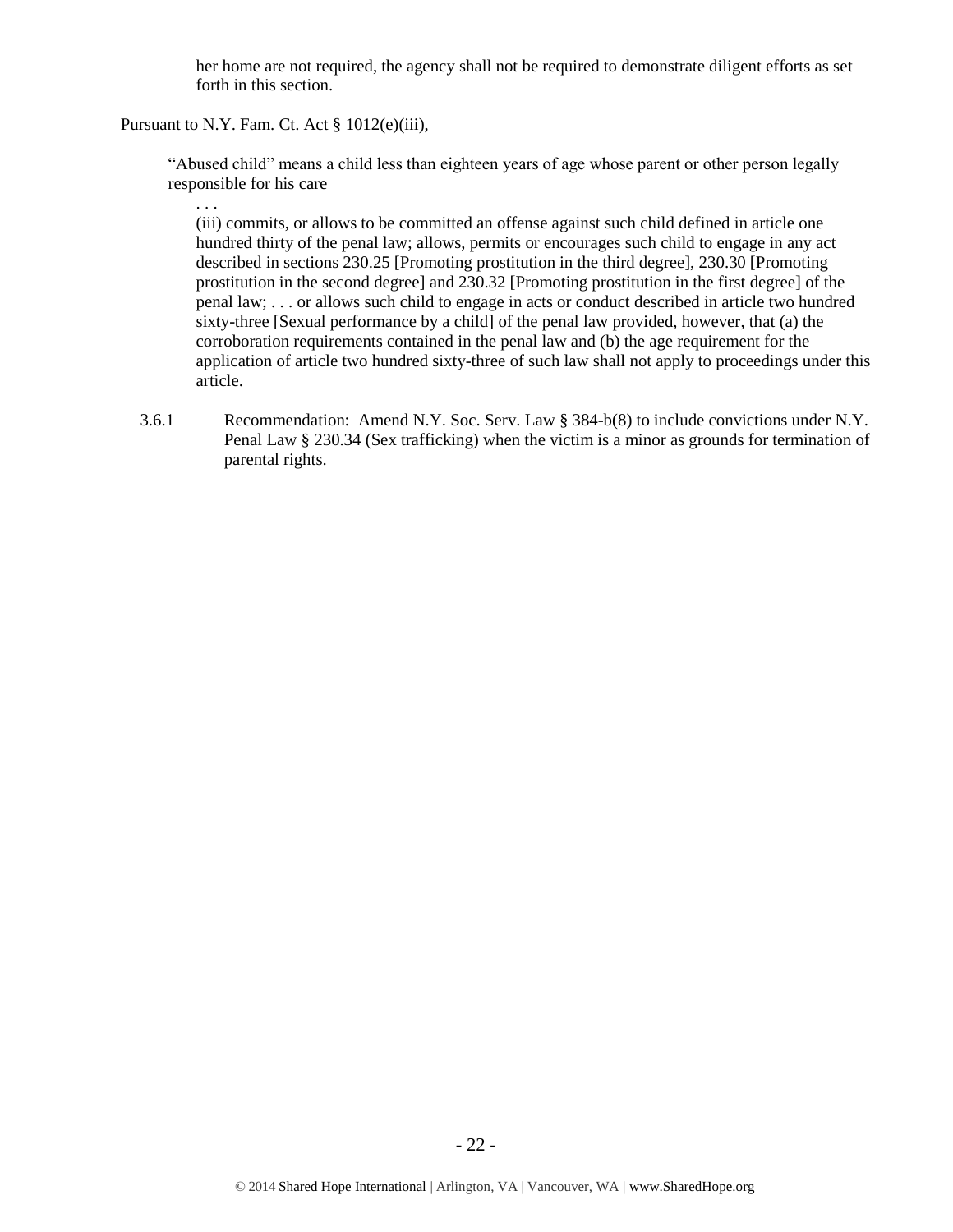#### **FRAMEWORK ISSUE 4: CRIMINAL PROVISIONS FOR FACILITATORS**

#### *Legal Components:*

- *4.1 The acts of assisting, enabling, or financially benefitting from child sex trafficking are included as criminal offenses in the state sex trafficking statute.*
- *4.2 Financial penalties, including asset forfeiture laws, are in place for those who benefit financially from or aid and assist in committing domestic minor sex trafficking.*

*\_\_\_\_\_\_\_\_\_\_\_\_\_\_\_\_\_\_\_\_\_\_\_\_\_\_\_\_\_\_\_\_\_\_\_\_\_\_\_\_\_\_\_\_\_\_\_\_\_\_\_\_\_\_\_\_\_\_\_\_\_\_\_\_\_\_\_\_\_\_\_\_\_\_\_\_\_\_\_\_\_\_\_\_\_\_\_\_\_\_\_\_\_\_*

- *4.3 Promoting and selling child sex tourism is illegal.*
- *4.4 Promoting and selling child pornography is illegal.*

## *Legal Analysis:*

*4.1 The acts of assisting, enabling, or financially benefitting from child sex trafficking are included as criminal offenses in the state sex trafficking statute.*

It is unlikely that N.Y. Penal Law § 230.34 (Sex trafficking) could apply to a facilitator and only applies when one "intentionally advances<sup>49</sup> or profits<sup>50</sup> from prostitution by" various means of force, fraud, or coercion.<sup>51</sup> A conviction is punishable as a Class B felony by imprisonment of 1–25 years and a possible fine not to exceed the greater of \$5,000 or "double the amount of the defendant's gain from the commission of the crime." N.Y. Penal Law §§ 230.34, 70.00(2)(b), (3)(b), 80.00(1).

A facilitator could, however, commit the offenses of promoting prostitution through advancing or profiting from prostitution. A conviction for promoting prostitution of a minor under 19, pursuant to N.Y. Penal Law § 230.25(2), is punishable as a Class D felony by imprisonment not to exceed 7 years and a possible fine not to exceed the greater of \$5,000 or "double the amount of the defendant's gain from the commission of the crime." N.Y. Penal Law §§ 230.25, 70.00(2)(d), (3)(b), (4), 80.00(1). A conviction for promoting prostitution of a minor under 16 years of age, under N.Y. Penal Law § 230.30(2), is punishable as a Class C felony by imprisonment of 1–15 years and a possible fine not to exceed the greater of \$5,000 or "double the amount of the defendant's gain from the commission of the crime." N.Y. Penal Law  $\S$  230.30, 70.00(2)(c), (3)(b), 80.00(1). A conviction for promoting prostitution of a minor under 11 years of age, under N.Y. Penal Law § 230.32, is punishable as a Class B felony by imprisonment of 1–25 years and a possible fine not to exceed the greater of \$5,000 or "double the amount of the defendant's gain from the commission of the crime." N.Y. Penal Law §§ 230.32, 70.00(2)(b), (3)(b), 80.00(1).

*4.2 Financial penalties, including asset forfeiture laws, are in place for those who benefit financially from or aid and assist in committing domestic minor sex trafficking.*

All applicable felonies are subject to fines in an amount not to exceed the greater of \$5,000 or "double the amount of the defendant's gain from the commission of the crime." N.Y. Penal Law § 80.00(1).

Facilitators are also subject to civil discretionary asset forfeiture. Pursuant to N.Y. C.P.L.R. Law § 1311(1) (Forfeiture actions),

A civil action may be commenced by the appropriate claiming authority against a criminal defendant to recover the property<sup>52</sup> which constitutes the proceeds of a crime,  $^{53}$  the substituted proceeds of a crime,  $^{54}$  an

<sup>49</sup> *See supra* note [9](#page-2-1) for the definition of "advances prostitution."

<sup>&</sup>lt;sup>50</sup> See supra note [10](#page-2-2) for the definition of "profits from prostitution."

<sup>51</sup> *See supra* Section 1.1.

<sup>52</sup> *See supra* note [43](#page-18-0) for the definition of "property."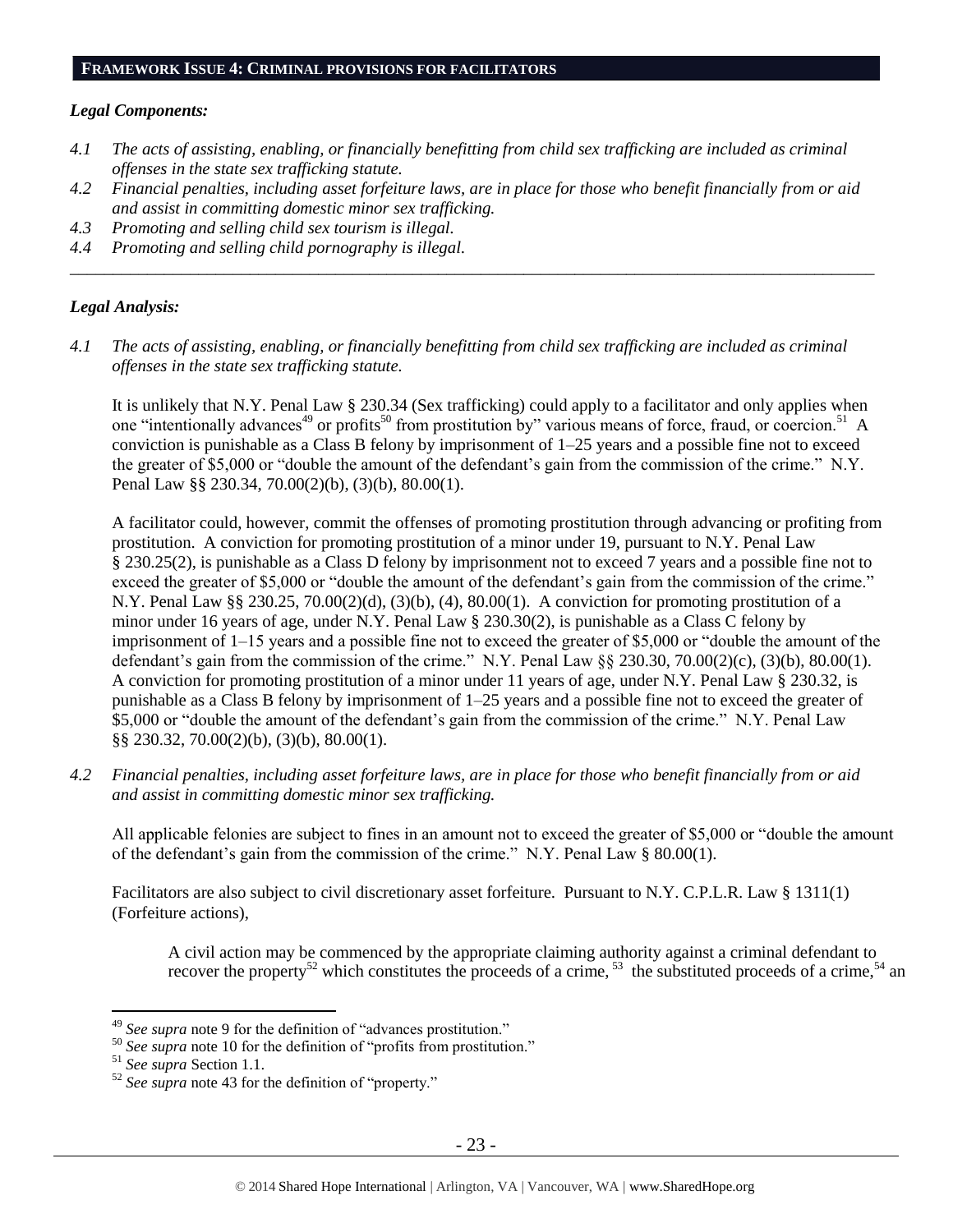instrumentality of a crime<sup>55</sup> or the real property instrumentality of a crime or to recover a money judgment in an amount equivalent in value to the property which constitutes the proceeds of a crime, the substituted proceeds of a crime, an instrumentality of a crime, or the real property instrumentality of a crime.<sup>56</sup> A civil action may be commenced against a non-criminal defendant to recover the property which constitutes the proceeds of a crime, the substituted proceeds of a crime, an instrumentality of a crime, or the real property instrumentality of a crime provided, however, that a judgment of forfeiture predicated upon clause (A) of subparagraph (iv) of paragraph (b) of subdivision three hereof shall be limited to the amount of the proceeds of the crime. Any action under this article must be commenced within five years of the commission of the crime and shall be civil, remedial, and in personam in nature and shall not be deemed to be a penalty or criminal forfeiture for any purpose. . . .

N.Y. C.P.L. §§1320, 1321 and 1323 provide civil levy procedures for personal and real property. Disposal of forfeited property is governed by N.Y. C.P.L.§ 1349, which states that "[a]ny judgment or order of forfeiture issued pursuant to this article shall include provisions for the disposal of the property found to have been forfeited." However, if other provisions of law expressly govern the disposition of the property, that law shall be controlling. N.Y.C.P.L. § 1349(2).

Additionally, facilitators may be subject to mandatory criminal asset forfeiture of any equipment used to produce pornography. Under N.Y. Penal Law § 410.00(1) (Seizure and forfeiture of equipment used in photographing, filming, producing, manufacturing, projecting or distributing pornographic still or motion pictures),

Any peace officer, acting pursuant to his special duties, or police officer of this state may seize any equipment used in the photographing, filming, printing, producing, manufacturing or projecting of pornographic still or motion pictures and may seize any vehicle or other means of transportation, other than a vehicle or other means of transportation used by any person as a common carrier in the transaction of business as such common carrier, used in the distribution of such obscene prints and articles and such equipment or vehicle or other means of transportation shall be subject to forfeiture . . . .

Restitution must be considered by the court and may be available to victims, pursuant to N.Y. Penal Law § 60.27(1) (Restitution and reparation), which states,

In addition to any of the dispositions authorized by this article, the court shall consider restitution or reparation to the victim of the crime and may require restitution or reparation as part of the sentence imposed upon a person convicted of an offense,<sup>57</sup> and after providing the district attorney with an opportunity to be heard in accordance with the provisions of this subdivision, require the defendant to make restitution of the fruits of his or her offense or reparation for the actual out-of-pocket loss caused thereby . . . .

## *4.3 Promoting and selling child sex tourism is illegal.*

N.Y. Penal Law § 230.25(1) (Promoting prostitution in the third degree) includes sex tourism, stating,

A person is guilty of promoting prostitution in the third degree when he knowingly:

1. Advances or profits from prostitution by managing, supervising, controlling or owning, either alone or in association with others, a house of prostitution or a prostitution business or enterprise involving prostitution activity by two or more prostitutes, or a business that sells travel-related

 $\overline{a}$ <sup>53</sup> *See supra* note [44](#page-18-1) for the definition of "proceeds of a crime."

<sup>&</sup>lt;sup>54</sup> See supra note [45](#page-18-2) for the definition of "substituted proceeds of a crime."

<sup>&</sup>lt;sup>55</sup> See supra note [46](#page-18-3) for the definition of "instrumentality of a crime."

<sup>&</sup>lt;sup>56</sup> See supra note [47](#page-18-4) for the definition of "real property instrumentality of a crime."

<sup>57</sup> *See supra* note [48](#page-19-0) for the definition of "offense."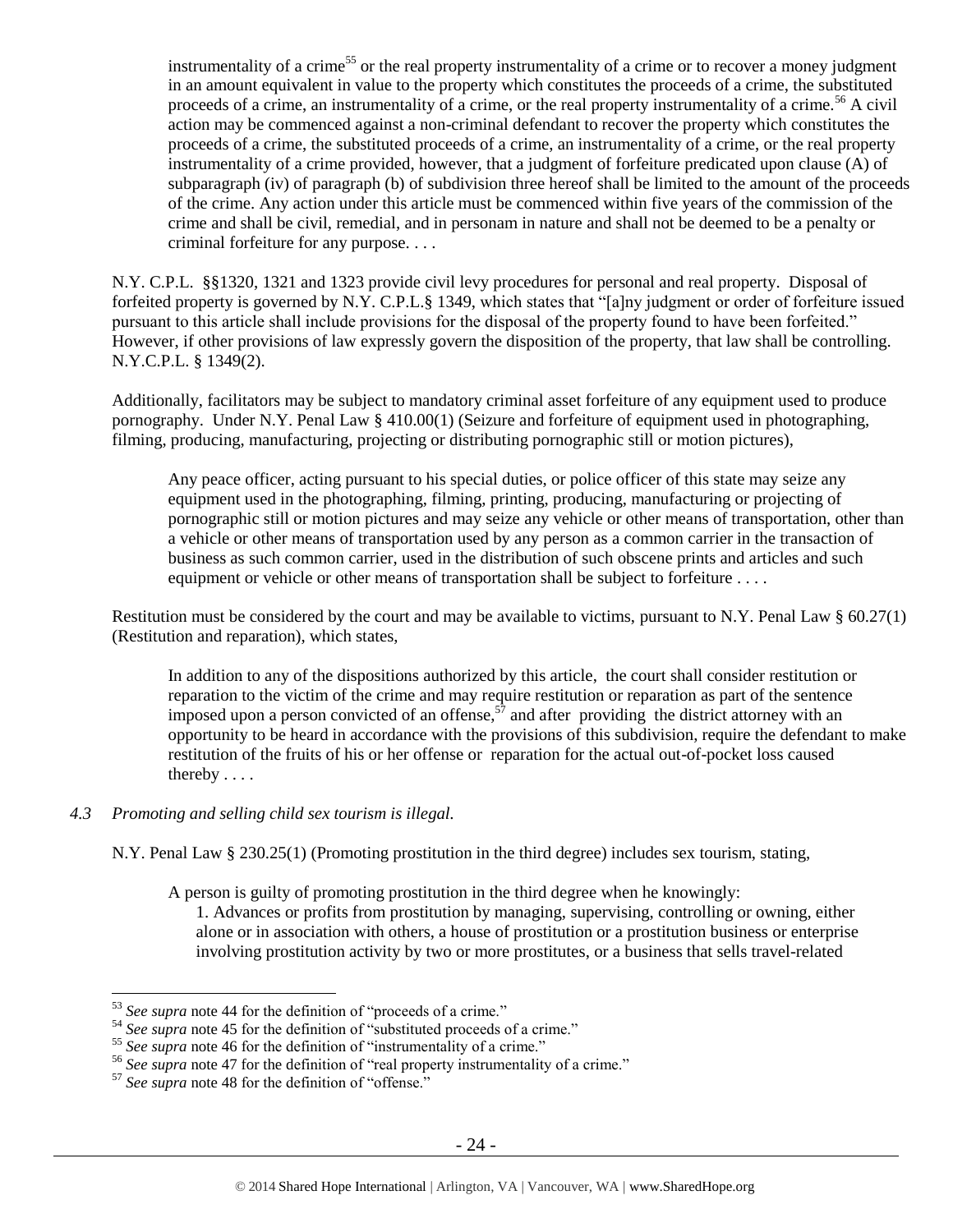services knowing that such services include or are intended to facilitate travel for the purpose of patronizing a prostitute, including to a foreign jurisdiction and regardless of the legality of prostitution in said foreign jurisdiction . . .

A conviction is punishable as a Class D felony by imprisonment not to exceed 7 years and a possible fine not to exceed the greater of \$5,000 or "double the amount of the defendant's gain from the commission of the crime." N.Y. Penal Law §§ 230.25, 70.00(2)(d), (3)(b), (4), 80.00(1).

## *4.4 Promoting and selling child pornography is illegal.*

Promoting child pornography is a crime under N.Y. Penal Law § 263.10 (Promoting an obscene sexual performance by a child) and § 263.15 (Promoting a sexual performance by a child). Pursuant to N.Y. Penal Law § 263.10, "A person is guilty of promoting<sup>58</sup> an obscene sexual performance<sup>59</sup> by a child when, knowing the character and content thereof, he produces, directs or promotes any obscene performance which includes sexual conduct<sup>60</sup> by a child less than seventeen years of age."

Under N.Y. Penal Law § 263.15, "A person is guilty of promoting a sexual performance by a child when, knowing the character and content thereof, he produces, directs or promotes any performance which includes sexual conduct by a child less than seventeen years of age."

A conviction under either statute is punishable as a Class D felony by imprisonment not to exceed 7 years and a possible fine not to exceed the greater of \$5,000 or "double the amount of the defendant's gain from the commission of the crime." N.Y. Penal Law §§ 263.10, 263.15, 70.00(2)(d), (3)(b), (4), 80.00(1)

<sup>58</sup> *See supra* note [35.](#page-16-0)

<sup>59</sup> *See supra* note [27.](#page-13-0)

<sup>60</sup> *See supra* note [11.](#page-3-0)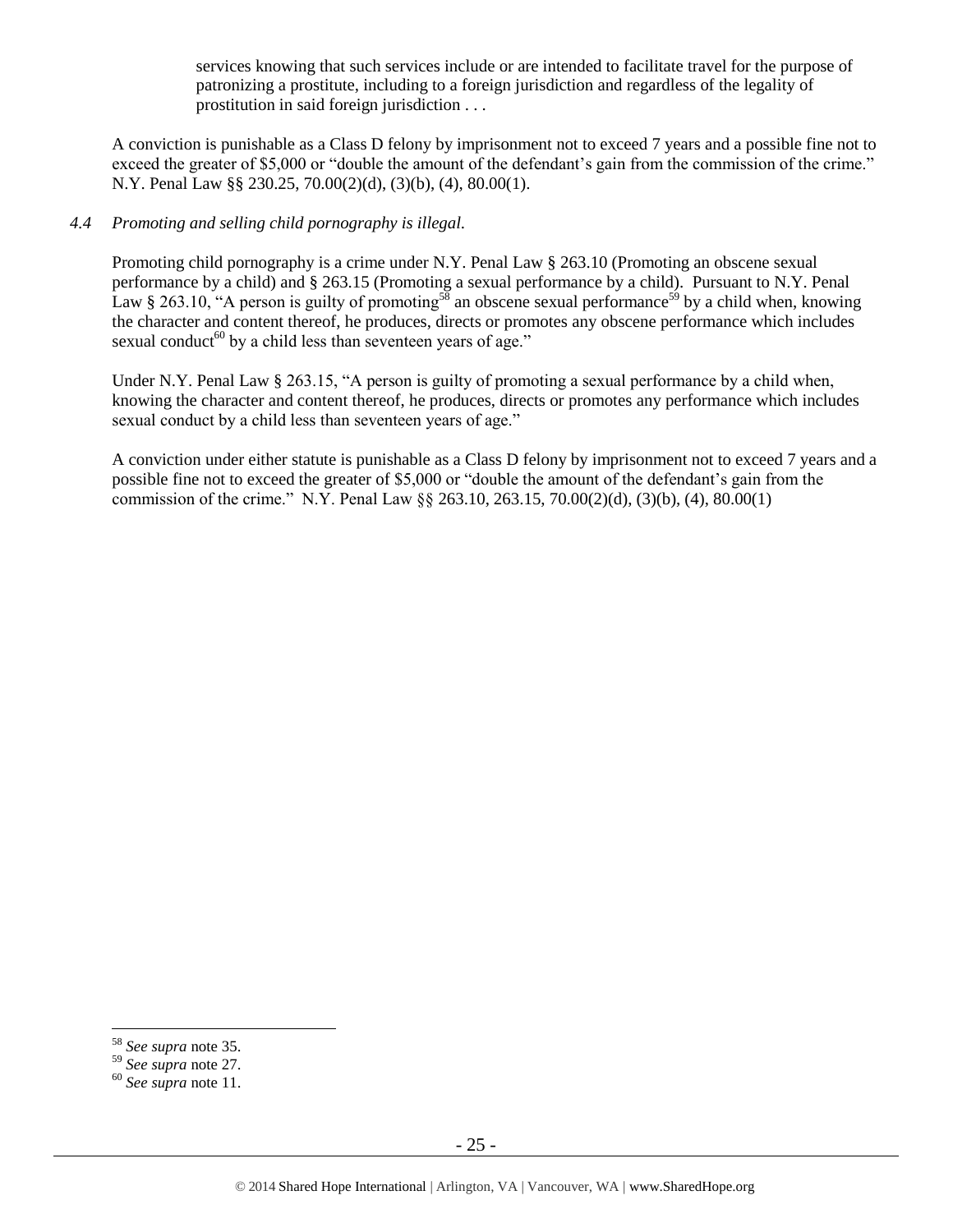#### **FRAMEWORK ISSUE 5: PROTECTIVE PROVISIONS FOR THE CHILD VICTIMS**

## *Legal Components:*

- *5.1 Statutorily-mandated victim services define "victim" to specifically include victims of domestic minor sex trafficking or commercial sexual exploitation of children (CSEC) to ensure prompt identification and access to victims' rights and services.*
- *5.2 The state sex trafficking statute expressly prohibits a defendant from raising consent of the minor to the commercial sex acts as a defense.*
- *5.3 Prostitution laws apply only to adults, making minors under 18 specifically immune from this offense.*
- *5.4 Child victims of sex trafficking or commercial sexual exploitation are provided with a child protection response, including specialized shelter and services, and are not detained in juvenile detention facilities.*
- *5.5 Commercial sexual exploitation is identified as a type of abuse and neglect within child protection statutes.*
- *5.6 The definition of "caregiver" (or similar term) in the child welfare statutes is broad enough to include a trafficker who has custody or control of a child in order to bring a trafficked child into protection of child protective services.*
- *5.7 Crime victims' compensation is specifically available to a child victim of sex trafficking or commercial sexual exploitation of children (CSEC) without regard to ineligibility factors.*
- *5.8 Victim-friendly procedures and protections are provided in the trial process for minors under 18.*
- *5.9 Expungement or sealing of juvenile delinquency records resulting from arrests or adjudications for prostitution-related offenses committed as a result of, or in the course of, the commercial sexual exploitation of a minor is available within a reasonable time after turning 18.*
- *5.10 Victim restitution and civil remedies for victims of domestic minor sex trafficking or commercial sexual exploitation of children (CSEC) are authorized by law.*
- *5.11 Statutes of limitations for civil and criminal actions for child sex trafficking or commercial sexual exploitation of children (CSEC) offenses are eliminated or lengthened sufficiently to allow prosecutors and victims a realistic opportunity to pursue criminal action and legal remedies.*

*\_\_\_\_\_\_\_\_\_\_\_\_\_\_\_\_\_\_\_\_\_\_\_\_\_\_\_\_\_\_\_\_\_\_\_\_\_\_\_\_\_\_\_\_\_\_\_\_\_\_\_\_\_\_\_\_\_\_\_\_\_\_\_\_\_\_\_\_\_\_\_\_\_\_\_\_\_\_\_\_\_\_\_\_\_\_\_\_\_\_\_\_\_\_*

# *Legal Analysis:*

 $\overline{a}$ 

*5.1 Statutorily-mandated victim services define "victim" to specifically include victims of domestic minor sex trafficking or commercial sexual exploitation of children (CSEC) to ensure prompt identification and access to victims' rights and services.* 

N.Y. Soc. Serv. Law § 447-a(1) (Definitions), part of the "Safe Harbour for Exploited Children Act,"<sup>61</sup> states,

The term "sexually exploited child" means any person under the age of eighteen who has been subject to sexual exploitation because he or she:

- (a) is the victim of the crime of sex trafficking as defined in section 230.34 of the penal law;
- (b) engages in any act as defined in section 230.00 [Prostitution offenses] of the penal law;

(c) is a victim of the crime of compelling prostitution as defined in section 230.33 of the penal law; (d) engages in acts or conduct described in article two hundred sixty-three [Sexual performance by a child] or section 240.37 [Loitering for the purpose of engaging in a prostitution offense] of the penal law.

Similarly, pursuant to N.Y. Fam. Ct. Act § 311.4(3) (Substitution of petition or finding),

3. In any proceeding under this article [Juvenile delinquency] based upon an arrest for an act of prostitution, there is a presumption that the respondent meets the criteria as a victim of a severe form of

<sup>61</sup> N.Y. Soc. Serv. Law, Article 6, Title 8-A, § 447-A *et seq*.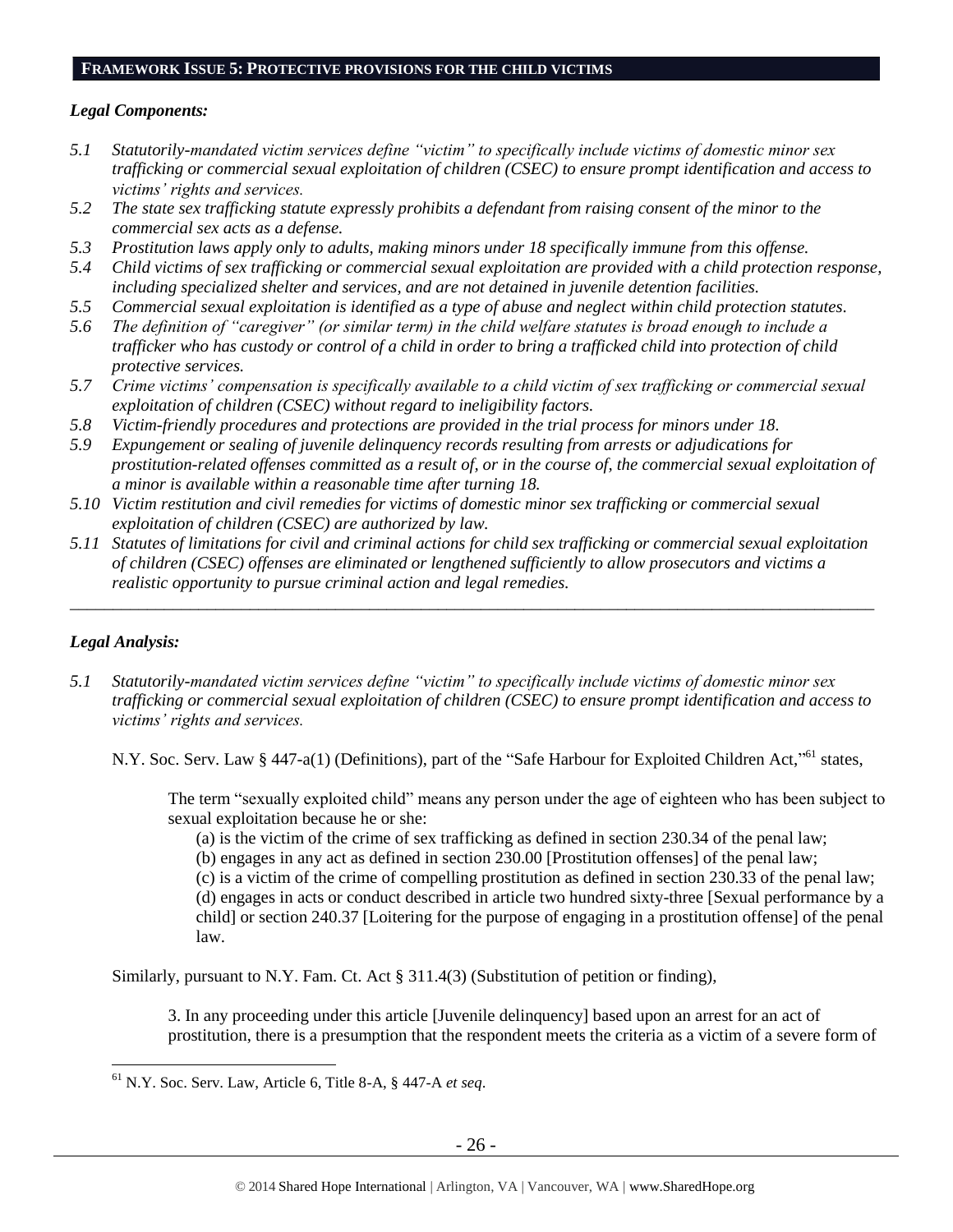trafficking as defined in section 7105 of title 22 of the United States Code (Trafficking Victims Protection Act of 2000). . . .

For purposes of victim compensation, under Article 22 (Office of Victim Services) of the N.Y. Exec. Laws, "victim" is defined under N.Y. Exec. Law § 621(5) as "(a) a person who suffers personal physical injury as a direct result of a crime; . . . or (5) sex trafficking as defined in section 230.34 of the penal law; or a person who has had a frivolous lawsuit filed against them." N.Y. Exec. Law §  $621(5)(a)(5)$ . Additionally, "child victim" is defined in N.Y. Exec. Law § 621(11) as "a person less than eighteen years of age who suffers physical, mental or emotional injury, or loss or damage, as a direct result of a crime or as a result of witnessing a crime."

For purposes of restitution and reparation, N.Y. Penal Law § 60.27(4)(b) broadly states that "the term 'victim' shall include the victim of the offense . . . ."

Pursuant to N.Y. Soc. Serv. Law § 483-aa(a),<sup>62</sup> "Human trafficking victim' means a person who is a victim of sex trafficking as defined in section 230.34 of the penal law or a victim of labor trafficking as defined in section 135.35 of the penal law."

*5.2 The state sex trafficking statute expressly prohibits a defendant from raising consent of the minor to the commercial sex acts as a defense.*

The statutory language of CSEC laws do not expressly prohibit a defense based upon consent. However, a minor under 17 will not be considered an accomplice to sex trafficking or certain other CSEC crimes.

Pursuant to N.Y. Penal Law § 230.35 (Promoting or compelling prostitution; accomplice), "In a prosecution for promoting prostitution or compelling prostitution, a person less than seventeen years of age from whose prostitution activity another person is alleged to have advanced or attempted to advance or profited or attempted to profit shall not be deemed to be an accomplice."

Similarly, pursuant to N.Y. Penal Law § 230.36 (Sex trafficking; accomplice), "In a prosecution for sex trafficking, a person from whose prostitution activity another person is alleged to have advanced or attempted to advance or profited or attempted to profit shall not be deemed to be an accomplice."

- 5.2.1 Recommendation: Amend N.Y. Penal Law § 230.34 (Sex trafficking), § 230.05 (Patronizing a prostitute in the second degree), § 230.06 (Patronizing a prostitute in the first degree), § 230.25(2) (Promoting prostitution in the third degree), § 230.30(2) (Promoting prostitution in the second degree), § 230.32 (Promoting prostitution in the first degree), § 230.33 (Compelling prostitution), and § 263.05 (Use of a child in a sexual performance) to expressly prohibit a defense based upon the consent of the victim if the victim is a minor under 18.
- *5.3 Prostitution laws apply only to adults, making minors under 18 specifically immune from this offense.*

Prostitution laws apply to both adults and minors, specifying no difference in crime based on age. Neither N.Y. Penal Law § 230.00 (Prostitution) nor § 240.37 (Loitering for the purpose of prostitution) makes minors immune from prosecution for prostitution-related offenses.

However, upon an arrest for prostitution, there is a presumption that a minor under the age of 16 is a victim, and upon first arrest for such an offense should receive services if cooperative. Pursuant to N.Y. Fam. Ct. Act § 311.4(3) (Substitution of petition or finding),

 $62$  This provision was scheduled for repeal on September 1, 2013.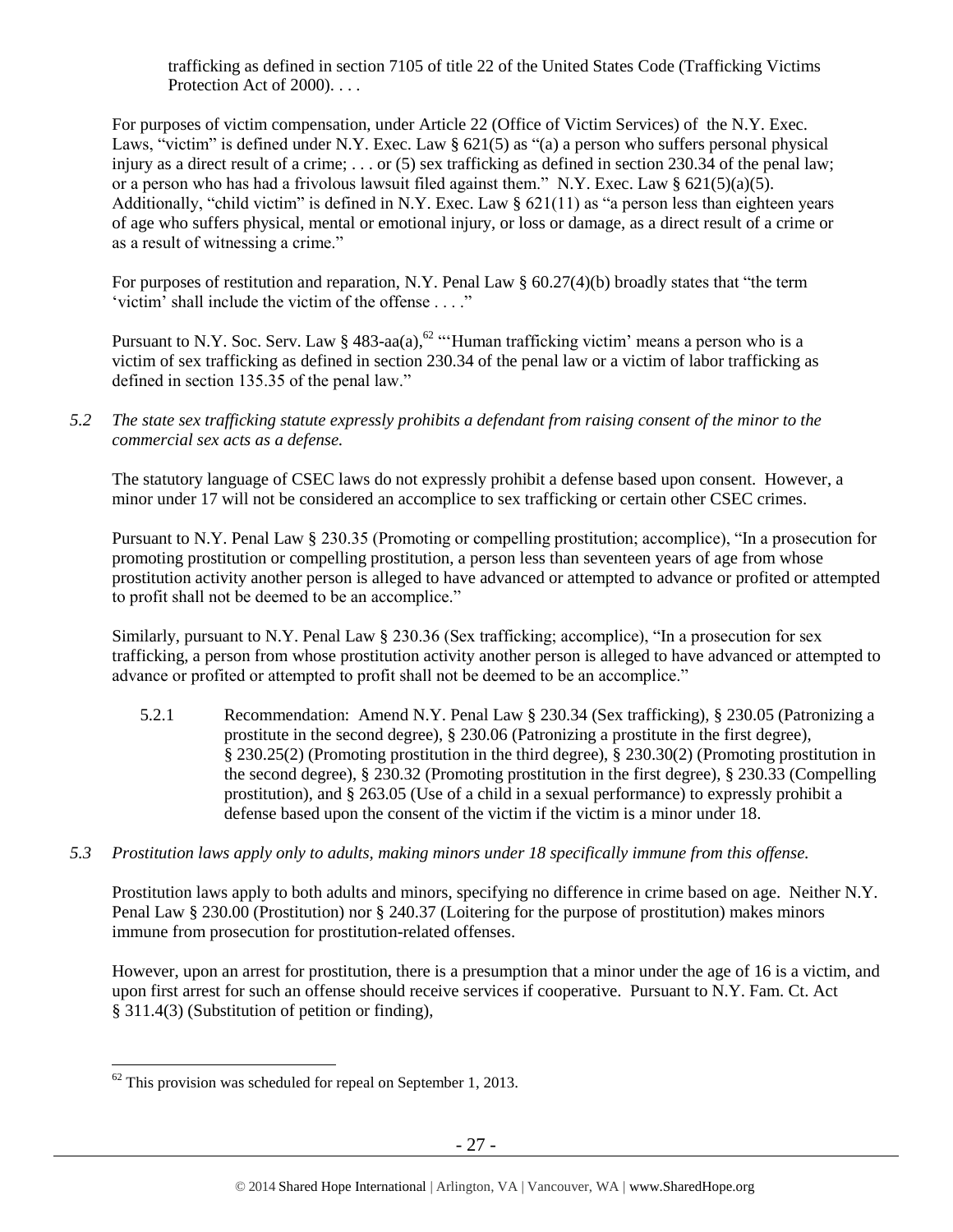In any proceeding under this article [Juvenile delinquency] based upon an arrest for an act of prostitution, there is a presumption that the respondent meets the criteria as a victim of a severe form of trafficking as defined in section 7105 of title 22 of the United States Code (Trafficking Victims Protection Act of 2000). Upon the motion of the respondent, without the consent of the presentment agency, a petition alleging that the respondent is in need of supervision shall be substituted for the delinquency petition. If, however, the respondent has been previously adjudicated as a juvenile delinquent under this article for an act which would be a crime pursuant to article two hundred thirty [Prostitution offenses] of the penal law, if the respondent was an adult, or expresses a current unwillingness to cooperate with specialized services for sexually exploited youth, continuing with the delinquency proceeding shall be within the court's discretion...

- 5.3.1 Recommendation: Amend N.Y. Penal Law § 230.00 (Prostitution) and § 240.37 (Loitering for the purpose of prostitution) to specify that these offenses are inapplicable to minors under 18 years of age. Alternatively, amend N.Y. Fam. Ct. Act § 311.4(3) (Substitution of petition or finding) to remove the exception for minors with a prior juvenile delinquency adjudication.
- *5.4 Child victims of sex trafficking or commercial sexual exploitation are provided with a child protection response, including specialized shelter and services, and are not detained in juvenile detention facilities.*

# **Child Identified as Abused/Neglected**

Pursuant to N.Y. Fam. Ct. Act § 1012(e)(iii)<sup>63</sup>, a sexually exploited child is likely to be identified as an "abused child"; however, pursuant to N.Y. Soc. Serv. Law  $\S 371(4-b)(iii)$  a sexually exploited child is not explicitly included in the definition of "abused child". New York provides a variety of victim services specifically for sexually exploited children and victims of human trafficking. Since N.Y. Fam. Ct. Act  $\S 1012(g)^{64}$  defines "person legally responsible" to include "any person continually or at regular intervals found in the same household as the child when the conduct of such person causes or contributes to the abuse or neglect of the child," the Office of Child and Family Services may engage in investigations where the a child is in the custody or control of a non-family trafficker.

Under N.Y. Soc. Serv. Law § 483-cc (a) (Confirmation as a victim of human trafficking),

(a) As soon as practicable after a first encounter with a person who reasonably appears to a law enforcement agency or a district attorney's office to be a human trafficking victim, that agency or office shall notify the office of temporary and disability assistance and the division of criminal justice services that such person may be eligible for services under this article.

After the initial identification as a possible victim, N.Y. Soc. Serv. Law § 483-cc (Confirmation as a victim of human trafficking) requires the division of criminal justice services to initiate an investigation to assess the child's status as a victim. N.Y. Soc. Serv. Law § 483-cc(b) (Confirmation as a victim of human trafficking) states,

(b) Upon receipt of such a notification, the division of criminal justice services, in consultation with the office of temporary and disability assistance and the referring agency or office, shall make a preliminary assessment of whether such victim or possible victim appears to meet the criteria for certification as a victim of a severe form of trafficking in persons as defined in section 7105 of title 22 of the United States Code (Trafficking Victims Protection)<sup>65</sup> or appears to be

<sup>&</sup>lt;sup>63</sup> See *infra* section 5.5 for a full analysis of the definition of "abuse" as it relates to identification of sexually exploited children.

 $64$  See *infra* section 5.6 for a full analysis of the definition of "caregiver."

 $^{65}$  However, reference to the federal definition of "severe forms of trafficking" in 22 U.S.C. § 7105, combined with the term "certification" in N.Y. Soc. Serv. Law  $\S$  483-cc could prove problematic in application of this presumption. 22 U.S.C § 7105(b)(1)(C), which applies to victims in the U.S., provides a definition of victim of a severe form of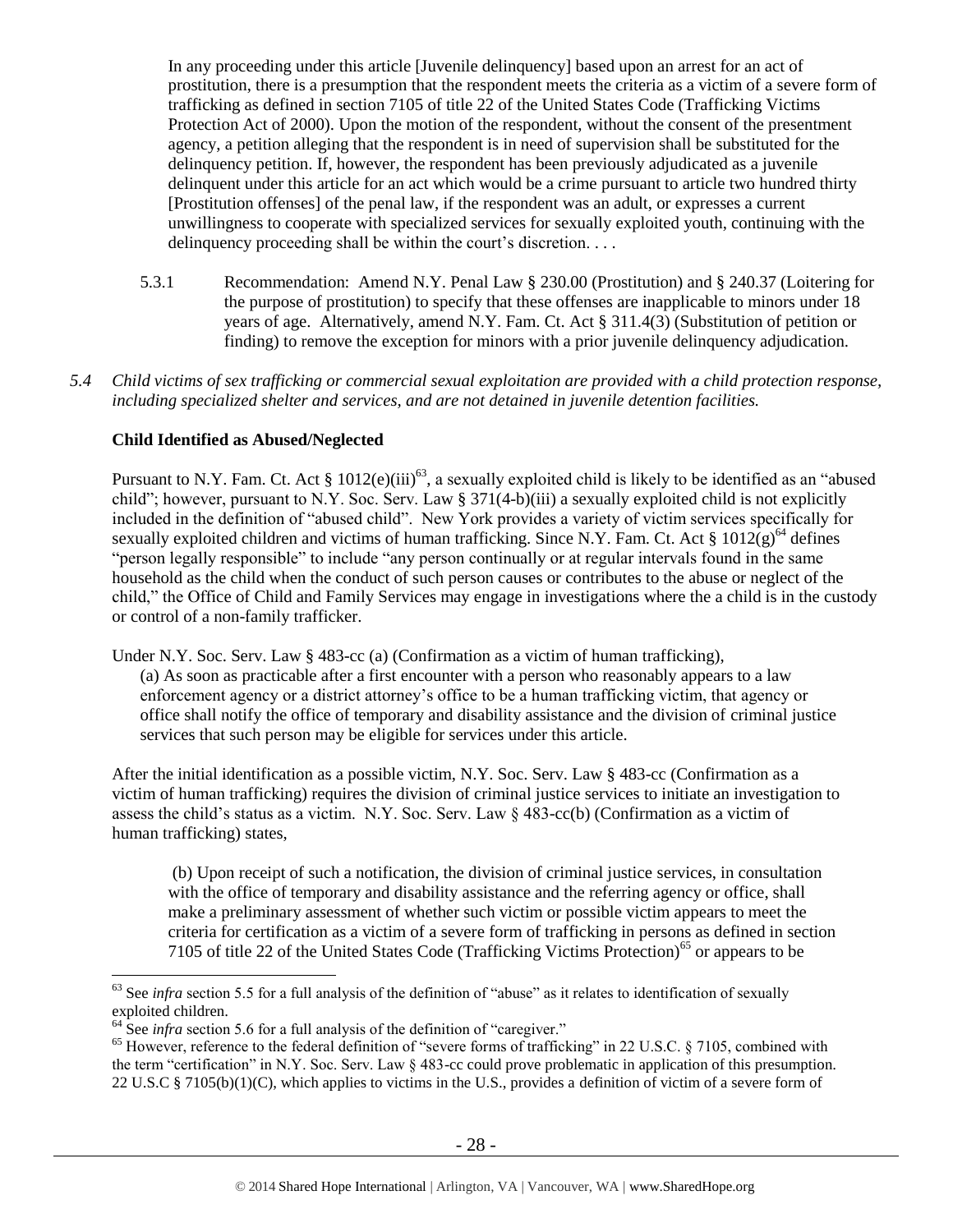otherwise eligible for any federal, state or local benefits and services. If it is determined that the victim appears to meet such criteria, the office of temporary and disability assistance shall report the finding to the victim, and to the referring law enforcement agency or district attorney's office, and may assist that agency or office in having such victim receive services from a case management provider who may be under contract with the office of temporary and disability assistance, or from any other available source. If the victim or possible victim is under the age of eighteen, the office of temporary and disability assistance also shall notify the local department of social services in the county where the child was found.

If the child enters the child protective proceedings as an abused child,<sup>66</sup> the child may receive one of several different placements. Pursuant to N.Y. Fam. Ct. Act § 1052 (Disposition on adjudication), after a dispositional hearing, the court may, among other things, place the child in accordance with N.Y. Fam. Ct. Act § 1055 (Placement), which states that the court may place the child with a "relative or other suitable person,"<sup>67</sup> with the local commissioner of social services, or with a suitable authorized association or agency.

Furthermore, under the "Safe Harbour for Exploited Children Act,"<sup>68</sup> New York establishes some specialized services for domestic minor sex trafficking victims and sexually exploited children,<sup>69</sup> including placing such children in safe houses with specialized advocates trained to work with sexually exploited children and providing necessary services such as "housing, assessment, case management, medical care, legal, mental health and substance and alcohol abuse services," and "[w]here appropriate . . . counseling and therapeutic services, educational services including life skills services and planning services to successfully transition residents back to the community." N.Y. Soc. Serv. Law  $\S$ § 447-a(4), 447-b(1).

Pursuant to N.Y. Soc. Serv. Law § 447-b(1) (Services for exploited children),

1. Notwithstanding any inconsistent provision of law, pursuant to regulations of the office of children and family services, every local social services district shall as a component of the district's multi-year consolidated services child welfare services plan address the child welfare services needs of sexually exploited children and to the extent that funds are available specifically therefor ensure that a short-term safe house<sup>70</sup> or another short-term safe placement<sup>71</sup> such as an

 $\overline{a}$ 

 $71$  N.Y. Soc. Serv. Law § 447-b(5) states in part,

To the extent funds are specifically appropriated therefore, the office of children and family services shall contract with an appropriate not-for-profit agency with experience working with sexually exploited

trafficking to include a person "subjected to an act or practice" defined in 22 U.S.C. § 7102(8) who is a minor or subject to certification under (E). Subsection (E) requires the person to be willing to assist in the investigation and prosecution of the trafficker and to have made an application for a T visa that has not been denied or be "a person whose continued presence in the United States the Secretary of Homeland Security is ensuring in order to effectuate prosecution of traffickers in persons." Clarification that "certification" is not required by amending N.Y. Soc. Serv. Law § 483-cc to refer solely to domestic minors as victims of severe forms of trafficking is needed. <sup>66</sup> See infra Section 5.6 for the definition of "abused child."

 $67$  In order for a relative or other suitable person who seeks to become a foster parent to gain custody of the child, the local commissioner of social services must investigate the person's home within 24 hours to ensure that the person is qualified. If not, the commissioner must report this to the court so that it may order alternative placement. N.Y. Fam. Ct. Act § 1055(a)(i).

<sup>68</sup> N.Y. Soc. Serv. Law §§ 447-a to -b.

<sup>&</sup>lt;sup>69</sup> See supra Section 5.1 for the definition of "sexually exploited child."

<sup>&</sup>lt;sup>70</sup> "Short-term safe house" is defined in N.Y. Soc. Serv. Law § 447-a(2) as "a residential facility . . . that provides emergency shelter, services and care to sexually exploited children including food, shelter, clothing, medical care, counseling and appropriate crisis intervention services at the time they are taken into custody by law enforcement and for the duration of any legal proceeding or proceedings in which they are either the complaining witness or the subject child."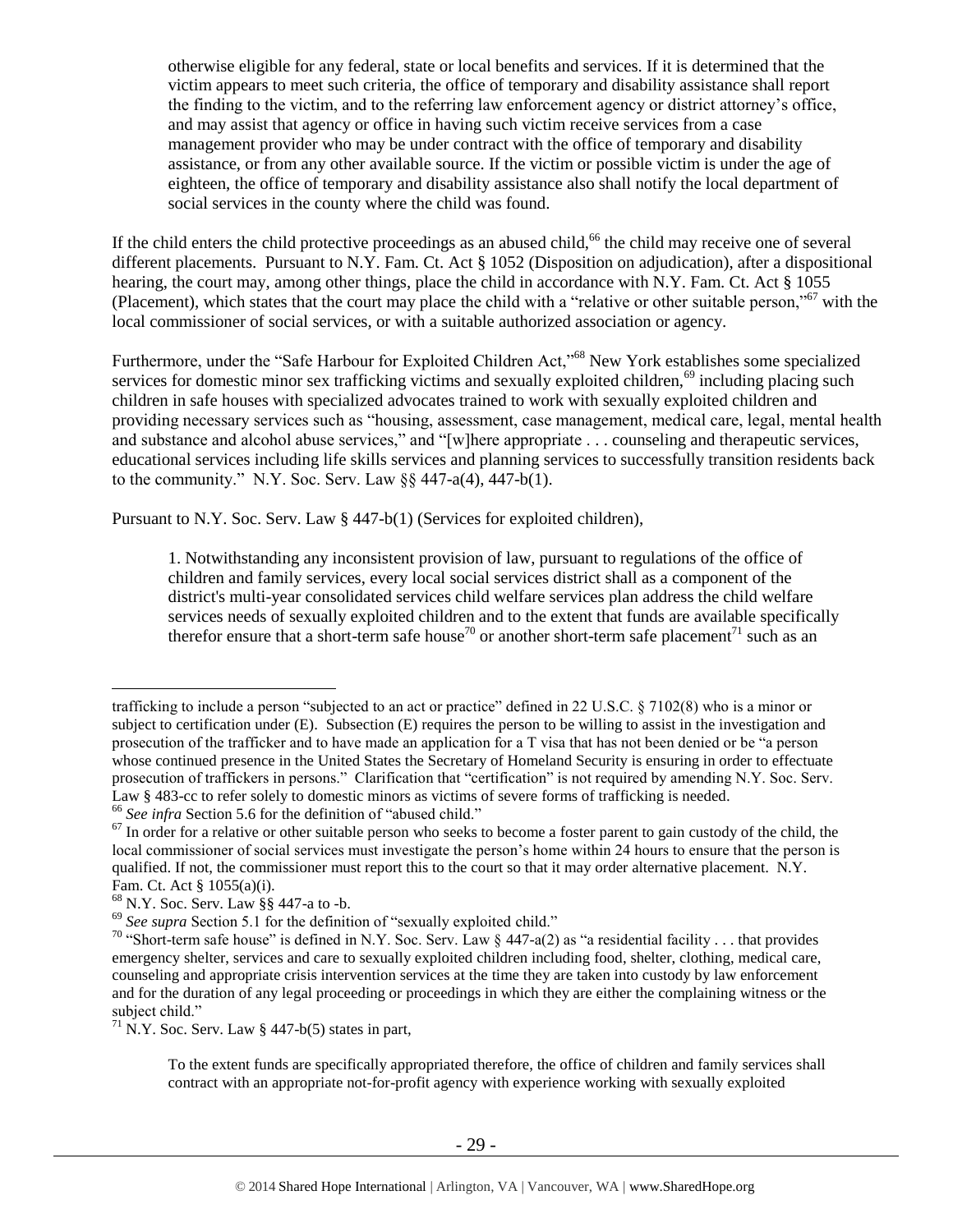approved runaway and homeless youth program,<sup>72</sup> approved respite or crisis program providing crisis intervention or respite services or community-based program to serve sexually exploited children is available to children residing in such district. . . .

Existing youth programs may also be utilized for this purpose, so long as the staff has received training on child sexual exploitation. N.Y. Soc. Serv. Law § 447-b(1).

In addition to provisions focusing on sexually exploited youth, a domestic minor sex trafficking victim may receive services pursuant to N.Y. Soc. Serv. Law § 483-bb (Services for victims of human trafficking), $^{73}$  which states,

(a) The office of temporary and disability assistance may coordinate with and assist law enforcement agencies and district attorney's offices to access appropriate services for human trafficking victims. $74$ 

(b) In providing such assistance, the office of temporary and disability assistance may enter into contracts with non-government organizations for providing services to pre-certified victims of human trafficking<sup>75</sup> as defined in subdivision (b) of section four hundred eighty-three-aa of this article, insofar as funds are available for that purpose. Such services may include, but are not limited to, case management, emergency temporary housing, health care, mental health counseling, drug addiction screening and treatment, language interpretation and translation services, English language instruction, job training and placement assistance, post-employment services for job retention, and services to assist the individual and any of his or her family members to establish a permanent residence in New York state or the United States. Nothing in this section shall preclude the office of temporary and disability assistance, or any local social services district, from providing human trafficking victims who are United States citizens or human trafficking victims who meet the criteria pursuant to section one hundred twenty-two of this chapter with any benefits or services for which they otherwise may be eligible.

## **Child Identified as Person in Need of Supervision**

 $\overline{a}$ 

A child may also be taken into custody as a "person in need of supervision," which is defined in part in N.Y. Fam. Ct. Act § 712 (Definitions) as someone "less than eighteen years of age who . . . appears to be a sexually exploited child as defined in paragraph (a), (c) or (d) of subdivision one of section four hundred forty-seven-a of the social services law, but only if the child consents to the filing of a petition under this article."

children to operate at least one long-term safe house . . . which shall provide safe and secure long term housing and specialized services for sexually exploited children throughout the state....

<sup>72</sup> "Approved runaway program" is defined in N.Y. Exec. Law § 532-a(4) (Definitions) in part as a program "established and operated to provide services to runaway and homeless youth in accordance with the regulations of the office of temporary and disability assistance and the office of children and family services. Such programs may also provide non-residential crisis intervention and residential respite services . . . ." Residential facilities for homeless or runaway youth that operate as "transitional independent living support programs" are directed to provide shelter, assist in the provision of necessities, and "provide practical assistance in achieving independence." N.Y. Exec. Law § 532-d.

 $73$  This provision was scheduled for repeal on September 1, 2013.

<sup>74</sup> "Human trafficking victim" is defined in N.Y. Soc. Serv. Law § 483-aa(a) (Definitions) as "a person who is a victim of sex trafficking as defined in section 230.34 of the penal law or a victim of labor trafficking as defined in section 135.35 of the penal law."

<sup>&</sup>lt;sup>75</sup> "Pre-certified victim of human trafficking" is defined in N.Y. Soc. Serv. Law § 483-aa(b) as "a person who has a pending application for federal certification as a victim of a severe form of trafficking in persons as defined in section 7105 of title 22 of the United States Code (Trafficking Victims Protection) but has not yet obtained such certification, or a person who has reported a crime to law enforcement and it reasonably appears to law enforcement that the person is such a victim."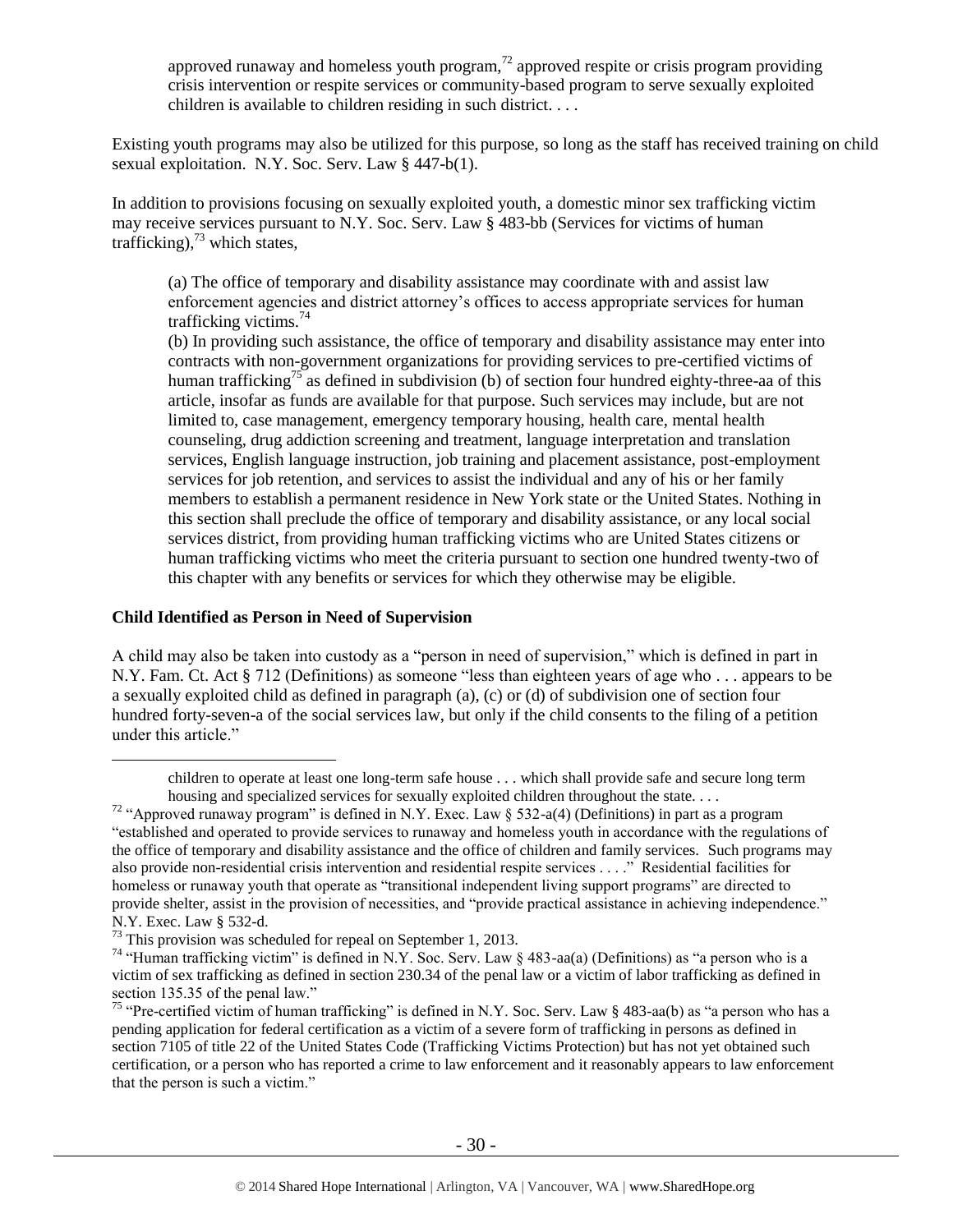A child taken into custody as a person in need of supervision, pursuant to N.Y. Fam. Ct. Act § 720 (Detention), "shall not be directed under any of the provisions of this article," but should instead be placed in a foster care program, a family boarding home, or a non-secure detention facility. In order to be held in detention, the court shall first determine that there "is no substantial likelihood that the youth and his or her family will continue to benefit from diversion services and that all available alternatives to detention have been exhausted," and if the child is 16 or older, the court must demonstrate the existence of special circumstances in order to detain the child. N.Y. Fam. Ct. Act § 720(5). Pursuant to N.Y. Fam. Ct. Act § 720(5)(c), "If the respondent may be a sexually exploited child as defined in subdivision one of section four hundred forty-seven-a of the social services law, the court may direct the respondent to an available short-term safe house as defined in subdivision two of section four hundred forty-seven-a of the social services law as an alternative to detention."

Pursuant to N.Y. Fam. Ct. Act § 739 (Release or detention after filing of petition and prior to order of disposition),

(a) After the filing of a petition under section seven hundred thirty-two of this part, the court in its discretion may release the respondent or direct his or her detention. If the respondent may be a sexually exploited child as defined in subdivision one of section four hundred forty-seven-a of the social services law, the court may direct the respondent to an available short-term safe house as an alternative to detention. However, the court shall not direct detention unless it finds and states the facts and reasons for so finding that unless the respondent is detained there is a substantial probability that the respondent will not appear in court on the return date and all available alternatives to detention have been exhausted.

(b) Unless the respondent waives a determination that probable cause exists to believe that he is a person in need of supervision, no detention under this section may last more than three days

- (i) unless the court finds, pursuant to the evidentiary standards applicable to a hearing on a felony complaint in a criminal court, that such probable cause exists, or (ii) unless special circumstances exist, in which cases such detention may be extended not
- more than an additional three days exclusive of Saturdays, Sundays and public holidays.
- (c) Upon a finding of facts and reasons which support a detention order pursuant to subdivision
- (a) of this section, the court shall also determine and state in any order directing detention: (i) whether continuation of the respondent in the respondent's home would be contrary to the best interests of the respondent based upon, and limited to, the facts and circumstance available to the court at the time of the court's determination in accordance with this section; and

(ii) where appropriate, whether reasonable efforts were made prior to the date of the court order directing detention in accordance with this section, to prevent or eliminate the need for removal of the respondent from his or her home or, if the respondent had been removed from his or her home prior to the court appearance pursuant to this section, where appropriate, whether reasonable efforts were made to make it possible for the respondent to safely return home.

#### N.Y. Fam. Ct. Act § 732(a)–(b) states,

 $\overline{a}$ 

A proceeding to adjudicate a person to be in need of supervision is originated by the filing of a petition, alleging:

(a) (i) the respondent . . . has been the victim of sexual exploitation as defined in subdivision one of section four hundred forty-seven-a of the social services law,  $\frac{76}{10}$  and specifying the acts on which the allegations are based and the time and place they allegedly occurred. . . .

<sup>76</sup> *See supra* Section 5.1 for relevant definition of "sexually exploited child."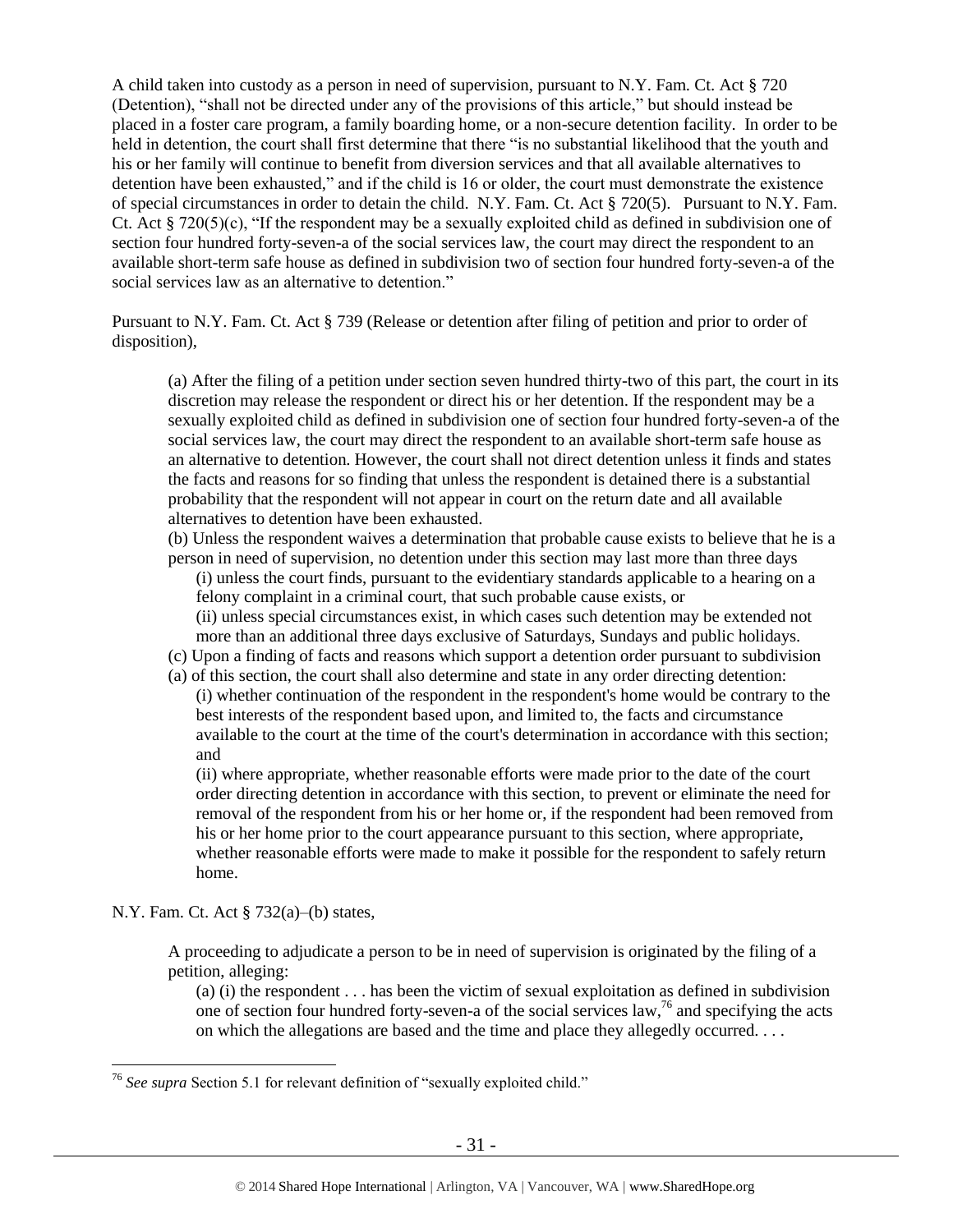(ii) the respondent was under eighteen years of age at the time of the specified acts;

(iii) the respondent requires supervision or treatment; and

(iv) the petitioner has complied with the provisions of section seven hundred thirty-five of this article [Preliminary procedure; diversion services]; or

(b) the respondent appears to be a sexually exploited child as defined in paragraph (a), (c) or (d) of subdivision one of section four hundred forty-seven-a of the social services law but only if the child consents to the filing of a petition under this article.

If the minor is adjudicated a person in need of supervision, the minor may be discharged with a warning, have the judgment suspended, placed on probation, placed in his/her home, placed in the custody of a relative, placed in the custody of an "other suitable private person or a commissioner of social services," or, under certain circumstances, may be ordered to complete an "education reform program." N.Y. Fam. Ct. Act  $\S$  754(1), 756(a)(i). Additionally, pursuant to N.Y. Fam. Ct. Act  $\S$  756(a)(ii),

(ii) Where the child is placed with the commissioner of the local social services district, the court may direct the commissioner to place the child with an authorized agency or class of authorized agencies, including, if the court finds that the respondent is a sexually exploited child as defined in subdivision one of section four hundred forty-seven-a of the social services law, an available long-term safe house. . . .

## **Child Identified as Delinquent**

A child victim of commercial sexual exploitation or trafficking may also enter the juvenile justice system under the juvenile delinquency provisions. A "juvenile delinquent" is defined as "a person over seven and less than sixteen years of age, who, having committed an act that would constitute a crime if committed by an adult, (a) is not criminally responsible for such conduct by reason of infancy, or (b) is the defendant in an action ordered removed from a criminal court to the family court pursuant to article seven hundred twenty-five of the criminal procedure law." N.Y. Fam. Ct. Act § 301.2 If the minor enters the juvenile justice system under the juvenile delinquency provisions several dispositions may occur.

- *I. Initial Custody:* 
	- a. Authority for initial custody

Pursuant to N.Y. Fam. Ct. Act § 305.2(2), "An officer may take a child under the age of sixteen into custody without a warrant in cases in which he may arrest a person for a crime under article one hundred forty of the criminal procedure law."

*b.* Placement:

When an officer takes a child under 16 into custody without a warrant, he must notify the parents and subsequently take the child to his parents, to the county family court, to a place for questioning, to a juvenile detention facility, or, if the child has been taken into custody under N.Y. Fam. Ct. Act § 305.1<sup>77</sup>

 $\overline{a}$ 

3. After taking such child into custody, a private person must take the child, without unnecessary delay, to the child's home, to a family court, or to a police officer or peace officer.

<sup>77</sup> Under N.Y. Fam. Ct. Act § 305.1,

<sup>1.</sup> A private person may take a child under the age of sixteen into custody in cases in which he may arrest an adult for a crime under section 140.30 of the criminal procedure law.

<sup>2.</sup> Before taking such child under the age of sixteen into custody, a private person must inform the child of the cause thereof and require him to submit, except when he is taken into custody on pursuit immediately after the commission of a crime.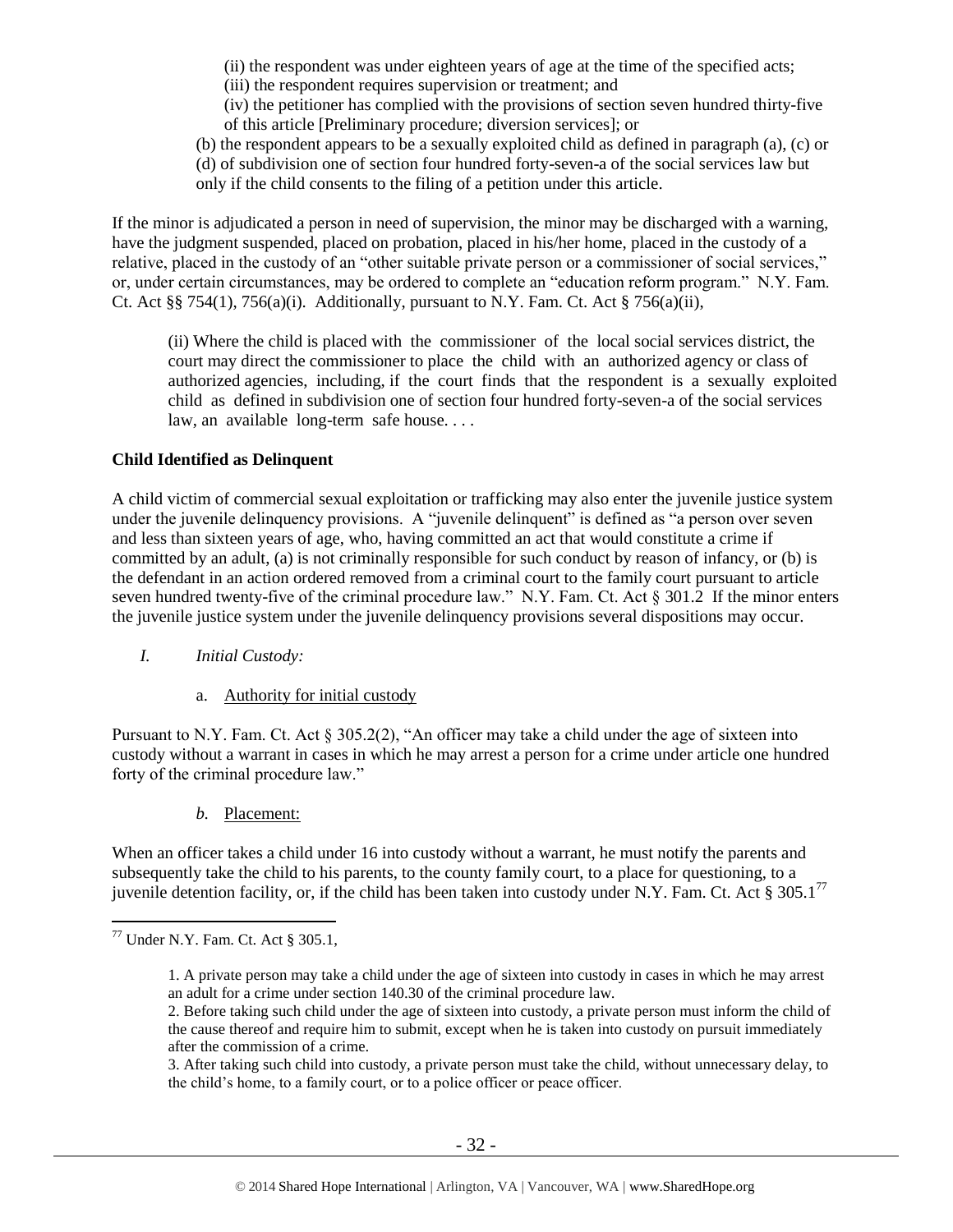for committing prostitution to a short-term safe house if the child so consents. N.Y. Fam. Ct. Act § 305.2(3), (4).

Pursuant to N.Y. Fam. Ct. Act § 311.4(3) (Substitution of petition or finding),

In any proceeding under this article [Juvenile delinquency] based upon an arrest for an act of prostitution, there is a presumption that the respondent meets the criteria as a victim of a severe form of trafficking as defined in section 7105 of title 22 of the United States Code (Trafficking Victims Protection Act of 2000). Upon the motion of the respondent, without the consent of the presentment agency, a petition alleging that the respondent is in need of supervision shall be substituted for the delinquency petition. If, however, the respondent has been previously adjudicated as a juvenile delinquent under this article for an act which would be a crime pursuant to article two hundred thirty [Prostitution offenses] of the penal law, if the respondent was an adult, or expresses a current unwillingness to cooperate with specialized services for sexually exploited youth, continuing with the delinquency proceeding shall be within the court's discretion...

Older minors arrested for prostitution may, at the discretion of the court, be directed away from criminal prosecution and into PINS proceedings. N.Y. Penal Law  $\S 170.80^{78}$  (Proceedings regarding certain prostitution charges; certain teenagers) establishes that

When a person is arrested for prostitution or loitering for the purposes of prostitution and such offense allegedly occurred when the person was sixteen or seventeen years of age:

<span id="page-32-0"></span>(1) Unless, after consultation with counsel, a knowing and voluntary plea of guilty has been entered to such charge, any judge or justice hearing any state of such case may, upon consent of the defendant after consultation with counsel, convert such charge and retain it as a person in need of supervision proceeding for all purposes and shall have the authority to grant any relief available under article seven of the Family Court Act.

After a criminal procedures probable cause hearing, a fact-finding hearing, and a dispositional hearing, pursuant to N.Y. Fam. Ct. Act § 352.2(2) (Order of disposition), the court must "consider the needs and best interests of the respondent as well as the need for protection of the community" and decide whether to, among other things, conditionally discharge the juvenile, place the child on probation, or continue with the proceedings and place the child as specified in N.Y. Fam. Ct. Act § 353.3 (Placement), which states,

1. In accordance with section 352.2 of this part, the court may place the respondent in his or her own home or in the custody of a suitable relative or other suitable private person or the commissioner of the local social services district or the office of children and family services . . . .

2. Where the respondent is placed with the commissioner of the local social services district, the court may

(i) In a social services district operating an approved Juvenile Justice Services Close to Home Initiative pursuant to section four hundred four of the social services law [Juvenile justice services close to home initiative] direct the commissioner to provide services necessary to meet the needs of the respondent, provided that such services are authorized or required to be made available pursuant to the approved plan to implement a Juvenile Justice Close to Home Initiative then in effect . . .; or

(ii) In a social services district that is not operating an approved Juvenile Justice Services Close to Home Initiative . . ., direct the commissioner to place him or her with an authorized agency or class of authorized agencies; and if the court finds that the respondent placed with a

<sup>&</sup>lt;sup>78</sup> The text of N.Y. Penal Law § 170.80 included here and elsewhere in this report includes amendments made by the passage of Assembly Bill 8071, 235th Leg. 2014 Sess. (N.Y. 2014) (effective January 10, 2014).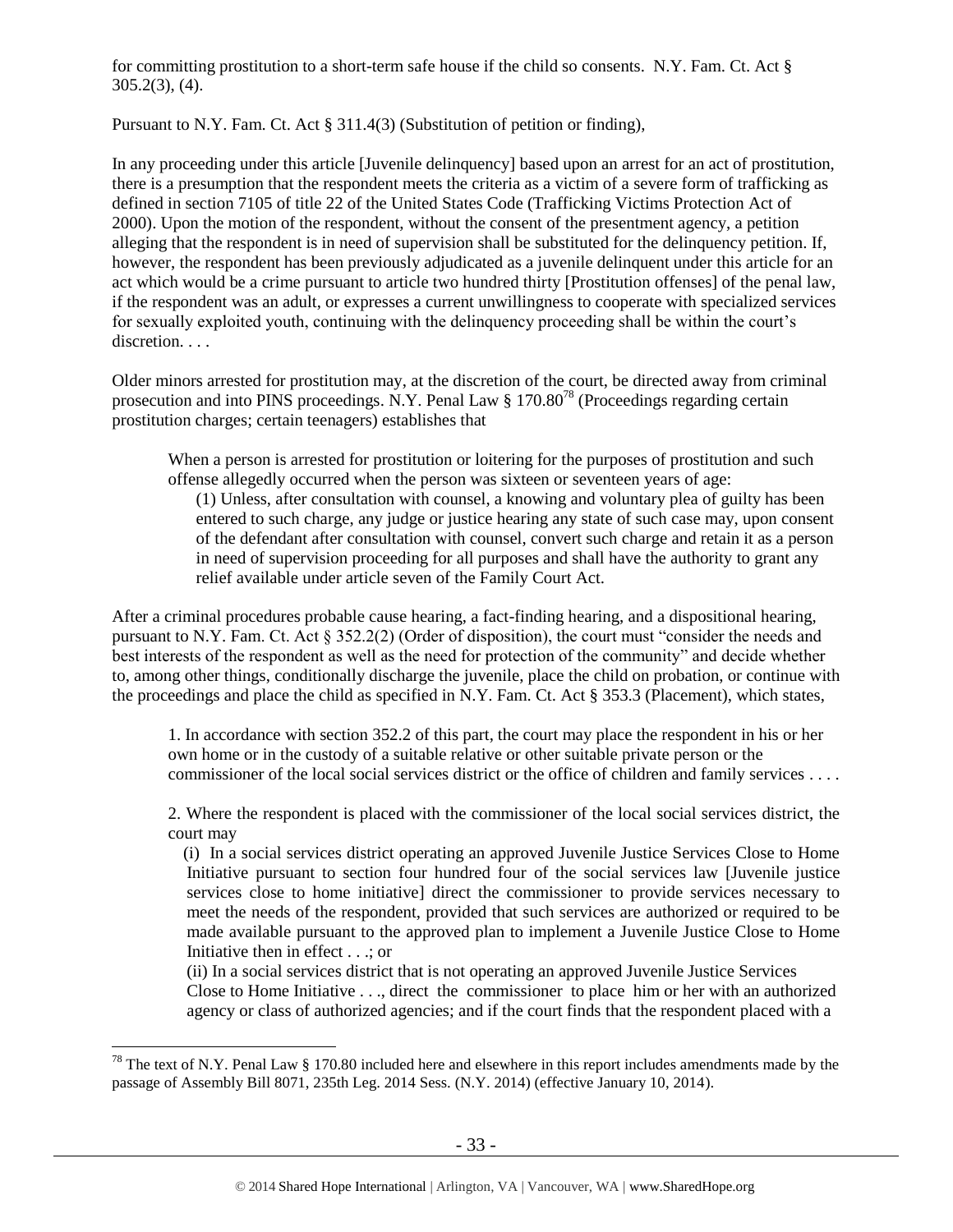social services district pursuant to this subdivision is a sexually exploited child as defined in subdivision one of section four hundred forty-seven-a of the social services law [Safe harbour for exploited children act], the court may place such respondent in an available longterm safe house.<sup>79</sup> ...

2-A. Notwithstanding any inconsistent provision of law to the contrary, and pursuant to subdivision two of this section in a district operating an approved Juvenile Justice Services Close to Home Initiative . . . :

(A) Beginning on the effective date of the District's approved plan that only covers juvenile delinquents placed in non-secure settings, the court may only place the respondent:

(I) In the custody of the commissioner of the local social services district for placement in a non-secure level of care; or

(II) In the custody of the commissioner of the Office of Children and Family Services for placement in a limited secure or secure level of care; and

(B) Beginning on the effective date of the district's approved plan to implement programs for youth placed in limited secure settings, the court may only place the respondent:

(I) In the custody of the commissioner of the local social services district for placement in:

(A) A non-secure level of care;

(B) A limited secure level of care; or

(C) Either a non-secure or limited secure level of care, as determined by such commissioner; or

(II) In the custody of the commissioner of the Officer of Children and Family Services for placement in a secure level of care.

3. Where the respondent is placed with the office of children and family services, the court shall, unless it directs the office to place him or her with an authorized agency or class of authorized agencies, including if the court finds that the respondent is a sexually exploited child . . . , authorize the office to do one of the following:

(a) place the respondent in a secure facility without a further hearing at any time or from time to time during the first sixty days of residency in office of children and family services facilities. Notwithstanding the discretion of the office to place the respondent in a secure facility at any time during the first sixty days of residency in a[n] office of children and family services facility, the respondent may be placed in a non-secure facility. In the event that the office desires to transfer a respondent to a secure facility at any time after the first sixty days of residency in office facilities, a hearing shall be held . . . ; or

<sup>&</sup>lt;sup>79</sup> "Safe house" is defined in N.Y. Soc. Serv. Law  $\S$  447-a(4) as

a residential facility operated by an authorized agency as defined in subdivision ten of section three hundred seventy-one of this article including a residential facility operating as part of an approved runaway program as defined in subdivision four of section five hundred thirty-two-a of the executive law or a notfor-profit agency with experience in providing services to sexually exploited youth and approved in accordance with the regulations of the office of children and family services that provides shelter for sexually exploited children. A safe house serving sexually exploited children as defined in this title shall provide or assist in securing necessary services for such sexually exploited children either through direct provision of services, or through written agreements with other community and public agencies for the provision of services including but not limited to housing, assessment, case management, medical care, legal, mental health and substance and alcohol abuse services. Where appropriate such safe house in accordance with a service plan for such sexually exploited child may also provide counseling and therapeutic services, educational services including life skills services and planning services to successfully transition residents back to the community. . . .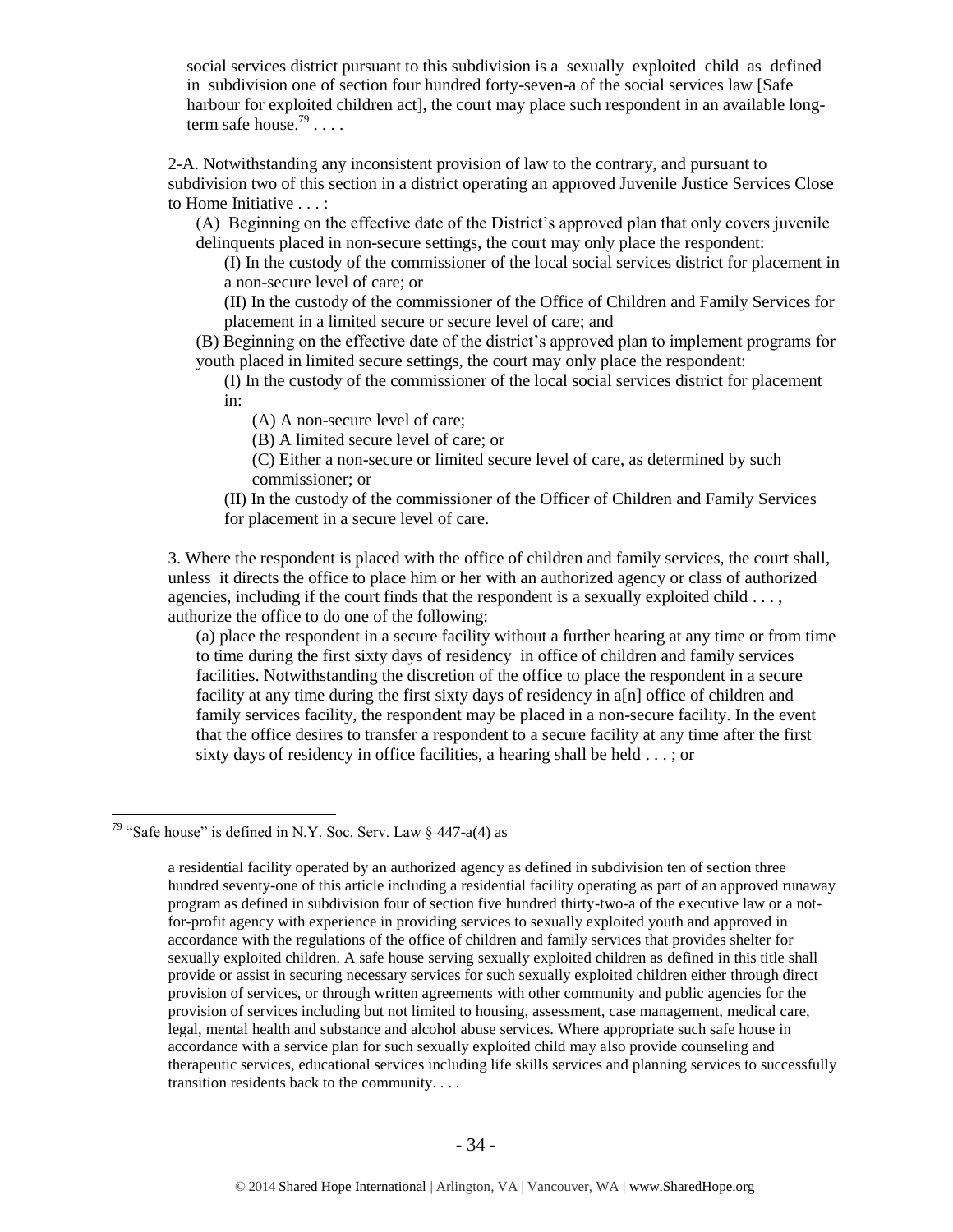(b) place the respondent in a limited secure facility. The respondent may be transferred by the office to a secure facility after a hearing is held . . . ; provided, however, that during the first twenty days of residency in office facilities, the respondent shall not be transferred to a secure facility unless the respondent has committed an act or acts which are exceptionally dangerous to the respondent or to others; or

(c) place the respondent in a non-secure facility. No respondent placed pursuant to this paragraph may be transferred by the office of children and family services to a secure facility.

4. Where the respondent is placed with the office of children and family services, the court may direct the office to place the respondent with an authorized agency or class of authorized agencies, including, if the court finds that the respondent is a sexually exploited child . . . , an available longterm safe house, and in the event the office is unable to so place the respondent or, discontinues the placement with the authorized agency, the respondent shall be deemed to have been placed with the office pursuant to paragraph (b) or (c) of subdivision three of this section.  $\dots$ 

*5.5 Commercial sexual exploitation is identified as a type of abuse and neglect within child protection statutes.*

"Abused child" is defined in N.Y. Fam. Ct. Act § 1012(e) (Definitions) as

a child less than eighteen years of age whose parent or other person legally responsible for his care . . .

(iii) commits, or allows to be committed an offense against such child defined in article one hundred thirty [Sexual offenses] of the penal law; allows, permits or encourages such child to engage in any act described in sections 230.25 [Promoting prostitution in the third degree], 230.30 [Promoting prostitution in the second degree] and 230.32 [Promoting prostitution in the first degree] of the penal law; . . . or allows such child to engage in acts or conduct described in article two hundred sixty-three [Sexual performance by a child] of the penal law provided, however, that (a) the corroboration requirements contained in the penal law and (b) the age requirement for the application of article two hundred sixty-three of such law shall not apply to proceedings under this article.

For purposes of the section on "care and protection of children" in the Social Services Laws, a sexually exploited child is not expressly included in the definitions of abuse or neglect. "Abused child" is defined in N.Y. Soc. Serv. Law § 371(4-b)(iii) (Definitions) as "a child less than eighteen years of age whose parent or other person legally responsible for his care . . . commits, or allows to be committed, an act of sexual abuse against such child as defined in the penal law."

- 5.5.1 Recommendation: Amend N.Y. Soc. Serv. Law § 371(4-b) (Definitions) to parallel N.Y. Fam. Ct. Act § 1012(e)(iii) by clarifying that allowing, permitting, or encouraging a child to engage in prostitution or any of the acts listed in Article 263 (Sexual performance by a child) constitutes a form of abuse.
- *5.6 The definition of "caregiver" (or similar term) in the child welfare statutes is broad enough to include a trafficker who has custody or control of a child in order to bring a trafficked child into protection of child protective services.*

New York utilizes the term "person legally responsible" in the Family Court Act and defines it in as "the child's custodian, guardian, or any other person responsible for the child's care at the relevant time. Custodian may include any person continually or at regular intervals found in the same household as the child when the conduct of such person causes or contributes to the abuse or neglect of the child."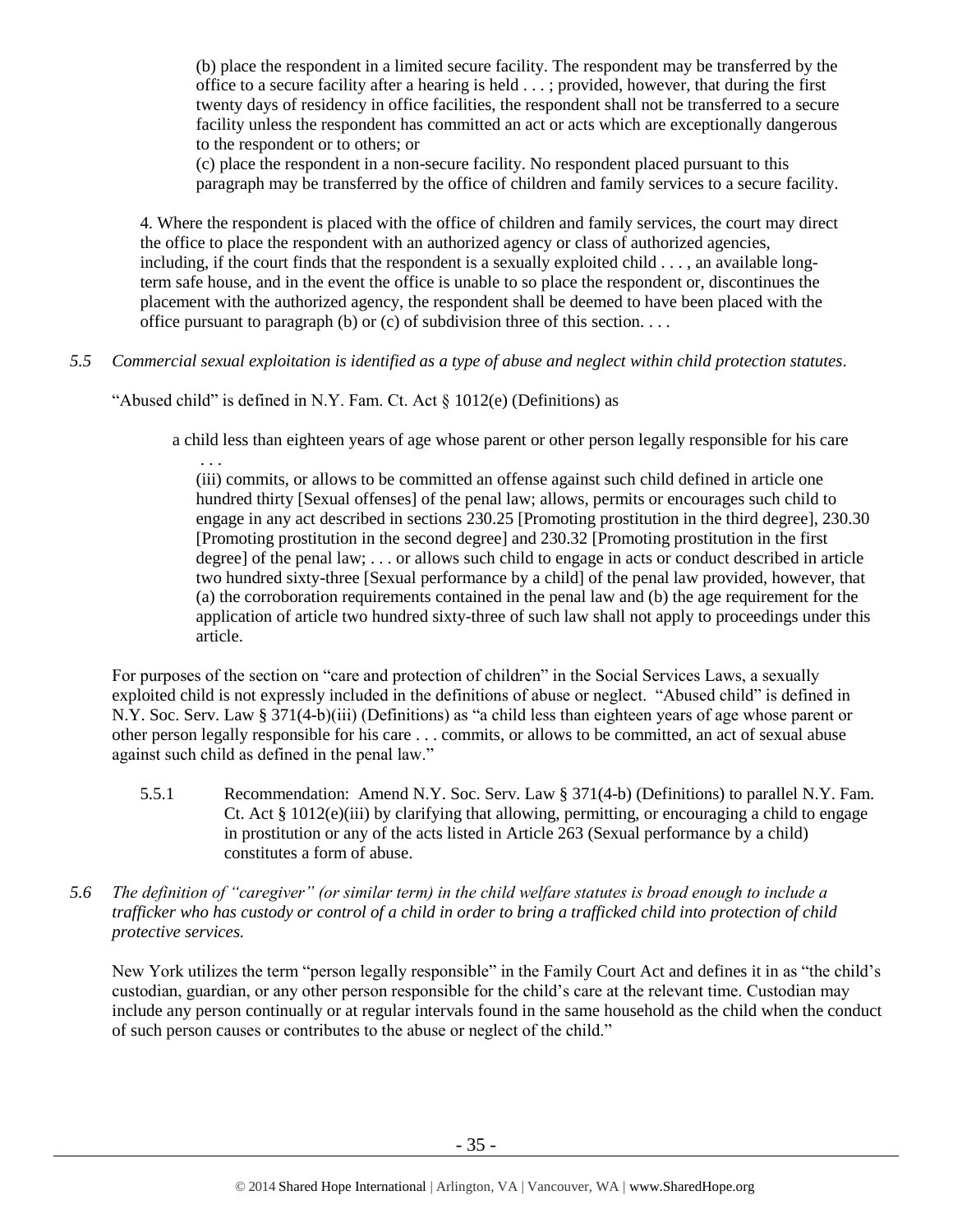*5.7 Crime victims' compensation is specifically available to a child victim of sex trafficking or commercial sexual exploitation of children (CSEC) without regard to ineligibility factors.*

For the purposes of crime victims' compensation, victims of N.Y. Penal Law § 230.34 (Sex trafficking) are expressly eligible for compensation and other victims may be eligible. N.Y. Exec. Law  $\S 621(5)(b)(5)$ . "Victim" is defined in N.Y. Exec. Law § 621(5) (Definitions) as "(a) a person who suffers personal physical injury as a direct result of a crime; (b) a person who is the victim of . . . sex trafficking as defined in section 230.34 of the penal law."

Additionally, "child victim" is defined in N.Y. Exec. Law  $\S 621(11)$  as "a person less than eighteen years of age who suffers physical, mental or emotional injury, or loss or damage, as a direct result of a crime or as a result of witnessing a crime."

However, a domestic minor sex trafficking victim who is determined to be "criminally responsible" or "an accomplice of such person" is ineligible to receive an award. N.Y. Exec. Law § 624(2). Also, N.Y. Exec. Law § 631(1) (Awards) states, in part,

No award shall be made unless the office finds that (a) a crime was committed, (b) such crime directly resulted in personal physical injury to or the exacerbation of a preexisting disability, or condition, or death of, the victim, and (c) criminal justice agency records show that such crime was promptly reported to the proper authorities; and in no case may an award be made where the criminal justice agency $80$  records show that such report was made more than one week after the occurrence of such crime unless the office, for good cause shown, finds the delay to have been justified; provided, however, in cases involving an alleged sex offense as contained in article one hundred thirty of the penal law or . . . sex trafficking as defined in section 230.34 of the penal law . . . , the criminal justice agency report need only be made within a reasonable time considering all the circumstances, including the victim's physical, emotional and mental condition and family situation. . . .

Additionally, child victims receive special protections, and pursuant to N.Y. Exec. Law § 631(17),

Notwithstanding the provisions of subdivision one of this section, where a child victim has not been physically injured as a direct result of a crime, or has witnessed a crime in which no physical injury occurred, the claimant shall only be eligible for an award that includes the unreimbursed cost of repair or replacement of essential personal property of the child victim that has been lost, damaged or destroyed as a direct result of a crime, transportation expenses incurred by the claimant for necessary court appearances of the child victim in connection with the prosecution of such crimes, and, if counseling is commenced within one year from the date of the incident or its discovery, (1) the unreimbursed cost of counseling provided to the child victim on account of mental or emotional stress resulting from the incident in which the crime occurred, and/or (2) the unreimbursed cost of counseling provided to the claimant eligible under paragraph (h) of subdivision one of section six hundred twentyfour of this article and resulting from the incident in which the crime occurred.

*5.8 Victim-friendly procedures and protections are provided in the trial process for minors under 18.*

 $\overline{a}$ 

Children under 14 who are "vulnerable child witnesses" may be able to testify via a closed circuit television; however, this definition is limited to certain crimes. "Child witness" is defined in N.Y. Crim. Proc. Law

<sup>&</sup>lt;sup>80</sup> "Criminal justice agency" is defined in N.Y. Exec. Law § 631(1) (Awards) as including "a police department, a district attorney's office, and any other governmental agency having responsibility for the enforcement of the criminal laws of the state provided, however, that in cases involving such sex offense a criminal justice agency shall also mean a family court, a governmental agency responsible for child and/or adult protective services . . . , and any medical facility established under the laws of the state that provides a forensic physical examination for victims of rape and sexual assault."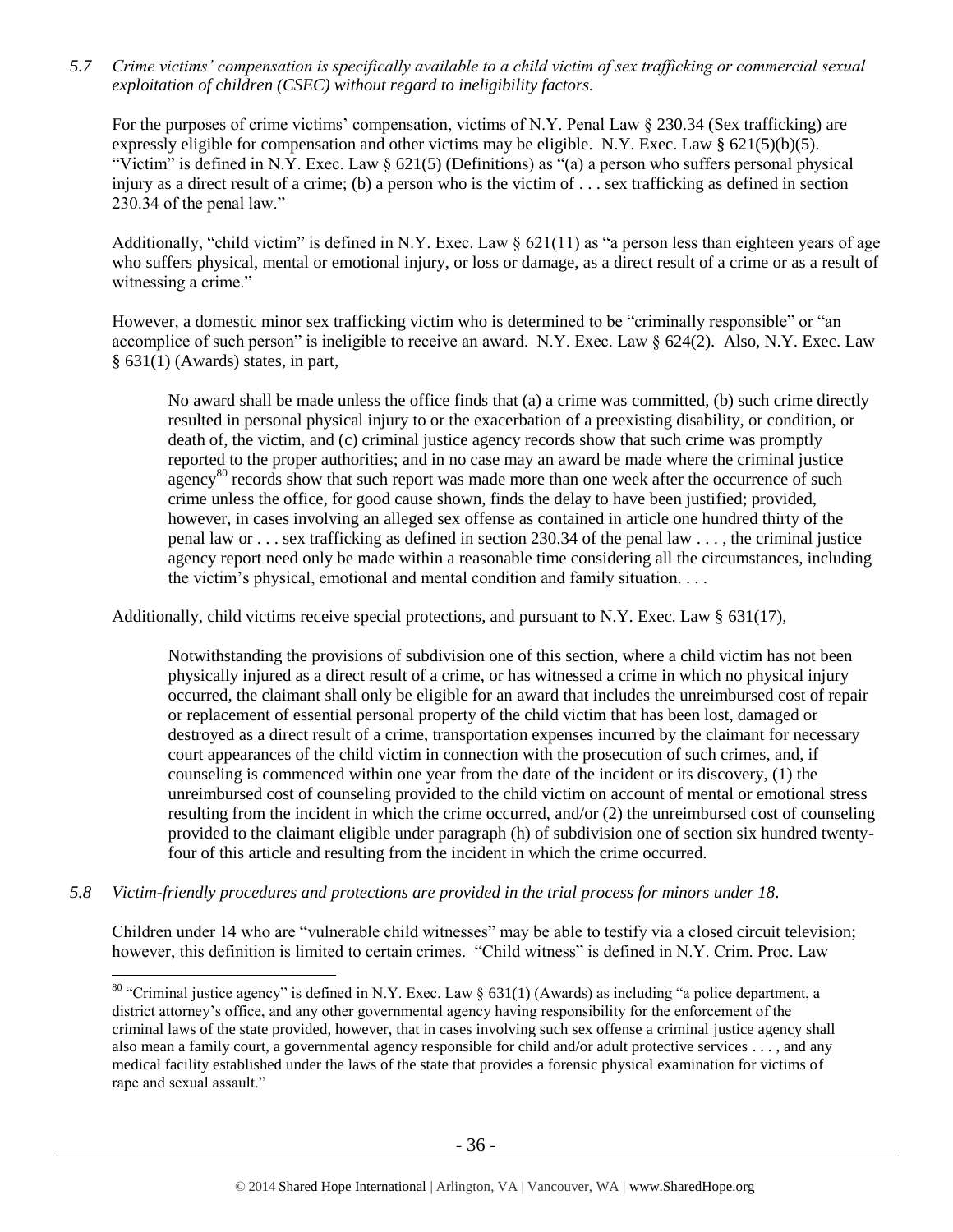§ 65.00(1) (Definitions)<sup>81</sup> as "a person fourteen years old or less who is or will be called to testify in a criminal proceeding, other than a grand jury proceeding, concerning an offense defined in article one hundred thirty [Sex offenses] of the penal law or section 255.25, 255.26 or 255.27 [Incest in the first, second, and third degrees] of such law which is the subject of such criminal proceeding."

Under N.Y. Crim. Proc. Law § 65.10 (Closed-circuit television; general rule; declaration of vulnerability), $^{82}$ 

1. A child witness shall be declared vulnerable when the court, in accordance with the provisions of section  $65.20$ ,  $83$  determines by clear and convincing evidence that it is likely that such child witness will suffer serious mental or emotional harm if required to testify at a criminal proceeding without the use of live, two-way closed-circuit television and that the use of such live, two-way closed-circuit television will diminish the likelihood or extent of, such harm.

2. When the court declares a child witness to be vulnerable, it shall, except as provided in subdivision four of section 65.30 [Closed-circuit television; special testimonial procedures], authorize the taking of the testimony of the vulnerable child witness from the testimonial room by means of live, two-way closed-circuit television. Under no circumstances shall the provisions of this article be construed to authorize a closed-circuit television system by which events in the courtroom are not transmitted to the testimonial room during the testimony of the vulnerable child witness.

. . . .

 $\overline{a}$ 

For the purpose of grand jury proceedings, some child witnesses are also able to testify via videotaped examination. Pursuant to N.Y. Crim. Proc. Law § 190.32(1)(a) (Videotaped examination; definitions, application, order and procedure), the definition of "child witness" is defined as "a person twelve years old or less whom the people intend to call as witness in a grand jury proceeding to give evidence concerning any crime defined in article one hundred thirty or two hundred sixty or section 255.25, 255.26 or 255.27 of the penal law of which the person was a victim." N.Y. Crim. Proc. Law § 190.32(2) states, "In lieu of requiring a witness who is a child witness to appear in person and give evidence in a grand jury proceeding, the district attorney may cause the examination of such witness to be videotaped in accordance with the provisions of subdivision five of this section."

Pursuant to N.Y. Exec. Law § 642-a (Fair treatment of child victims as witnesses),

To the extent permitted by law, criminal justice agencies, crime victim-related agencies, social services agencies and the courts shall comply with the following guidelines in their treatment of child victims: 1. To minimize the number of times a child victim is called upon to recite the events of the case and to foster a feeling of trust and confidence in the child victim, whenever practicable and where one

 $81$ <sup>81</sup> This provision was scheduled to expire and to be repealed on September 1, 2015.

<sup>&</sup>lt;sup>82</sup> This provision was scheduled to expire and to be repealed on September 1, 2015.

<sup>&</sup>lt;sup>83</sup> N.Y. Crim. Proc. Law § 65.20(1)–(4) (Closed-circuit television) states,

<sup>1.</sup> Prior to the commencement of a criminal proceeding; other than a grand jury proceeding, either party may apply to the court for an order declaring that a child witness is vulnerable.

<sup>2.</sup> A child witness should be declared vulnerable when the court, in accordance with the provisions of this section, determines by clear and convincing evidence that the child witness would suffer serious mental or emotional harm that would substantially impair the child witness' ability to communicate with the finder of fact without the use of live, two-way closed-circuit television.

<sup>3.</sup> A motion pursuant to subdivision one of this section must be made in writing at least eight days before the commencement of trial or other criminal proceeding upon reasonable notice to the other party and with an opportunity to be heard.

<sup>4.</sup> The motion papers must state the basis for the motion and must contain sworn allegations of fact which, if true, would support a determination by the court that the child witness is vulnerable. Such allegations may be based upon the personal knowledge of the deponent or upon information and belief, provided that, in the latter event, the sources of such information and the grounds for such belief are stated.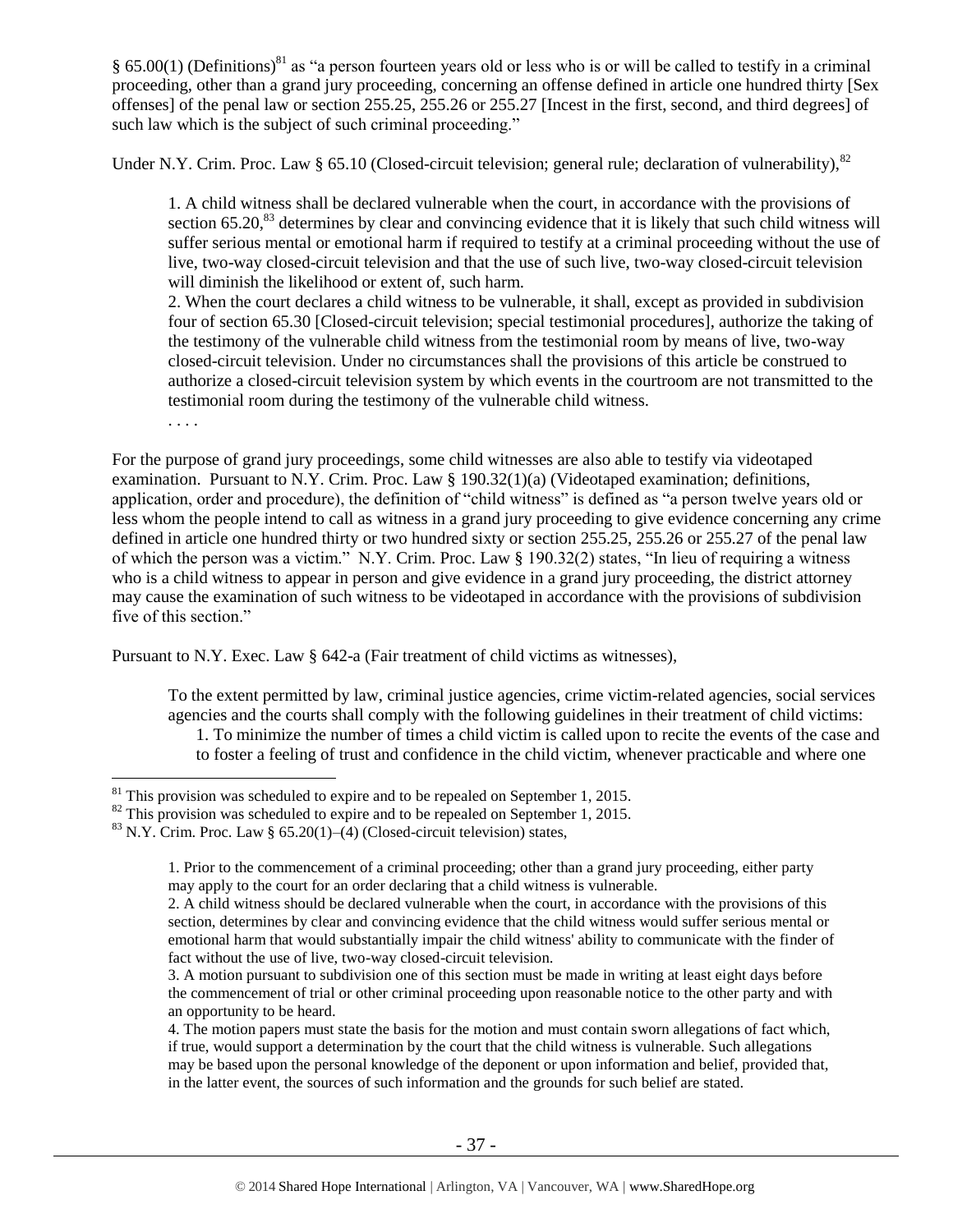exists, a multi-disciplinary team as established pursuant to subdivision six of section four hundred twenty-three [Child protective service responsibilities and organization; purchase of service and reimbursement of cost; local plan] of the social services law and/or a child advocacy center shall be used for the investigation and prosecution of child abuse cases involving abuse of a child,  $84$  as described in paragraph (i), (ii) or (iii) of subdivision (e) of section one thousand twelve [Definitions] of the family court act, sexual abuse of a child or the death of a child. 2. Whenever practicable, the same prosecutor should handle all aspects of a case involving an alleged child victim.

3. To minimize the time during which a child victim must endure the stress of his involvement in the proceedings, the court should take appropriate action to ensure a speedy trial in all proceedings involving an alleged child victim. In ruling on any motion or request for a delay or continuance of a proceeding involving an alleged child victim, the court should consider and give weight to any potential adverse impact the delay or continuance may have on the well-being of the child. 4. The judge presiding should be sensitive to the psychological and emotional stress a child witness may undergo when testifying.

. . . .

6. In accordance with the provisions of section 190.32 [Videotaped examination; definitions, application, order and procedure] of the criminal procedure law, a person supportive of the "child witness" or "special witness" as defined in such section should be permitted to be present and accessible to a child witness at all times during his testimony, although the person supportive of the child witness should not be permitted to influence the child's testimony.

7. A child witness should be permitted in the discretion of the court to use anatomically correct dolls and drawings during his testimony.

New York's rape shield law does not expressly apply to child victims of sexual exploitation, and moreover, allows for the admission of evidence related to prostitution-related offenses. Pursuant to N.Y. Crim. Proc. Law § 60.42 (Rules of evidence; admissibility of evidence of victim's sexual conduct in sex offense cases),

Evidence of a victim's sexual conduct shall not be admissible in a prosecution for an offense or an attempt to commit an offense defined in article one hundred thirty of the penal law unless such evidence:

1. proves or tends to prove specific instances of the victim's prior sexual conduct with the accused; or

2. proves or tends to prove that the victim has been convicted of an offense under section 230.00 [Prostitution] of the penal law within three years prior to the sex offense which is the subject of the prosecution; or

3. rebuts evidence introduced by the people of the victim's failure to engage in sexual intercourse, oral sexual conduct, anal sexual conduct or sexual contact during a given period of time; or 4. rebuts evidence introduced by the people which proves or tends to prove that the accused is the cause of pregnancy or disease of the victim, or the source of semen found in the victim; or 5. is determined by the court after an offer of proof by the accused outside the hearing of the jury, or such hearing as the court may require, and a statement by the court of its findings of fact essential to its determination, to be relevant and admissible in the interests of justice.

5.8.1 Recommendation: Amend N.Y. Crim. Proc. Law § 60.42 (Rules of evidence; admissibility of evidence of victim's sexual conduct in sex offense cases) to apply to domestic minor sex trafficking victims under the age of 18 and to limit the ability to introduce evidence of offenses under N.Y. Penal Law Article 230 (Prostitution) in such cases.

 $\overline{a}$ <sup>84</sup> *See supra* Section 5.6 for the definition of "abused child."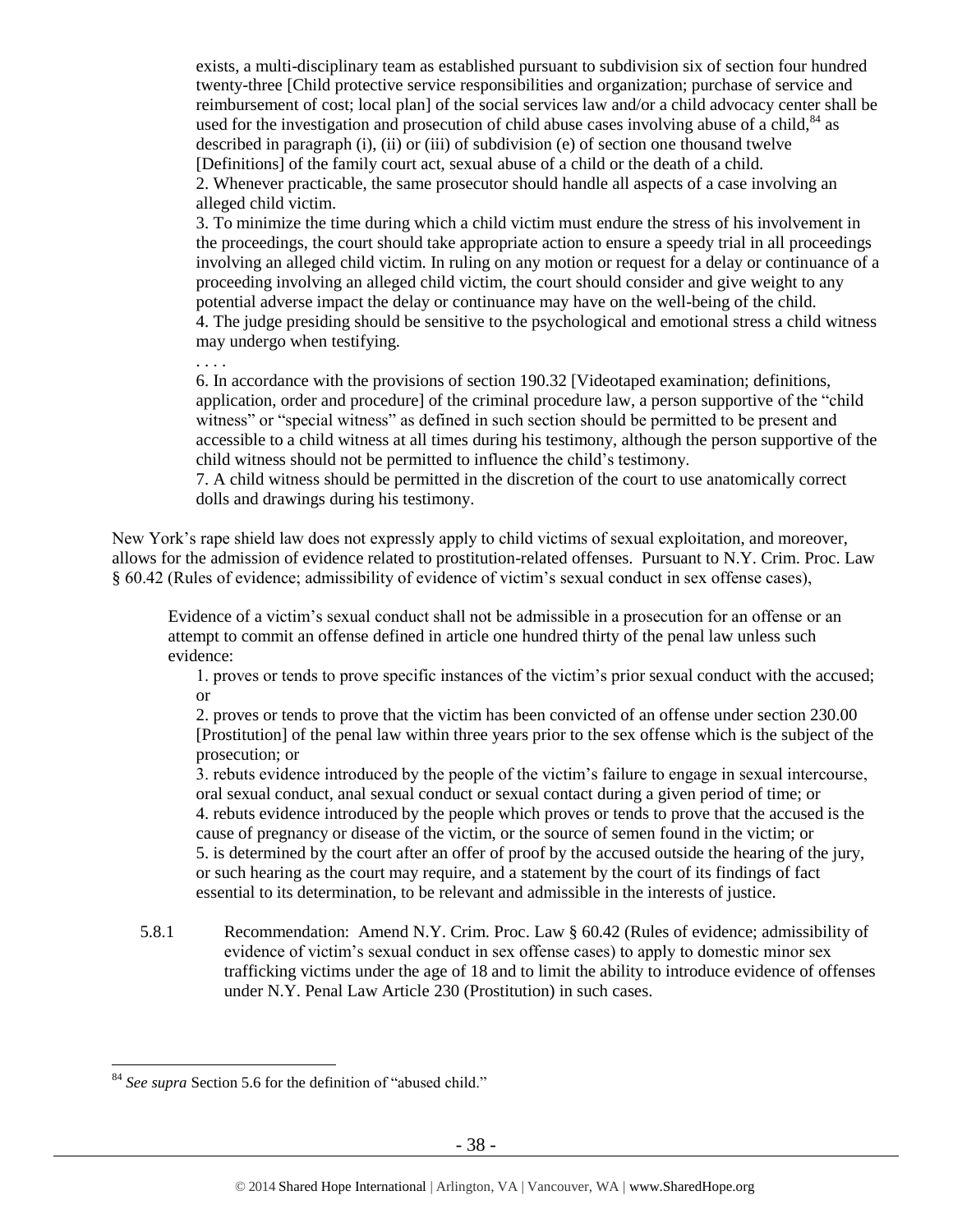*5.9 Expungement or sealing of juvenile delinquency records resulting from arrests or adjudications for prostitution-related offenses committed as a result of, or in the course of, the commercial sexual exploitation of a minor is available within a reasonable time after turning 18.*

Pursuant to N.Y. Fam. Ct. Act § 375.2 (Motion to seal after a finding),

1. If an action has resulted in a finding of delinquency pursuant to subdivision one of section 352.1 [Findings], other than a finding that the respondent committed a designated felony act, the court may, in the interest of justice and upon motion of the respondent, order the sealing of appropriate records pursuant to subdivision one of section 375.1 [Order upon termination of a delinquency action in favor of the respondent].

2. Such motion must be in writing and may be filed at any time subsequent to the entering of such finding. . . .

3. The court shall state on the record its reasons for granting or denying the motion.

4. If such motion is denied, it may not be renewed for a period of one year, unless the order of denial permits renewal at an earlier time.

5. The court shall not order the sealing of any record except as prescribed by this section or section 375.1.

6. Such a motion cannot be filed until the respondent's sixteenth birthday.

N.Y. Penal Law  $\S 170.80^{85}$  establishes expungement for older minors convicted of a prostitution charge and states that

Any adverse finding and all records of the investigation and proceedings related to such charge shall be promptly expunged upon the person's eighteenth birthday or the conclusion of the proceedings on the charge before the court, whichever occurs later. In the event of a conviction or plea of guilty to such charge or charges of prostitution or loitering for the purposes of prostitution . . . the court must find that the person is a youthful offender and proceed in accordance with article seven hundred twenty of this chapter, provided, however, that where the conviction for which the youthful offender is substituted is loitering for the purposes of prostitution as defined in Section 240.37 of this penal law, the available sentence shall be the sentence that may be imposed for a violation as defined in the penal law.

N.Y. Fam. Ct. Act § 375.3 (Expungement of court records) states, "Nothing contained in this article shall preclude the court's use of its inherent power to order the expungement of court records."

Additionally, under N.Y. Crim. Proc. Law § 440.10(1)(i) (Motion to vacate judgment),

1. At any time after the entry of a judgment, the court in which it was entered may, upon motion of the defendant, vacate such judgment upon the ground that:

. . . .

(i) The judgment is a conviction where the arresting charge was under section 240.37 (loitering for the purpose of engaging in a prostitution offense, provided that the defendant was not alleged to be loitering for the purpose of patronizing a prostitute or promoting prostitution) or 230.00 (prostitution) of the penal law, and the defendant's participation in the offense was a result of having been a victim of sex trafficking under section 230.34 of the penal law or trafficking in persons under the Trafficking Victims Protection Act (United States Code, title 22, chapter 78); provided that

<sup>85</sup> *See supra* note [78.](#page-32-0)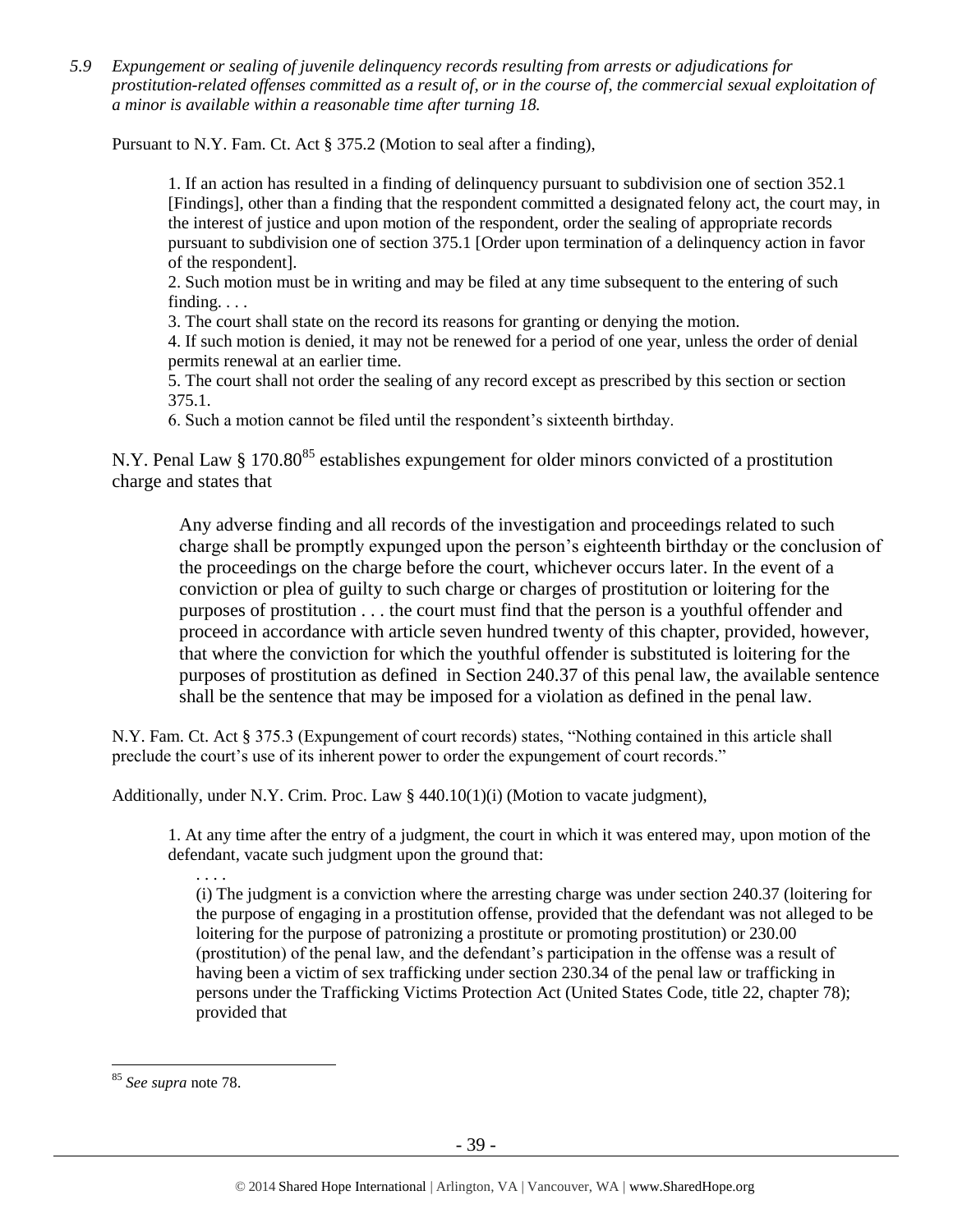(i) a motion under this paragraph shall be made with due diligence, after the defendant has ceased to be a victim of such trafficking or has sought services for victims of such trafficking, subject to reasonable concerns for the safety of the defendant, family members of the defendant, or other victims of such trafficking that may be jeopardized by the bringing of such motion, or for other reasons consistent with the purpose of this paragraph; and (ii) official documentation of the defendant's status as a victim of sex trafficking or trafficking in persons at the time of the offense from a federal, state or local government agency shall create a presumption that the defendant's participation in the offense was a result of having been a victim of sex trafficking or trafficking in persons, but shall not be required for granting a motion under this paragraph.

## *5.10 Victim restitution and civil remedies for victims of domestic minor sex trafficking or commercial sexual exploitation of children (CSEC) are authorized by law.*

The court must consider and may authorize restitution to the victim under N.Y. Penal Law § 60.27(1) (Restitution and reparation), which states, in part,

In addition to any of the dispositions authorized by this article, the court shall consider restitution or reparation to the victim<sup>86</sup> of the crime and may require restitution or reparation as part of the sentence imposed upon a person convicted of an offense, $\frac{87}{2}$  and after providing the district attorney with an opportunity to be heard in accordance with the provisions of this subdivision, require the defendant to make restitution of the fruits of his or her offense or reparation for the actual out-of-pocket loss caused thereby . . . . In that event, or when the victim impact statement reports that the victim seeks restitution or reparation, the court shall require, unless the interests of justice dictate otherwise, in addition to any of the dispositions authorized by this article that the defendant make restitution of the fruits of the offense and reparation for the actual out-of-pocket loss . . . . In the event that restitution or reparation are not ordered, the court shall clearly state its reasons on the record. Adverse action as used in this subdivision shall mean and include actual loss incurred by the victim, including an amount equal to the value of the time reasonably spent by the victim attempting to remediate the harm incurred by the victim from the offense, and the consequential financial losses from such action.

Additionally, under N.Y. Exec. Law § 632-a(3) (Crime victims),

Notwithstanding any inconsistent provision of the estates, powers and trusts law or the civil practice law and rules with respect to the timely bringing of an action, any crime victim shall have the right to bring a civil action in a court of competent jurisdiction to recover money damages from a person convicted of a crime of which the crime victim is a victim, or the representative of that convicted person, within three years of the discovery of any profits from a crime<sup>88</sup> or funds of a convicted person. . . .

<sup>86</sup> *See supra* Section 5.1 for the definition of "victim."

<sup>&</sup>lt;sup>87</sup> See supra note [48](#page-19-0) for the definition of "offense."

<sup>&</sup>lt;sup>88</sup> Pursuant to N.Y. Exec. Law §  $632-a(1)(b)$ ,

<sup>&</sup>quot;Profits from a crime" means (i) any property obtained through or income generated from the commission of a crime of which the defendant was convicted; (ii) any property obtained by or income generated from the sale, conversion or exchange of proceeds of a crime, including any gain realized by such sale, conversion or exchange; and (iii) any property which the defendant obtained or income generated as a result of having committed the crime, including any assets obtained through the use of unique knowledge obtained during the commission of, or in preparation for the commission of, a crime, as well as any property obtained by or income generated from the sale, conversion or exchange of such property and any gain realized by such sale, conversion or exchange.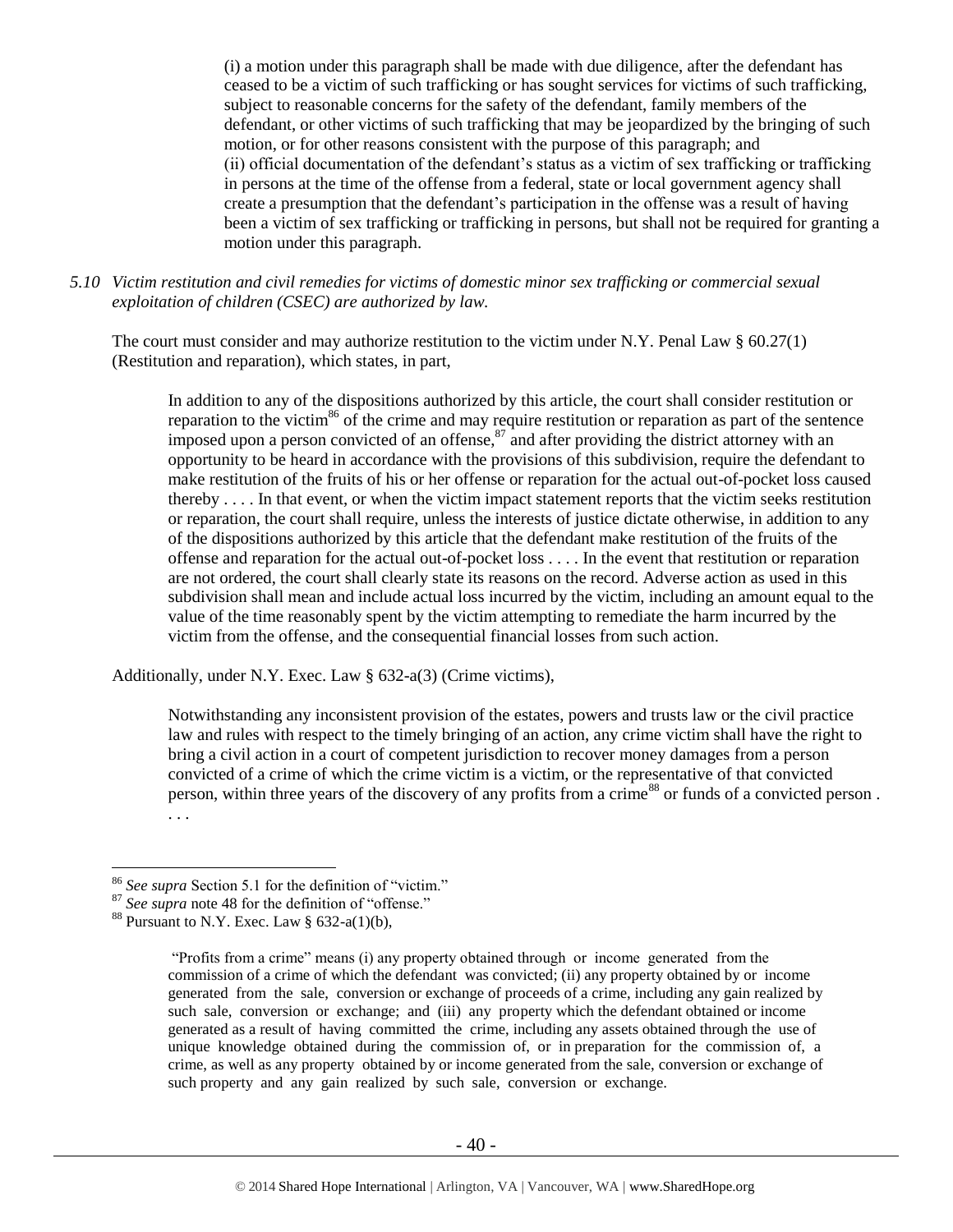Where a victim of trafficking is also a victim of a racketeering crime, restitution is available. N.Y. Penal Law § 460.30(5) (Enterprise corruption; forfeiture) states, in part,

Any person convicted of a violation of section 460.20 of this article through which he derived pecuniary value, or by which he caused personal injury or property damage or other loss, may be sentenced to pay a fine not in excess of three times the gross value he gained or three times the gross loss he caused, whichever is greater. Moneys so collected shall be paid as restitution to victims of the crime for medical expenses actually incurred, loss of earnings or property loss or damage caused thereby.

Additionally, "Any payment made as restitution to victims pursuant to this section shall not limit, preclude or impair any liability for damages in any civil action or proceeding for an amount in excess of such payment." N.Y. Penal Law § 460.30(8).

*5.11 Statutes of limitations for civil and criminal actions for child sex trafficking or commercial sexual exploitation of children (CSEC) offenses are eliminated or lengthened sufficiently to allow prosecutors and victims a realistic opportunity to pursue criminal action and legal remedies.*

For criminal actions, pursuant to N.Y. Crim. Proc. Law § 30.10(2) (Timeliness of prosecutions; periods of limitation), a 5-year statute of limitations exists for most felony prosecutions, and a 2-year statute of limitations exists for misdemeanors. Also, for prosecutions under N.Y. Penal Law Article 130 (Sex offenses), unless the offense has a longer limitation under subsection (2)(a), or N.Y. Penal Law § 263.05 (Use of a child in a sexual performance), the statute of limitations is tolled until either the child reaches the age of 18 or the crime is reported to law enforcement or a child abuse register, whichever occurs first. N.Y. Crim. Proc. Law § 30.10(3)(f). Pursuant to N.Y. Crim. Proc. Law § 30.10(3)(f),

Notwithstanding the provisions of subdivision two, the periods of limitation for the commencement of criminal actions are extended as follows in the indicated circumstances:

. . . .

 $\overline{a}$ 

(f) For purposes of a prosecution involving a sexual offense as defined in article one hundred thirty of the penal law [Sex offenses], other than a sexual offense delineated in paragraph (a) of subdivision two of this section, committed against a child less than eighteen years of age . . . or use of a child in a sexual performance as defined in section 263.05 [Use of a child in a sexual performance] of the penal law, the period of limitation shall not begin to run until the child has reached the age of eighteen or the offense is reported to a law enforcement agency or statewide central register of child abuse and maltreatment, whichever occurs earlier.

For civil actions, pursuant to N.Y. C.P.L.R. Law § 213-b (Action by a victim of a criminal offense), a 7-year statute of limitations applies for actions arising under convictions for crimes in general, and a 10-year statute of limitations applies for actions arising under convictions for a "specified crime."<sup>89</sup>

5.11.1 Recommendation: Amend N.Y. Crim. Proc. Law § 30.10(3)(f) to include N.Y. Penal Law § 230.34 (Sex trafficking) and other CSEC offenses as crimes for which the statute of limitations can be extended when the victim is under 18.

<sup>&</sup>lt;sup>89</sup> "Specified crime" is defined in N.Y. Exec. Law § 632-a(1)(e) as including Class B felonies and violent felony offenses as defined in N.Y. Penal Law § 70.02(1), which includes certain sex offenses listed in Article 130.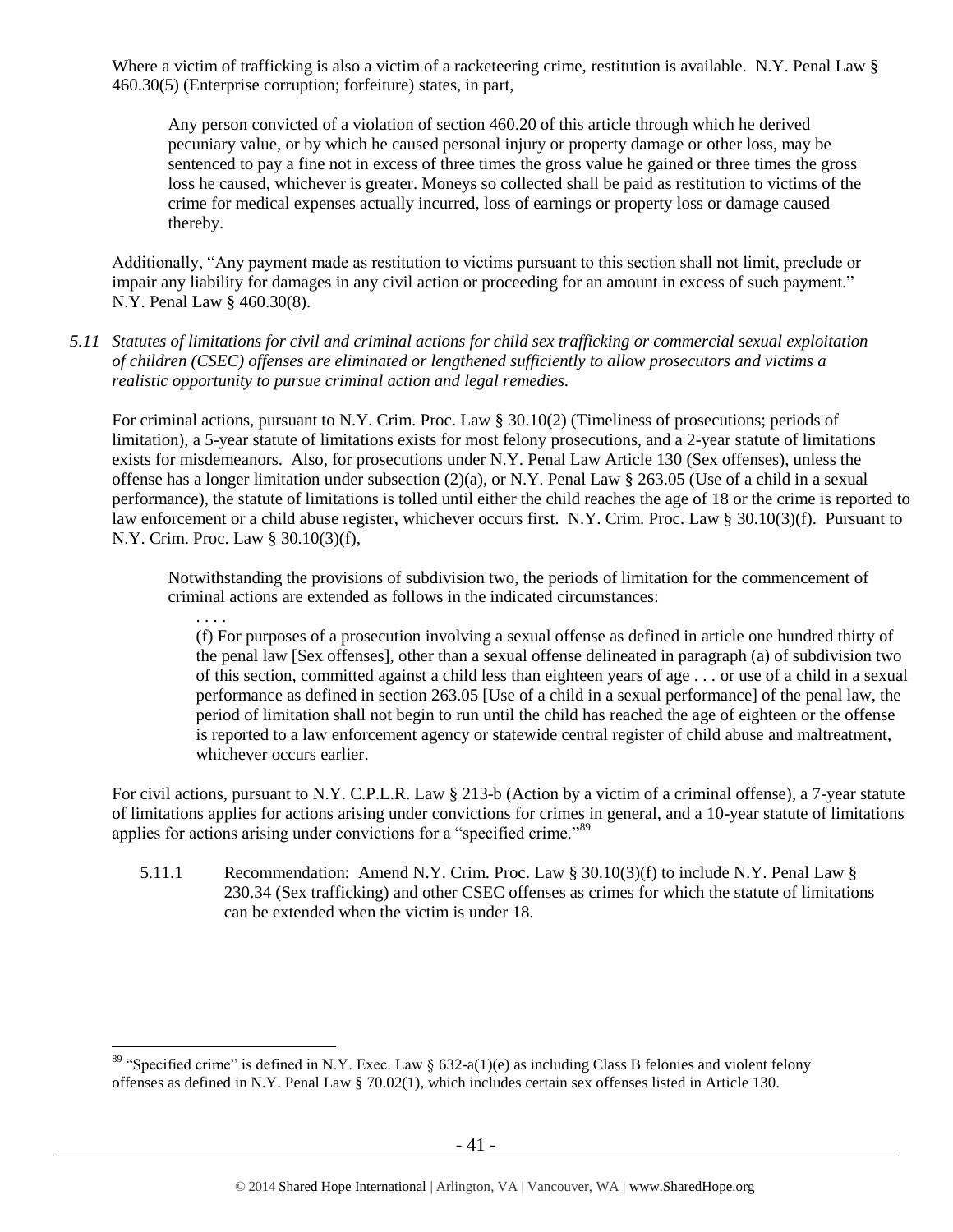#### **FRAMEWORK ISSUE 6: CRIMINAL JUSTICE TOOLS FOR INVESTIGATION AND PROSECUTIONS**

#### *Legal Components:*

- *6.1 Training on human trafficking and domestic minor sex trafficking for law enforcement is statutorily mandated or authorized.*
- *6.2 Single party consent to audio-taping is permitted in law enforcement investigations.*
- *6.3 Wiretapping is an available tool to investigate domestic minor sex trafficking.*
- *6.4 Using a law enforcement posing as a minor to investigate buying or selling of commercial sex acts is not a defense to soliciting, purchasing, or selling sex with a minor.*
- *6.5 Using the Internet to investigate buyers and traffickers is a permissible investigative technique.*
- *6.6 Law enforcement and child welfare agencies are mandated to promptly report missing and recovered children. \_\_\_\_\_\_\_\_\_\_\_\_\_\_\_\_\_\_\_\_\_\_\_\_\_\_\_\_\_\_\_\_\_\_\_\_\_\_\_\_\_\_\_\_\_\_\_\_\_\_\_\_\_\_\_\_\_\_\_\_\_\_\_\_\_\_\_\_\_\_\_\_\_\_\_\_\_\_\_\_\_\_\_\_\_\_\_\_\_\_\_\_\_\_*

## *Legal Analysis:*

. . . .

*6.1 Training on human trafficking and domestic minor sex trafficking for law enforcement is statutorily mandated or authorized.*

New York does not legislatively mandate training, but training is mentioned as an option for certain localities. Specifically, under N.Y. Soc. Serv. Law § 447-b(6) (Services for exploited children),

The local social services commissioner may, to the extent that funds are available, in conjunction with the division of criminal justice services and local law enforcement officials, contract with an appropriate not-for-profit agency with experience working with sexually exploited children to train law enforcement officials who are likely to encounter sexually exploited children in the course of their law enforcement duties on the provisions of this section and how to identify and obtain appropriate services for sexually exploited children. Local social services districts may work cooperatively to provide such training and such training may be provided on a regional basis. The division of criminal justice services shall assist local social services districts in obtaining any available funds for the purposes of conducting law enforcement training from the federal justice department and the office of juvenile justice and delinquency prevention.

*6.2 Single party consent to audio-taping is permitted in law enforcement investigations.*

New York allows for single party consent to audio-taping. N.Y. Penal Law § 250.05 (Eavesdropping) states, "A person is guilty of eavesdropping when he unlawfully engages in wiretapping, mechanical overhearing of a conversation, or intercepting or accessing of an electronic communication." Pursuant to N.Y. Penal Law § 250.00 (Eavesdropping; definition of terms),

1. "Wiretapping" means the intentional overhearing or recording of a telephonic or telegraphic communication by a person other than a sender or receiver thereof, without the consent of either the sender or receiver, by means of any instrument, device or equipment.

2. "Mechanical overhearing of a conversation" means the intentional overhearing or recording of a conversation or discussion, without the consent of at least one party thereto, by a person not present thereat, by means of any instrument, device or equipment.

6. "Intercepting or accessing of an electronic communication" and "intentionally intercepted or accessed" mean the intentional acquiring, receiving, collecting, overhearing, or recording of an electronic communication, without the consent of the sender or intended receiver thereof, by means of any instrument, device or equipment, except when used by a telephone company in the ordinary course of its business or when necessary to protect the rights or property of such company.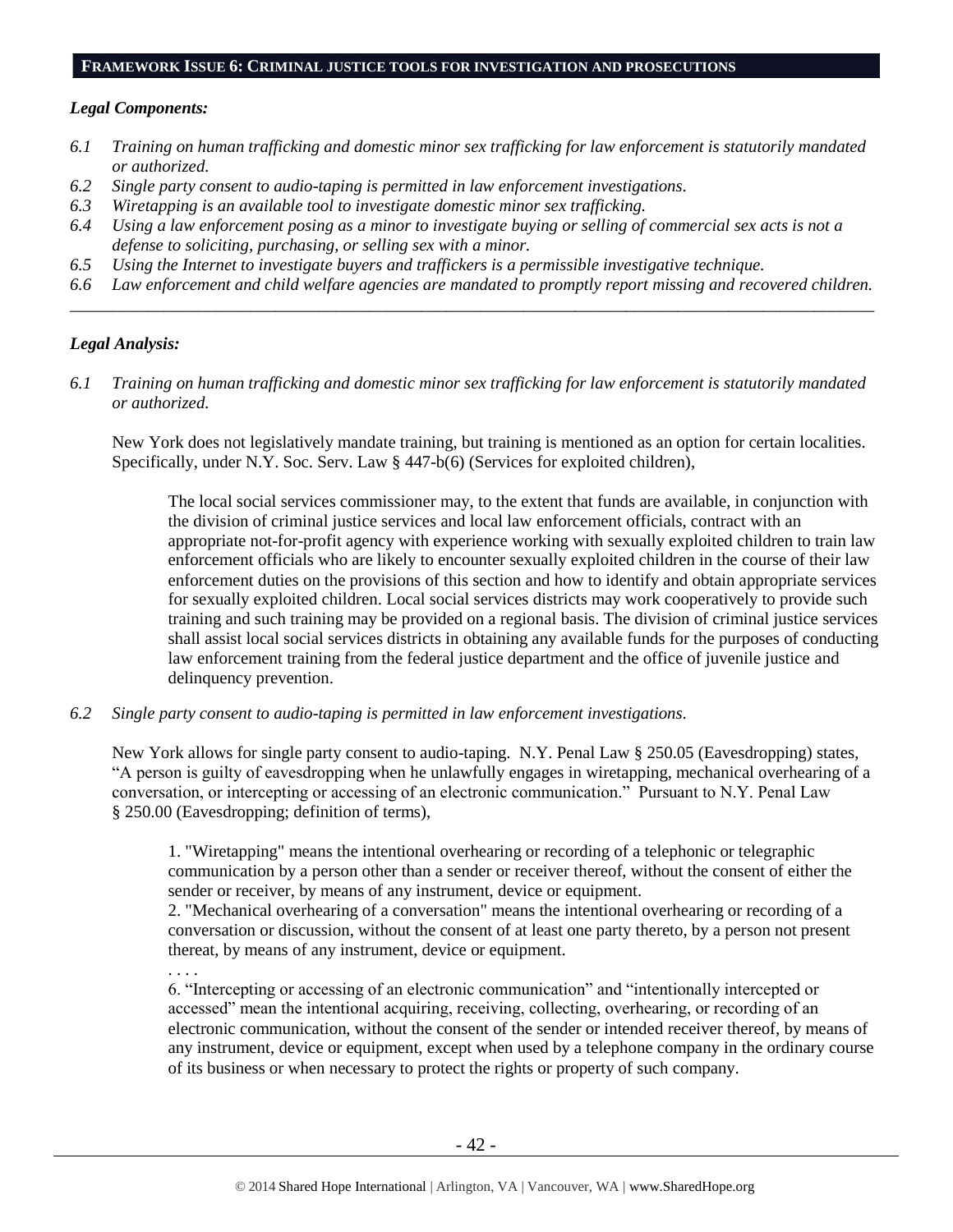## *6.3 Wiretapping is an available tool to investigate domestic minor sex trafficking.*

N.Y. Penal Law § 250.05 (Eavesdropping) states, "A person is guilty of eavesdropping when he unlawfully engages in wiretapping, mechanical overhearing of a conversation, or intercepting or accessing of an electronic communication." N.Y. Penal Law § 250.00(1) (Eavesdropping; definitions of terms) defines "wiretapping" as "the intentional overhearing or recording of a telephonic or telegraphic communication by a person other than a sender or receiver thereof, without the consent of either the sender or receiver, by means of any instrument, device or equipment."

Pursuant to N.Y. Crim. Proc. Law § 700.10(1), "Under circumstances prescribed in this article, a justice may issue an eavesdropping warrant or a video surveillance warrant upon ex parte application of an applicant who is authorized by law to investigate, prosecute or participate in the prosecution of the particular designated offense which is the subject of the application." "Designated offense" is defined in N.Y. Crim. Proc. Law § 700.05(8) as including § 230.34 (Sex trafficking), § 230.32 (Promoting prostitution in the first degree), or § 230.30 (Promoting prostitution in the second degree).

*6.4 Using a law enforcement posing as a minor to investigate buying or selling of commercial sex acts is not a defense to soliciting, purchasing, or selling sex with a minor.*

New York has not codified that the use of a law enforcement decoy is allowable. N.Y. Penal Law § 40.05 (Entrapment) further states that "it is an affirmative defense that the defendant engaged in the proscribed conduct because he was induced or encouraged to do so by a public servant, or by a person acting in cooperation with a public servant, seeking to obtain evidence against him for purpose of criminal prosecution . . . ." It is important to note that the statute also states, "Conduct merely affording a person an opportunity to commit an offense does not constitute entrapment." N.Y. Penal Law § 40.05.

- 6.4.1 Recommendation: Amend N.Y. Penal Law § 120.70 (Luring a child) to state that it is not a defense that the person solicited was in fact an undercover officer posing as a minor.
- *6.5 Using the Internet to investigate buyers and traffickers is a permissible investigative technique.*

New York has also not codified the permissibility of the use of the Internet as an investigative technique for sex trafficking.

- 6.5.1 Recommendation: Amend N.Y. Penal Law § 235.22 (Disseminating indecent material to a minor) to state that it is not a defense that the person solicited was in fact an undercover officer posing as a minor.
- *6.6 Law enforcement and child welfare agencies are mandated to promptly report missing and recovered children.*

New York has established a statewide central register for missing children. N.Y. Exec. Law § 837-e (Statewide central register for missing children) establishes "through electronic data processing and related procedures, a statewide central register for missing children<sup>90</sup> which shall be compatible with the national crime information center register maintained pursuant to the federal missing children act of nineteen hundred eighty-two  $\dots$ ."

<sup>&</sup>lt;sup>90</sup> "Missing child" is defined in N.Y. Exec. Law § 837-e(1) as "any person under the age of eighteen years missing from his or her normal and ordinary place of residence and whose whereabouts cannot be determined by a person responsible for the child's care and any child known to have been taken, enticed or concealed from the custody of his or her lawful guardian by a person who has no legal right to do so."